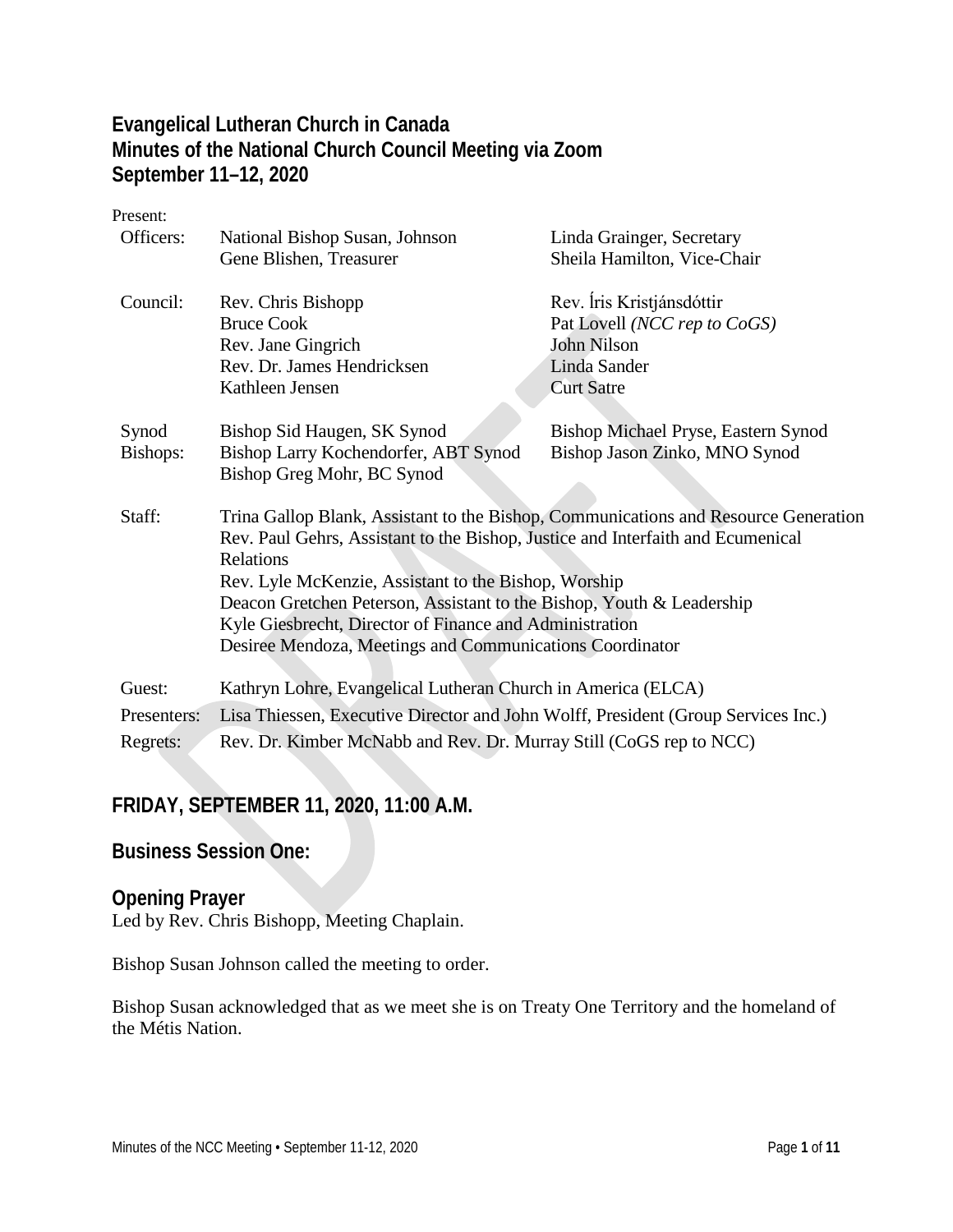We acknowledged that ELCIC buildings and ministries, from coast to coast to coast, are traditional territories of Indigenous Peoples. This extends to our colleague in Chicago as we live together on Turtle Island.

We are grateful to the wisdom and insight offered by the custodians of this land from time immemorial and continuing into the present day.

The ELCIC is committed to reconciled relationships between Indigenous and non-Indigenous Peoples. One expression of this commitment is working with ecumenical partners to advocate for legislation that creates a framework to implement the United Nations Declaration on the Rights of Indigenous Peoples.

We recognize that we have much to learn and we are committed to seeking healing, reconciliation and renewed relationships together.

## **Welcome**

Bishop Susan Johnson welcomed Kathryn Lohre, our guest representative from the Evangelical Lutheran Church in America (ELCA).

## **Approval of Agenda**

Addition to agenda — ELCJHL Appeal under New Business

**M/S** That NCC approves the NCC meeting agenda. **CARRIED.**

**Code of Conduct**

**NCC Covenant**

**Declaration of Conflicts of Interest** Trina Gallop Blank declared a conflict of interest regarding her application for sabbatical leave.

**Approval of March 13–15, 2020 NCC Meeting Minutes M/S** That NCC approves the March 13–15, 2020 NCC meeting minutes. **CARRIED.**

**Approval of March 13–15, 2020 Joint NCC and CoGS Meeting Minutes M/S** That NCC approves the March 13–15, 2020 Joint NCC and CoGS meeting minutes. **CARRIED.**

**Approval of E-vote Minutes M/S** That NCC approves the July 6, 2020 e-vote minutes.

> **CC-2020-25** That NCC approves the 2019 audited ELCIC Financial Statements (see attached). **CARRIED.**

## **CARRIED.**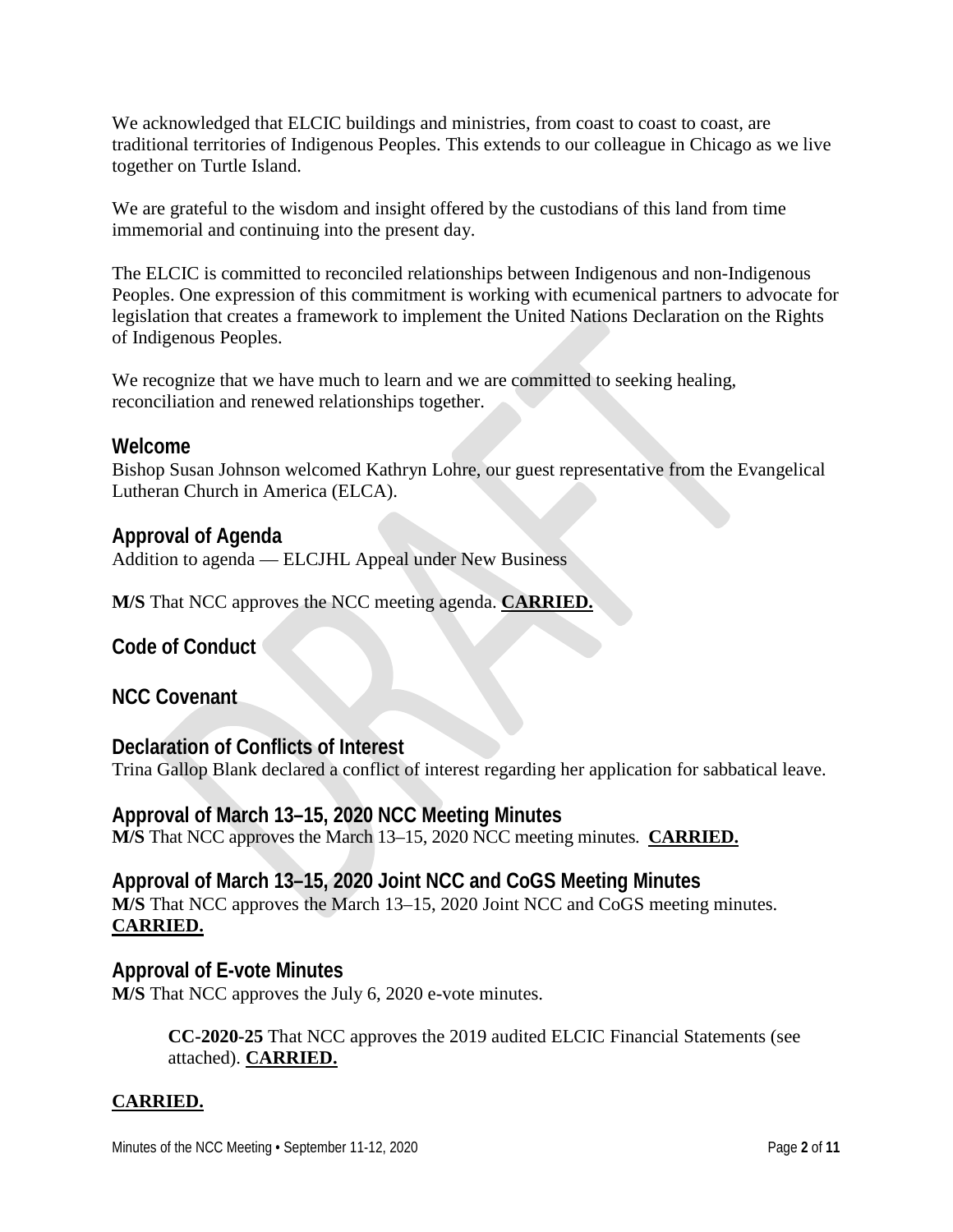Vice-Chair Sheila Hamilton took over the chair.

## **Report of the National Bishop**

Bishop Susan Johnson gave an oral report to supplement her written report.

Bishop Susan highlighted the dedication and hard work of the synod bishops and their respective synods during this time of pandemic. She mentioned that there's the opportunity to worship more as some people watch more than one service. She added that her most recent hymn singing received many views. Bishop Susan said that this is tied to ELCIC's year of prayer. Now that the church is already on its year of reading Scriptures, she encourages everyone to host and/or participate in our Bible Book Club.

Requests to NCC:

- 1) Consider the motion to give to The Lutheran World Federation's COVID-19 Rapid Response Fund (RRF) to help support member churches who are struggling during this time of pandemic.
- 2) ELCJHL Appeal to provide support to ELCJHL schools

*(Video: Appeal and Prayer from ELCJHL's Bishop Sani Ibrahim Azar) (Video: The Lord's Prayer, One Family in Mission: an Anglican-Lutheran Pentecost event)*

## **Reports——**

#### **ELCIC Officers**

Secretary Linda Grainger presented the Officers Report. *(Appendix A: ELCIC Officers E-vote Minutes – August 27, 2020)*

## **Synod Bishops**

The five synod bishops were invited to share any additional information to supplement their written reports.

#### **Conference of Bishops**

Bishop Greg Mohr presented the report of the Conference of Bishops (COB).

#### **Council of General Synod**

Rev. Dr. Murray Still provided a written report to NCC.

#### **LWF Report**

Bishop Larry Kochendorfer presented the report of The Lutheran World Federation (LWF).

#### **Bible Study**

Rev. Dr. James Hendricksen led Bible Study. NCC broke out into groups.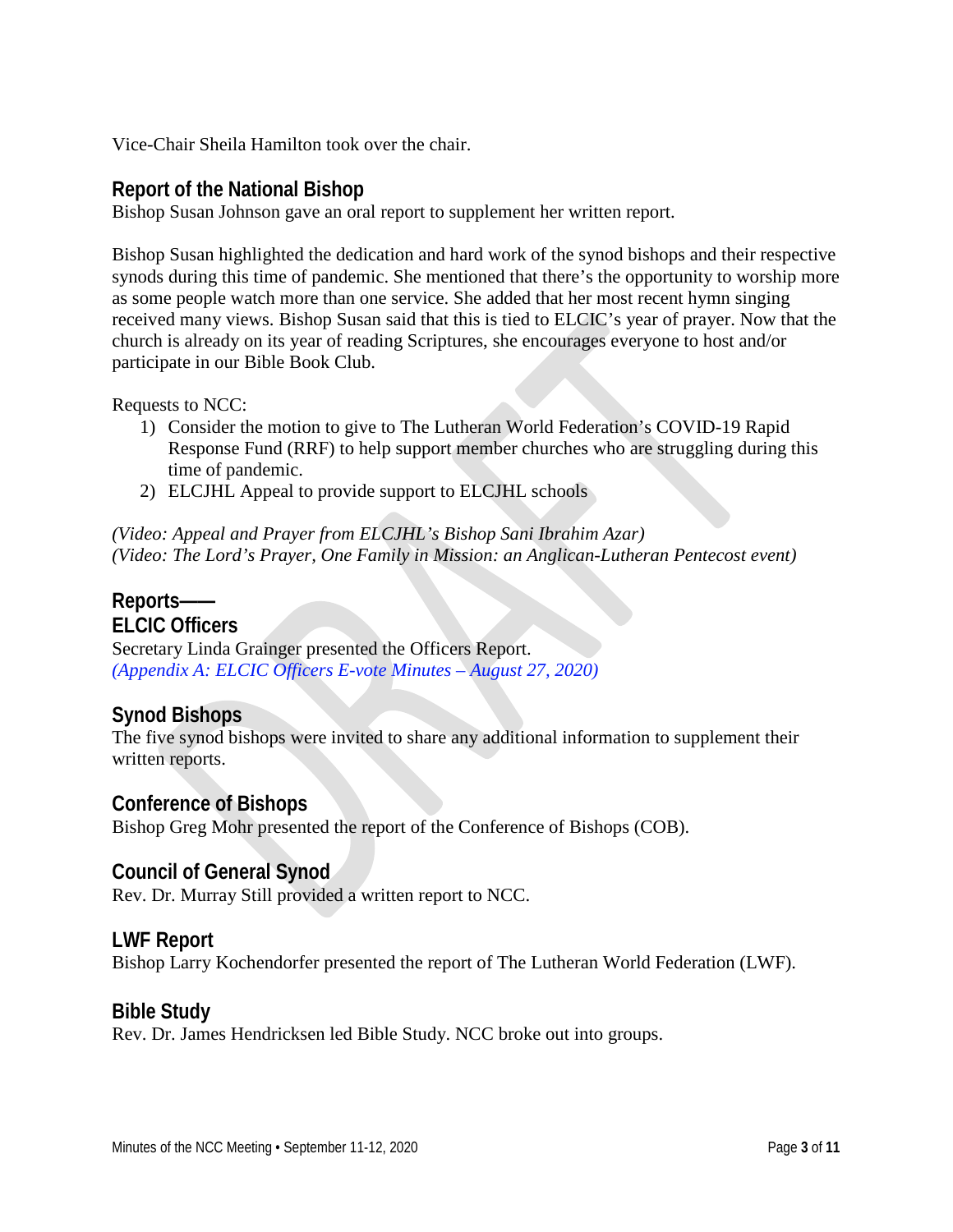## **Introduction to the Moravians**

Rev. Paul Gehrs, Assistant to the Bishop for Justice and Ecumenical and Interfaith Relations, gave an introduction on the Moravian Church.

ELCA's Kathryn Lohre, serves on the Ecumenical and Inter-Religious Relations of the ELCA. Kathryn shared with NCC her perspective of ELCA's Full Communion relationship with the Moravian Church.

NCC broke out into groups and considered the following questions:

- What experiences have you had with Moravians/Moravian Church?
- What questions or comments do you have about the motion to create a task force?
- What wisdom, guidance and/or questions would you offer to a task force working for a trilateral mutual recognition as churches, and partners in ministry and public witness?

*(Session Break)*

## **Business Session Two:**

Bishop Susan Johnson called the meeting to order.

## **ELCIC Group Services Inc. (GSI) Corporation Meeting**

Lisa Thiessen, Executive Director and John Wolff, President of ELCIC Group Services Inc. presented to NCC.

*(Appendix B: GSI Minutes of the Annual Information Meeting)*

## **Committee Reports—**

#### **Governance Committee**

Vice-Chair Sheila Hamilton presented the report of the Governance Committee to NCC.

- NCC Evaluation Redesigned Evaluation coming this fall. Questions that NCC would like to be included should be submitted to Sheila by September 20<sup>th</sup>.
- Governance Manual Revisions
- Code of Conduct for Participants of the ELCIC
	- o NCC Covenant
	- o The committee added two sub points GS 2.2 and GS 2.3. In addition Appendix 2 was added and that will be revised every triennium

#### **Governance Manual**

**CC-2020-26** That NCC approves the revisions to the Governance Manual section GS 2 Code of Conduct.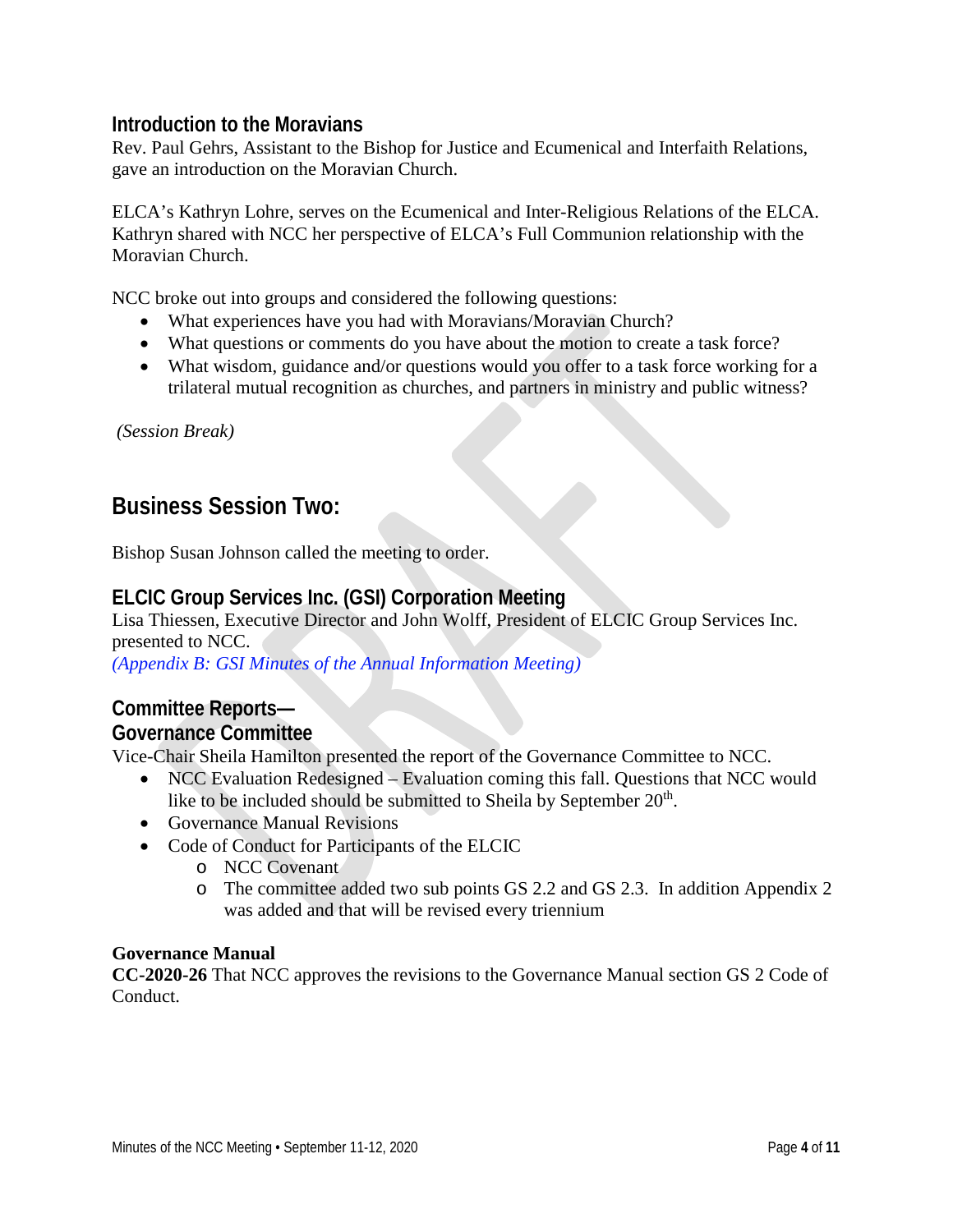#### GS 2 CODE OF CONDUCT

#### GS 2.1 Code of Conduct for Council Members

Council members are expected to live under grace and the Word to conduct themselves in an ethical and professional manner. This includes proper use of authority and appropriate decorum in group and individual behaviour that models the values of affirmation, involvement and servant leadership at all times.

- Council members shall be loyal to the Mission of this church, a loyalty which supersedes any special interests or any personal interest of any Council member acting as an individual. This loyalty requires Council members to conduct themselves in a manger that presents this church in a positive light, taking no personal action that will undermine this church or its actions.
- Council members shall adhere to the Conflict of Interest Policy of this church.
- Council members shall not attempt to exercise individual authority over this church except as explicitly set forth in Council policies.
- Council members' interaction with the National Bishop or with staff shall recognize the lack of authority in any individual Council member or group of members.
- Council members' interaction with the public, media or other entities shall recognize the same limitation and the similar ability of any Council members to speak for the Council.
- Council members shall not judge the performance of the National Bishop or staff except as that performance is assessed against explicit Council policies by the official process.
- Council members shall deal with outside entities or individuals, with staff and with each other in a manner reflecting respect, justice, ethical behaviour and honest communication.

GS 2.2 Code of Conduct for Events Organized by the ELCIC

In the Evangelical Lutheran Church in Canada (ELCIC), we are committed to being a church that provides a safe and accepting environment that welcomes diversity and upholds dignity of and respect for all people. The Code of Conduct for Events Organized by the ELCIC (See ELCIC Website) outlines the expected behaviours by all Council members and participants at such events, including guidelines and appropriate actions, to be taken when this Code is violated.

GS 2.3 National Church Council (NCC) Covenant

Council members are expected to work together respectfully with shared values of trust and mutual support for one another, staff and the decisions made in the conduct of business and Mission of this Church. Council members shall adhere to these guidelines during the conduct of all business and events organized by the ELCIC. The NCC COVENANT (September 2019) shall be reviewed and updated, as necessary during each new triennium (See Appendix 2).

#### **CARRIED.**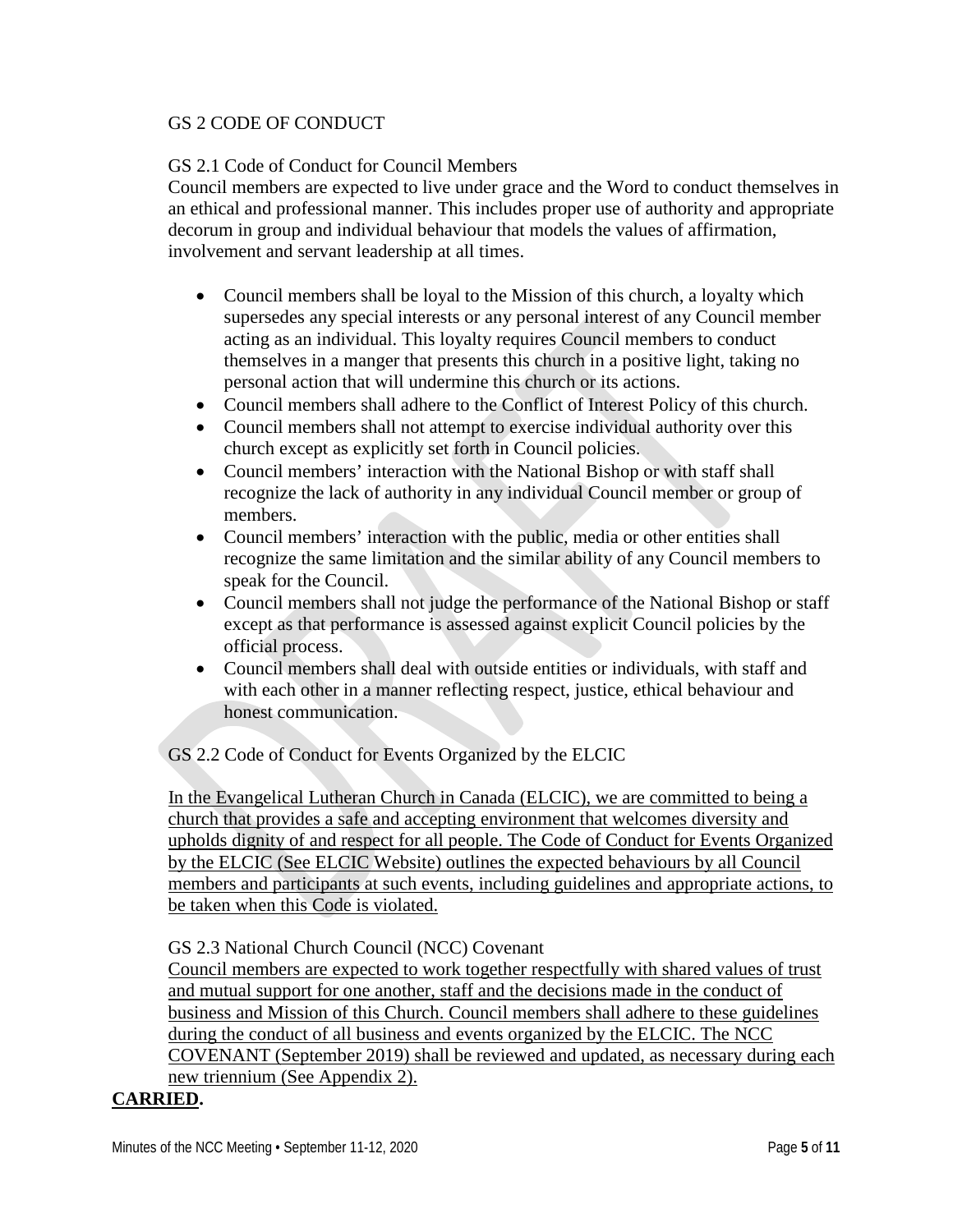#### *(Appendix C: Governance Manual, revised September 2020)*

#### **Strategic Planning Process**

NCC recommended the Strategic Planning Process to the Governance Committee Meeting in March 2020. The only thing missing is to add in the evaluation of the existing plan. The committee started working on the existing plan including work on the SWOC Analysis.

**CC-2020-27** That NCC adopts the following Strategic Plan Process in principle.

| <b>WHY</b>                        | <b>WHAT</b>                                                                                                                    | <b>WHO</b>                                                                 | HOW *                                     | <b>WHEN</b>                       |  |
|-----------------------------------|--------------------------------------------------------------------------------------------------------------------------------|----------------------------------------------------------------------------|-------------------------------------------|-----------------------------------|--|
| Review of Current<br>Plan         | Small group discussions to gain insight into<br>issues such as priorities, achievable,<br>appropriate, ability to measure, etc | <b>NCC</b>                                                                 | Zoom breakout rooms                       | October to November 2020          |  |
| <b>SWOC Analysis</b>              | Small group discussions to identify strengths.<br>weaknesses, opportunities and challenges                                     | <b>NCC</b>                                                                 | Zoom breakout rooms                       | December 2020 to<br>February 2021 |  |
|                                   | Compilation of small group lists                                                                                               | Governance<br>Committee                                                    |                                           | February 2021                     |  |
|                                   | Distribution of lists                                                                                                          | Office                                                                     | <b>NCC Meeting Docket</b>                 | February 2021                     |  |
|                                   | Sort lists into groupings and identify themes                                                                                  | <b>NCC</b>                                                                 | Discussion during<br>meeting              | March 2021 NCC Meeting            |  |
| Synod Input                       | Work with synod councils to get input on SWOC<br>and themes                                                                    | Synod Bishops,<br>Synod Councils,<br><b>NCC</b><br>representative,<br>etc. | Face-to-face or<br>appropriate technology | March to July 2021                |  |
| <b>Strategic Priorities</b>       | Review results of input/analysis; conduct a<br>"visioning" exercise and identify priorities                                    | <b>NCC</b>                                                                 | <b>Facilitated exercises</b>              | September 2021 NCC<br>Meeting     |  |
| Measurable Goals                  | Develop measurable goals under each priority                                                                                   | NCC appointed<br><b>Working Group</b>                                      | Face-to-face or<br>appropriate technology | September to October 2021         |  |
|                                   | Distribute recommendations to NCC                                                                                              | Working Group                                                              | E-mail or other technology                | November 2021                     |  |
| Draft Strategic Plan              | Develop draft Strategic Plan                                                                                                   | <b>Working Group</b>                                                       | Appropriate technology                    | December 2021 to January<br>2022  |  |
|                                   | Review draft to ensure resources will be<br>available (financial, staff, general capacity)                                     | Staff and Officers                                                         | Face-to-face or<br>appropriate technology | January to February 2022          |  |
|                                   | Amend Plan based on review                                                                                                     | <b>Working Group</b>                                                       | Word or other technology                  | February 2022                     |  |
|                                   | Distribute Draft Strategic Plan to NCC                                                                                         | Office                                                                     | <b>NCC Meeting Docket</b>                 | February 2022                     |  |
| <b>Finalize Strategic</b><br>Plan | Review/Revise plan                                                                                                             | <b>NCC</b>                                                                 | Discussion during<br>meeting              | March 2022                        |  |
|                                   | Make revisions as appropriate                                                                                                  | Working Group                                                              | Word or other technology                  | March to April 2022               |  |
|                                   | Present final Strategic Plan to Convention                                                                                     | <b>NCC</b>                                                                 | Presentation                              | 2022 National Convention          |  |

\* Subject to change based on results of previous step

## **CARRIED.** *(Appendix C: Governance Manual, revised September 2020)*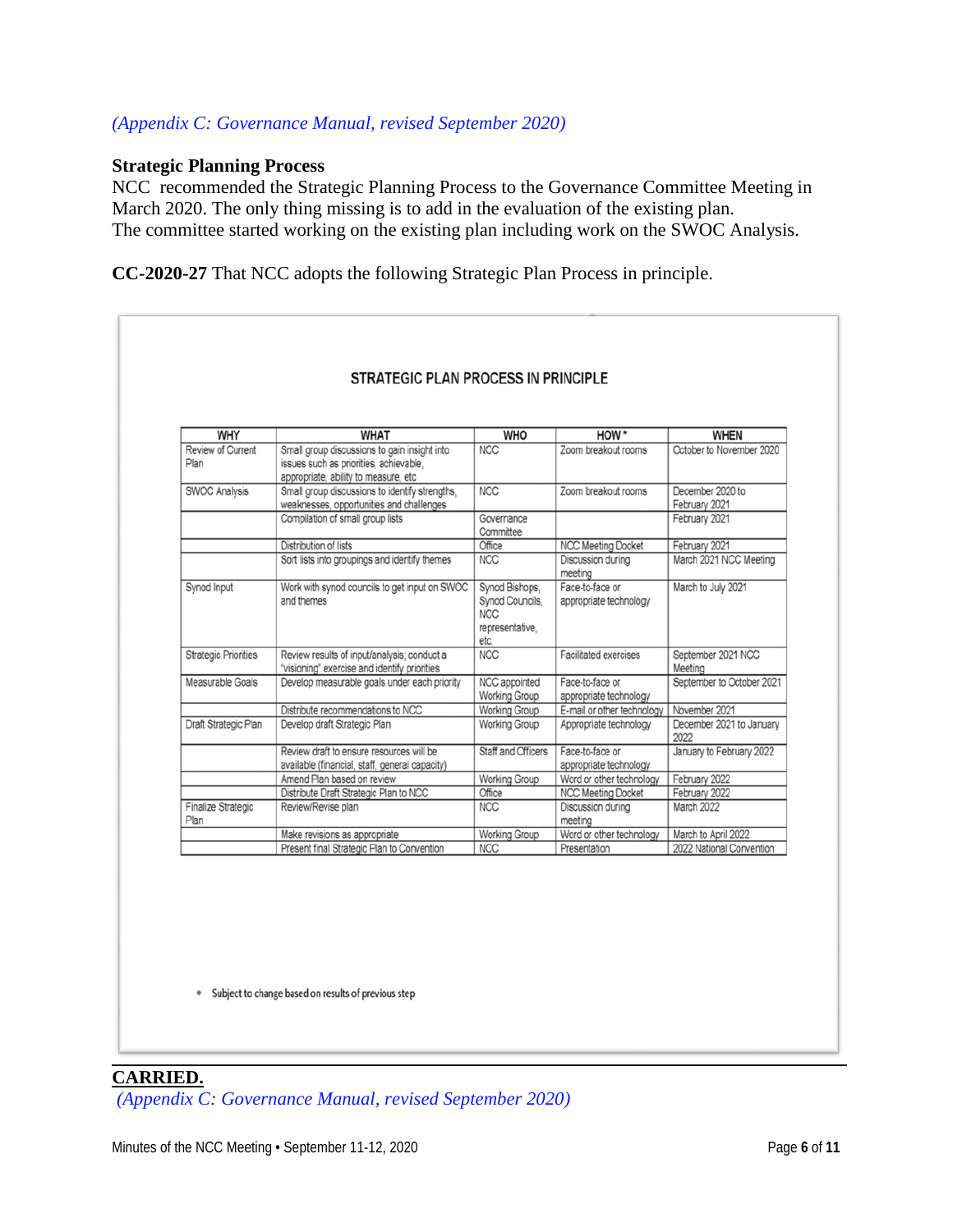## **Finance Committee**

Treasurer Gene Blishen presented the report of the Finance Committee.

#### **Child Care**

**Motion:** That NCC approves to offer a per diem subsidy to qualifying delegates for child care. Other items to be considered:

-including it on job description for delegates

-information updated on registration form

-Allowing us to share information with other delegates requiring child care

-Discussion included: 17 people at \$300/delegate would be around \$5,000; \$75 /day x 4 days -Bring these points to NCC for discussion

The Finance Committee will work on the specifics of this presented motion and will determine what needs to be included in the policy. Things to be considered will include age of children; cap on the number of children; coverage per diem for children coming along or left at home; etc.)

**CC-2020-28** That NCC approves in principle to offer a per diem subsidy to qualifying delegates for child care. **CARRIED.**

#### **Travel Reimbursement**

The Finance Committee intends to clarify the wording on the policy to include "travel to and from the airport from delegate's home." This will allow ELCIC to reimburse delegates for travel to and from the airport.

Note: There is no policy change regarding this. Therefore, no action is required from NCC.

#### **National Office Personnel Policy Handbook**

**CC-2020-29** That NCC approves the updates to the ELCIC Personnel Policy Handbook (4.09 and 8.02)

#### **4.09 Short Term and Long Term Disability**

Periods of short-term disability are covered through the ELCIC short term disability plan through Group Services. Once an employee uses 10 days of sick time for one event, the employee will be paid through Group Services' Short Term Disability Plan. Please see GSI for further information on the Short Term and Long Term Disability Plan. Note compensation during short term disability is 85% of the full time salary.

The ELCIC does not provide Workers' Compensation.

#### **8.02 Continuing Education Plan**

Permanent staff is eligible to enrol in the Continuing Education Plan for Professional Leaders in the Evangelical Lutheran Church in Canada. The ELCIC encourages continual growth in competence and personal development for all staff and provides assistance toward the following objectives, consistent with their job requirements: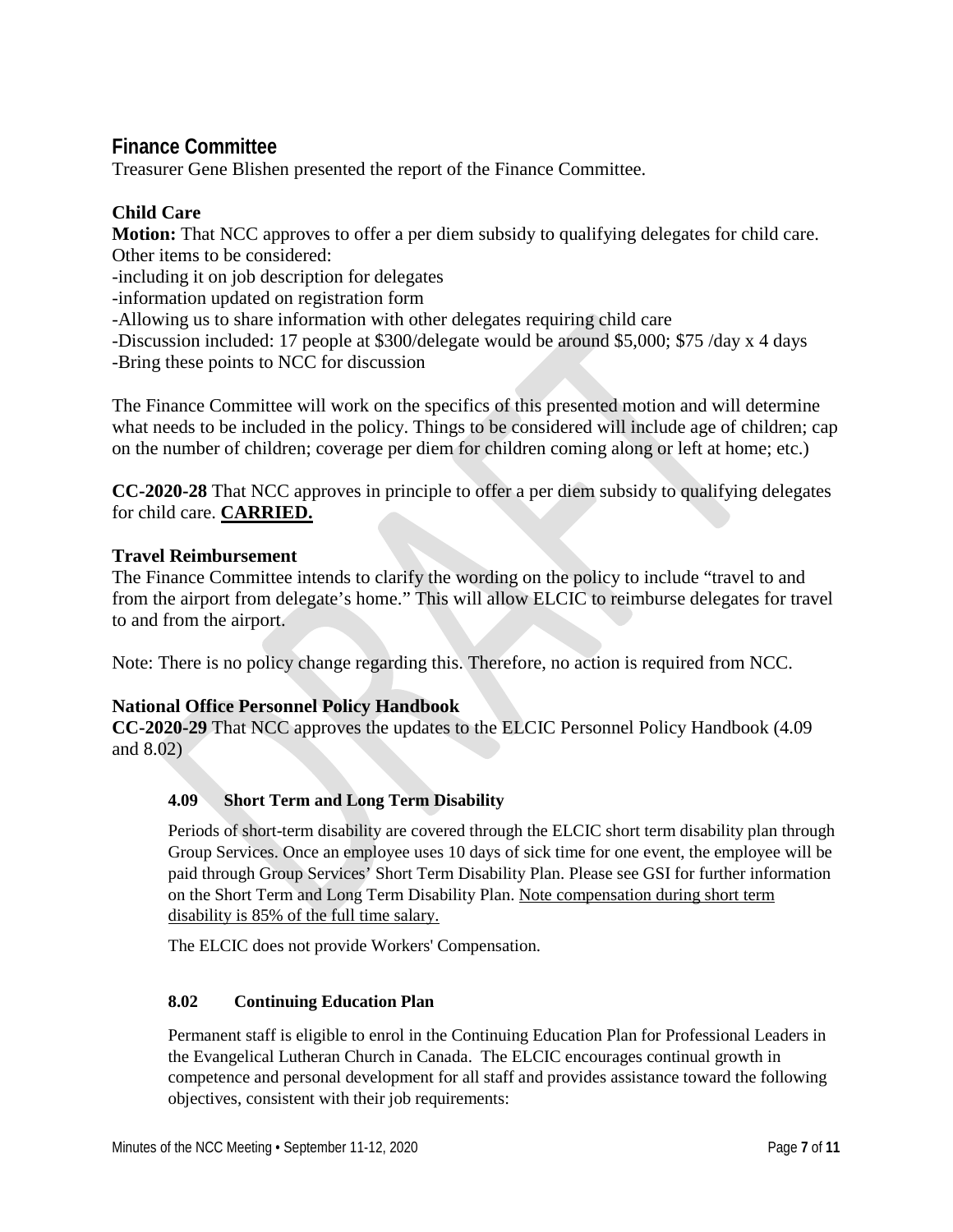- develop present knowledge and skills;
- acquire new knowledge and skills;
- experience growth for more effective service and personal development.

Continuing education can be done through workshops, classes, retreats and guided groups. The annual performance evaluation can be an appropriate time for this planning and goal setting.

Participation in the CEP is voluntary and the employer's contribution towards approved continuing education is \$25 per month, \$300 annually with the employee's contribution of \$12.50 per month, \$150 annually. The employer cost of the program is to be provided from the salary benefits budget. based on the GSI policy and best practices (https://www.elcicgsi.ca/?page\_id=660). Note that all contributions for staff will be based on the rate for rostered staff.

In addition to CEP contributions, an amount of \$500 per year shall be provided for learning resources such as book purchases, on line subscriptions, webinars or other materials.

For permanent part time staff the amount and time is to be prorated based on hours worked in relation to regular hours.

For administrative staff participating in the CEP program, up to five working days per year release time from work for approved job-related continuing education may be provided. This is noncumulative. The program and the time taken are to be mutually agreed upon by the administrative staff and supervisor. Management staff release time is covered by the CEP guidelines. The policy shall normally be considered exclusive of on-the-job training events and in-house workshops.

For more information on the CEP program, see Appendix E. Application forms are available from the Director, Finance & Administration.

#### **CARRIED.**

*(Appendix D: National Office Personnel Policy Handbook, revised September 2020)* 

## **Constitution Committee**

The committee has not met therefore there was no report.

#### **Women of Faith Fund**

NCC liaison to the Women of Faith Fund (WOFF) Bruce Cook presented the report.

**CC-2020-30** That NCC approves the extension of the Women of Faith Fund program to 2021 with the intent that these funds shall be dispersed by the end of 2021 and the ELCIC Women of Faith Fund will be closed at that time. **CARRIED.**

**CC-2020-31** That NCC reappoints Karen McKenzie (BC Synod); Terrie Coombs (ABT Synod); Kathryn McIntosh (SK Synod); Nancy Meadows (MNO Synod) and Marquise Sopher (Eastern Synod) to the Women of Faith Fund Advisory Committee for a term ending December 31, 2021. **CARRIED**.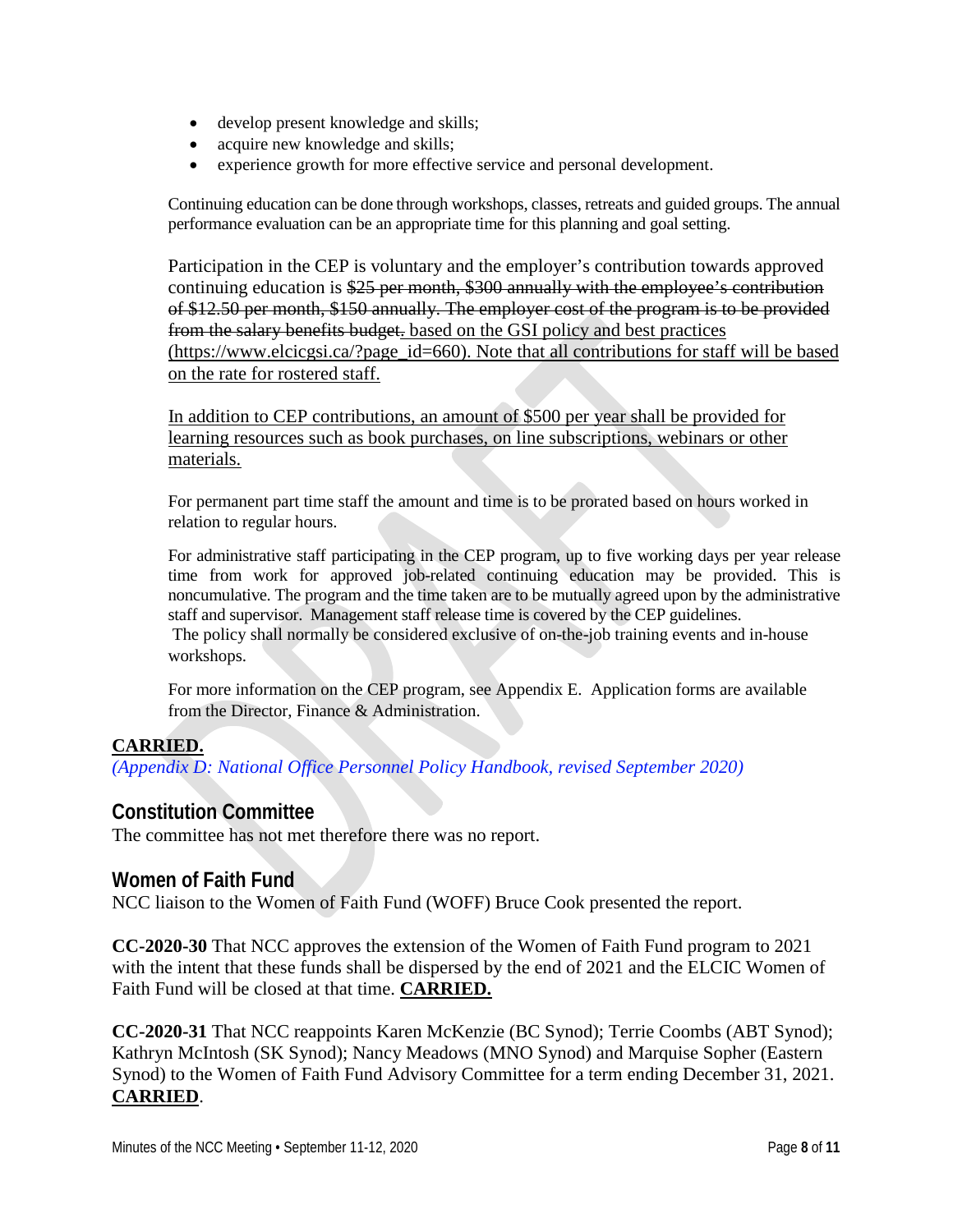## **Proposed Gift to the LWF Rapid Respond Fund (RRF)**

**CC-2020-32** That NCC approves \$50,000 from Global Mission Fund and \$50,000 from the Special Projects Fund (total of \$100,000) to be donated to The Lutheran World Federation (LWF) Rapid Response Fund (RRF) to help support our partner churches affected by COVID-19. **CARRIED.**

**Closing Prayer**

**Meeting adjourned.**

## **SATURDAY, SEPTEMBER 12, 2020, 11:00 A.M.**

**Business Session Three:**

Vice-Chair Sheila Hamilton called the meeting to order.

#### **Opening Prayer**

Led by the meeting chaplain.

## **Business from the Report of the National Bishop** *(continued)*

#### **Assembly 2022— Assembly 2022 Budget**

**CC-2020-33** That NCC approves the preliminary Assembly 2022 budget with a total revenue of \$258,174 and expenses of 291,174. Of the \$258,174 revenue, synods will be asked to contribute \$187,500 (\$1,250 delegate registration fee). Built into the revenue is a contribution from the Internally Restricted Special Projects account of \$30,024. The projected loss of \$33,000 for the assembly will come from the National Convention Reserve that at the end of 2019 had a balance of \$58,295. **CARRIED**.

#### **Assembly 2022 Theme**

**CC-2020-34** That NCC affirms the theme for Assembly 2022 "Let There Be Greening" based on Revelation 22:1-2 *"…the leaves of the tree are for the healing of the nations."* **CARRIED.**

## **Task Force on Carbon Neutrality**

Rev. Paul Gehrs, Assistant to the Bishop for Justice and Ecumenical and Interfaith Relations, gave a short background on the initial meeting of the task force and brought forward the one question from the task force. *What is the intended scope of the mandate for carbon neutrality?*

NCC broke out into groups to discuss and answer the question. Each group provided their responses which were noted by Rev. Paul Gehrs to take back to the task force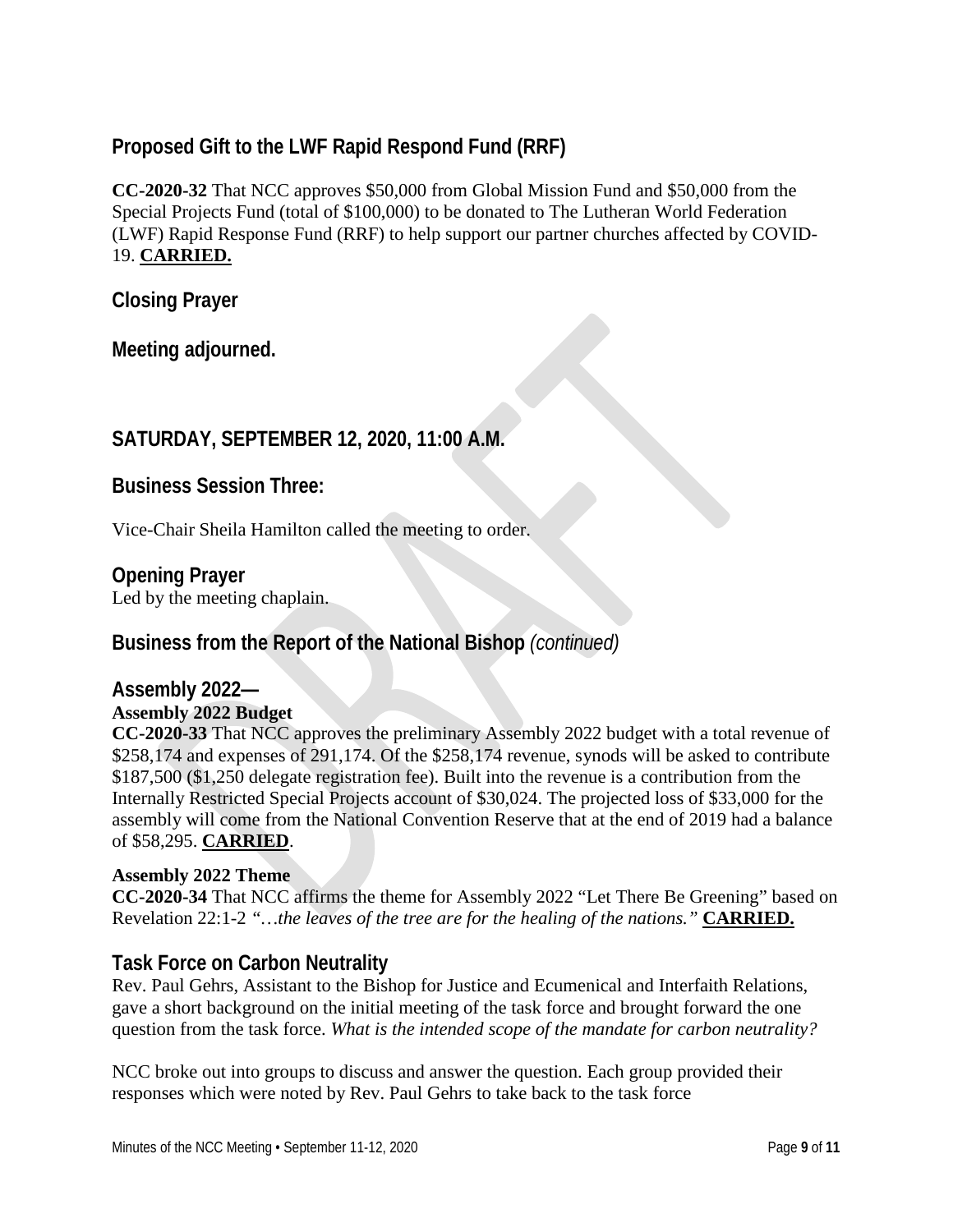## **Vision Statement Task Force Request**

**CC-2020-35** That NCC grants the Vision Statement Task Force an extension to their work to September 2021 at which time they will report back with recommendations for a new vision statement. **CARRIED**.

## **Task Force with ELCIC, ACC and Moravians – Trilateral Mutual Recognition**

**CC-2020-36** That NCC authorizes representatives of the ELCIC to participate in a task force to pursue the possibility of 1) a trilateral mutual recognition as churches, and 2) a ministry and public witness partnership, between The Anglican Church of Canada, The Northern Province of the Moravian Church in North America, and the Evangelical Lutheran Church in Canada. The task force will report regularly to NCC with a view to completing its investigation by spring 2022. ELCIC representatives on the task force will be appointed by the National Bishop. **CARRIED.**

## **CLWR Board Reappointments**

**CC-2020-37** That NCC reappoint the following persons to the CLWR Board for three-year terms (2020–2023): Kristan Bishopp (MNO Synod, second term); Rev. Doug Reble (Eastern Synod, third term); Cheryl Bauer-Hyde (SK Synod, third term). **CARRIED.**

## **Assistant to the Bishop Application for Sabbatical**

*Trina Gallop Blank left the main session.*

**CC-2020-38** That NCC approves the requested Sabbatical Leave for Trina Gallop Blank for three months in the summer of 2021. **CARRIED.**

**Unfinished Business**

*None.*

#### **New Business**

**M/S** That we offer a 10-minute opportunity for NCC to discuss current experiences and congregational and church-wide support or ideas through the time of COVID and looking forward. **CARRIED.**

NCC broke out into groups to discuss.

## **ELCJHL Appeal**

**CC-2020-39** That NCC approves ELCIC to launch an ELCJHL Appeal to provide financial support for scholarships for students of the ELCJHL schools for the 2020–2021 school year. **CARRIED.**

## **Talking Points/Highlights**

NCC broke out into groups to discuss and each group was asked to highlight three points to communicate to our communities.

*(Appendix E: September 2020 NCC Meeting Highlights)*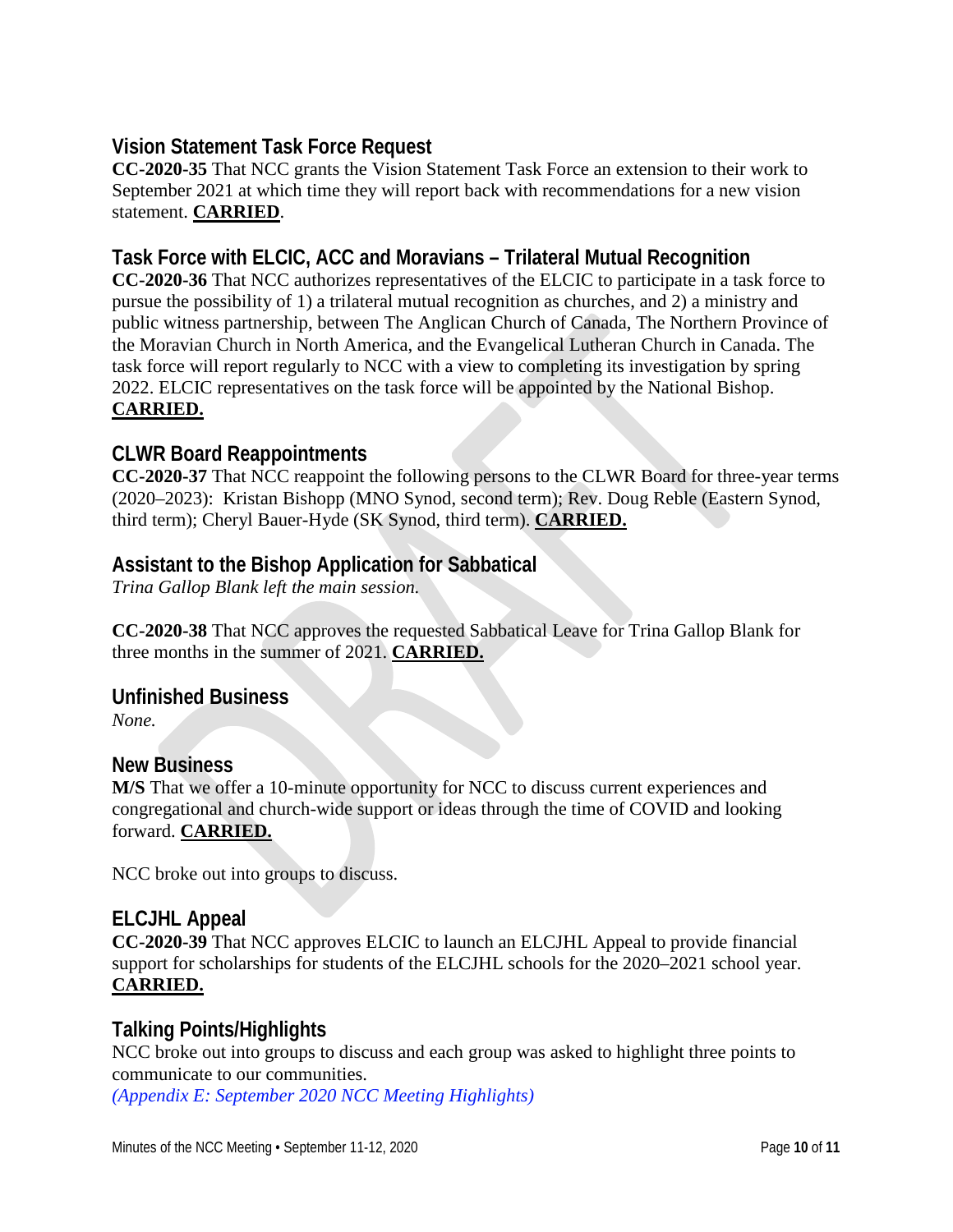## **Meeting Evaluation**

**Closing Prayer** Led by the meeting chaplain.

**Next Meetings:** March 5–7, 2021 (Friday–Sunday) Chaplain — Rev. Dr. Kimber McNabb Bible Study — Bishop Susan Johnson

(2021) September 9–11 (Thursday-Saturday)

(2022) March 4–6 (Friday-Sunday)

## **Meeting Adjourned.**

*Meeting finished earlier than expected and everything on the agenda was covered. No afternoon session took place as originally scheduled.*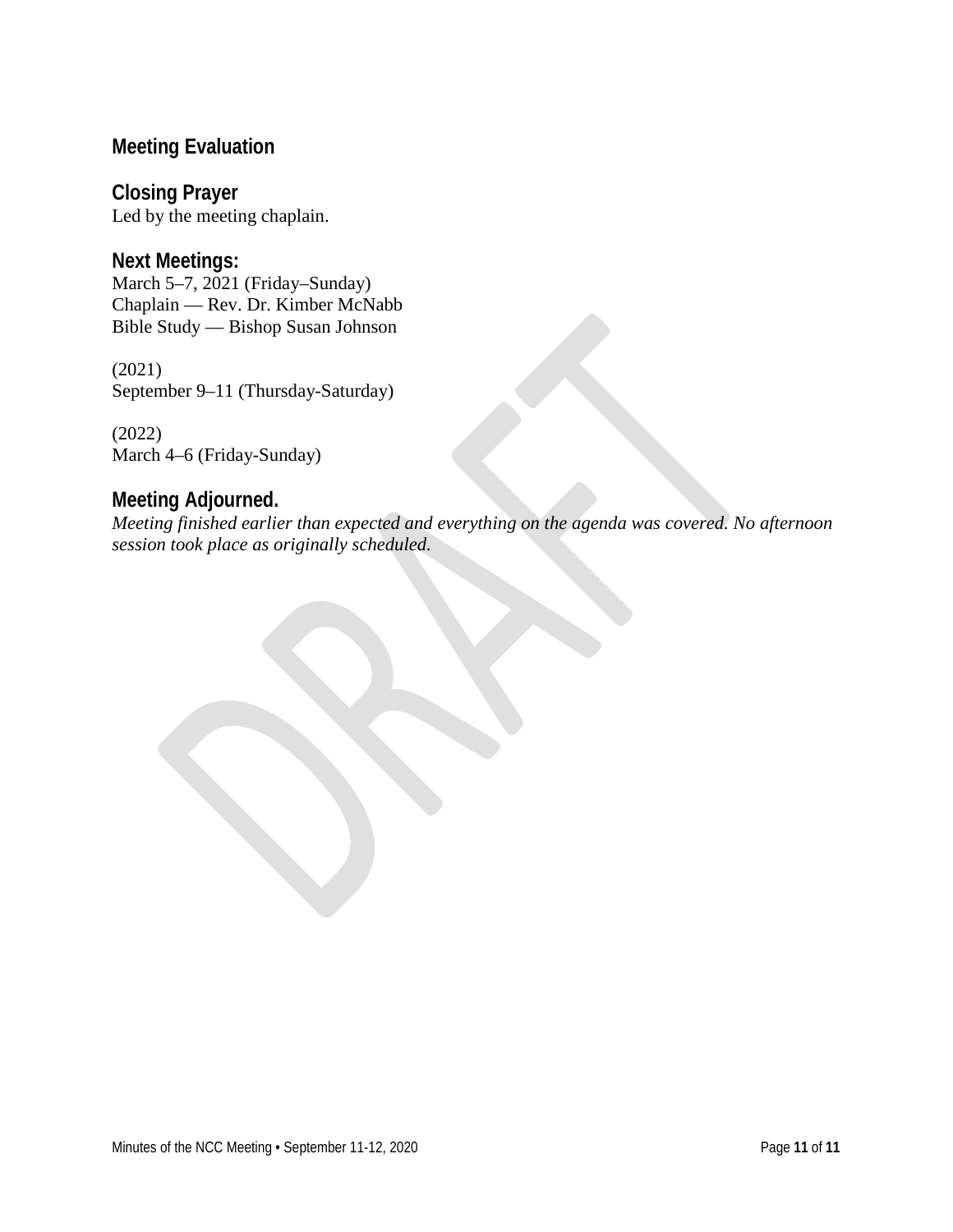## Appendix A

## ELCIC OFFICERS MINUTES

August 27, 2020 (e-vote)

## **M/S** to appoint Deacon Sarah Rudd as the chair of the Task Force addressing Ableism. **Carried**

Background:

Task Forces mandated by CC-2020-11.

*Membership*

- *Each synod is invited to name one person with lived-experience for each task force.*
- *The officers will identify a chairperson for each task force.*
- *Each task force may recommend up to two additional people to serve on the task force.*
- *The National Bishop will appoint the task force members, for terms that conclude with the end of national convention in July 2022.*
- *Appointments will seek a balance of gender and age.*
- *Each task force will identify a recorder, who is responsible for preparing written reports to NCC.*

Task Force on Ablesim

BC: Birgit Giesser ABT: Deacon Sarah Rudd SASK: Rev. Sonje Finnestad MNO: Kate Reid EAST: Rev. Mark Urquhardt

Minutes prepared by Linda Grainger, Secretary, ELCIC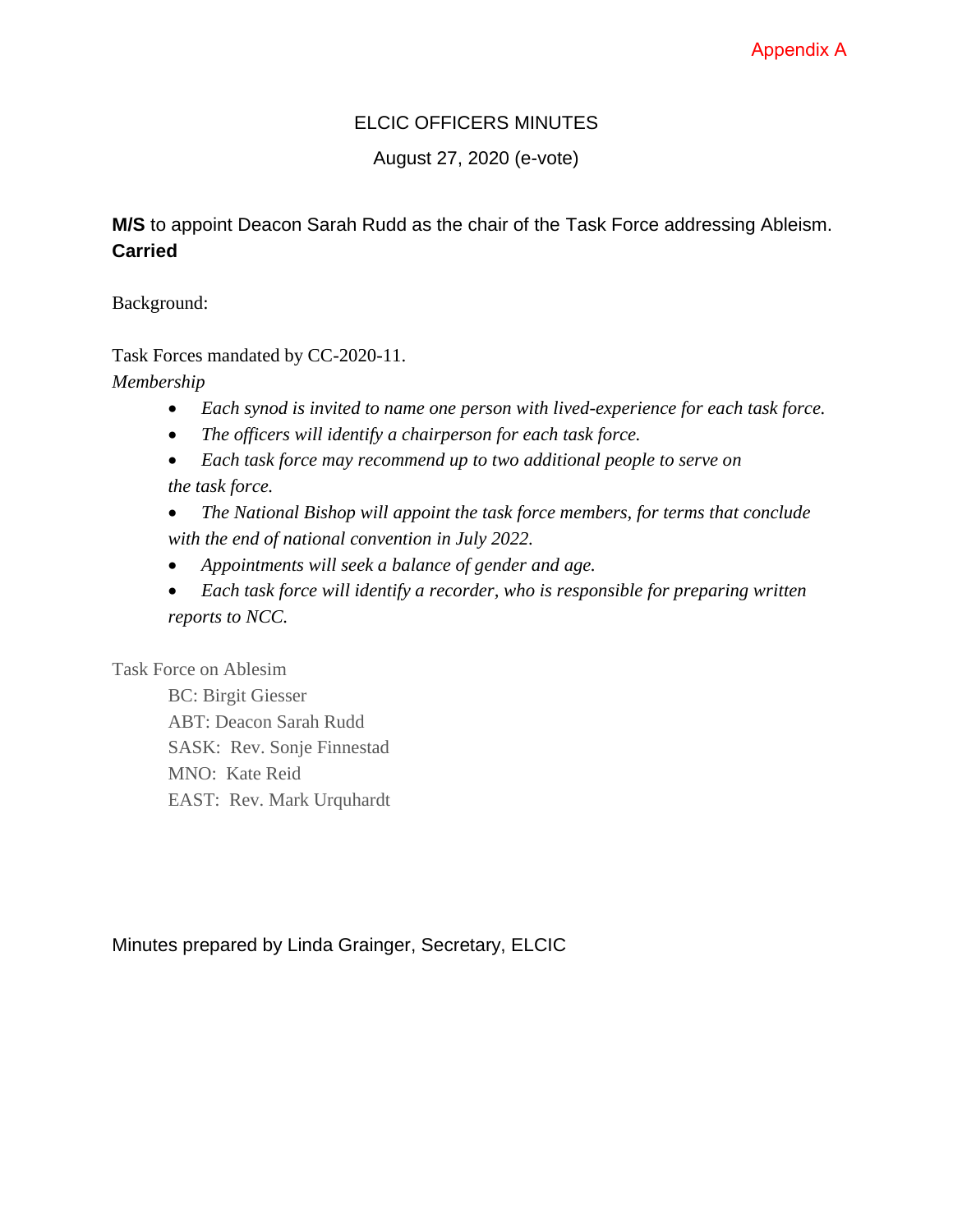## **ELCIC Group Services Inc. Minutes of the GSI Annual Information Meeting at the National Church Council September 11, 2020 via Zoom**

| Present:    |                                                                                                                                                                                                                                          |                                     |  |  |  |
|-------------|------------------------------------------------------------------------------------------------------------------------------------------------------------------------------------------------------------------------------------------|-------------------------------------|--|--|--|
| Officers:   | National Bishop Susan, Johnson                                                                                                                                                                                                           | Linda Grainger, Secretary           |  |  |  |
|             | Gene Blishen, Treasurer                                                                                                                                                                                                                  | Sheila Hamilton, Vice-Chair         |  |  |  |
| Council:    | Rev. Chris Bishopp                                                                                                                                                                                                                       | Rev. Íris Kristjánsdóttir           |  |  |  |
|             | <b>Bruce Cook</b>                                                                                                                                                                                                                        | Pat Lovell (NCC rep to CoGS)        |  |  |  |
|             | Rev. Jane Gingrich                                                                                                                                                                                                                       | John Nilson                         |  |  |  |
|             | Rev. Dr. James Hendricksen                                                                                                                                                                                                               | Linda Sander                        |  |  |  |
|             | Kathleen Jensen                                                                                                                                                                                                                          | <b>Curt Satre</b>                   |  |  |  |
| Synod       | Bishop Sid Haugen, SK Synod                                                                                                                                                                                                              | Bishop Michael Pryse, Eastern Synod |  |  |  |
| Bishops:    | Bishop Larry Kochendorfer, ABT Synod                                                                                                                                                                                                     | Bishop Jason Zinko, MNO Synod       |  |  |  |
|             | Bishop Greg Mohr, BC Synod                                                                                                                                                                                                               |                                     |  |  |  |
| Staff:      | Trina Gallop Blank, Assistant to the Bishop, Communications and Resource Generation<br>Rev. Paul Gehrs, Assistant to the Bishop, Justice and Interfaith and Ecumenical Relations<br>Rev. Lyle McKenzie, Assistant to the Bishop, Worship |                                     |  |  |  |
|             | Deacon Gretchen Peterson, Assistant to the Bishop, Youth & Leadership                                                                                                                                                                    |                                     |  |  |  |
|             | Kyle Giesbrecht, Director of Finance and Administration                                                                                                                                                                                  |                                     |  |  |  |
|             | Desiree Mendoza, Meetings and Communications Coordinator                                                                                                                                                                                 |                                     |  |  |  |
| Guest:      | Kathryn Lohre, Evangelical Lutheran Church in America (ELCA)                                                                                                                                                                             |                                     |  |  |  |
| Presenters: | Lisa Thiessen, Executive Director and John Wolff, President (Group Services Inc.)                                                                                                                                                        |                                     |  |  |  |
| Regrets:    | Rev. Dr. Kimber McNabb and Rev. Dr. Murray Still (CoGS rep to NCC)                                                                                                                                                                       |                                     |  |  |  |

## **Annual Information Meeting**

Lisa Thiessen, Executive Director and John Wolff, President of ELCIC-Group Services, Inc. presented.

- 2019 Pension Plan
- GSI Directors
- ELCIC Group Benefits Plan Redesign 2021

Resolution of the Sole Member

**M/S** That NCC approves the Resolution of the Sole Member of ELCIC Group Services as presented and that the signing officers of the Evangelical Lutheran Church in Canada (ELCIC) be authorized to execute the resolution. **CARRIED.**

*(See Attachment: Signed Resolution of the Sole Member of ELCIC Group Services, Inc.)* 

Annual Information Meeting adjourned.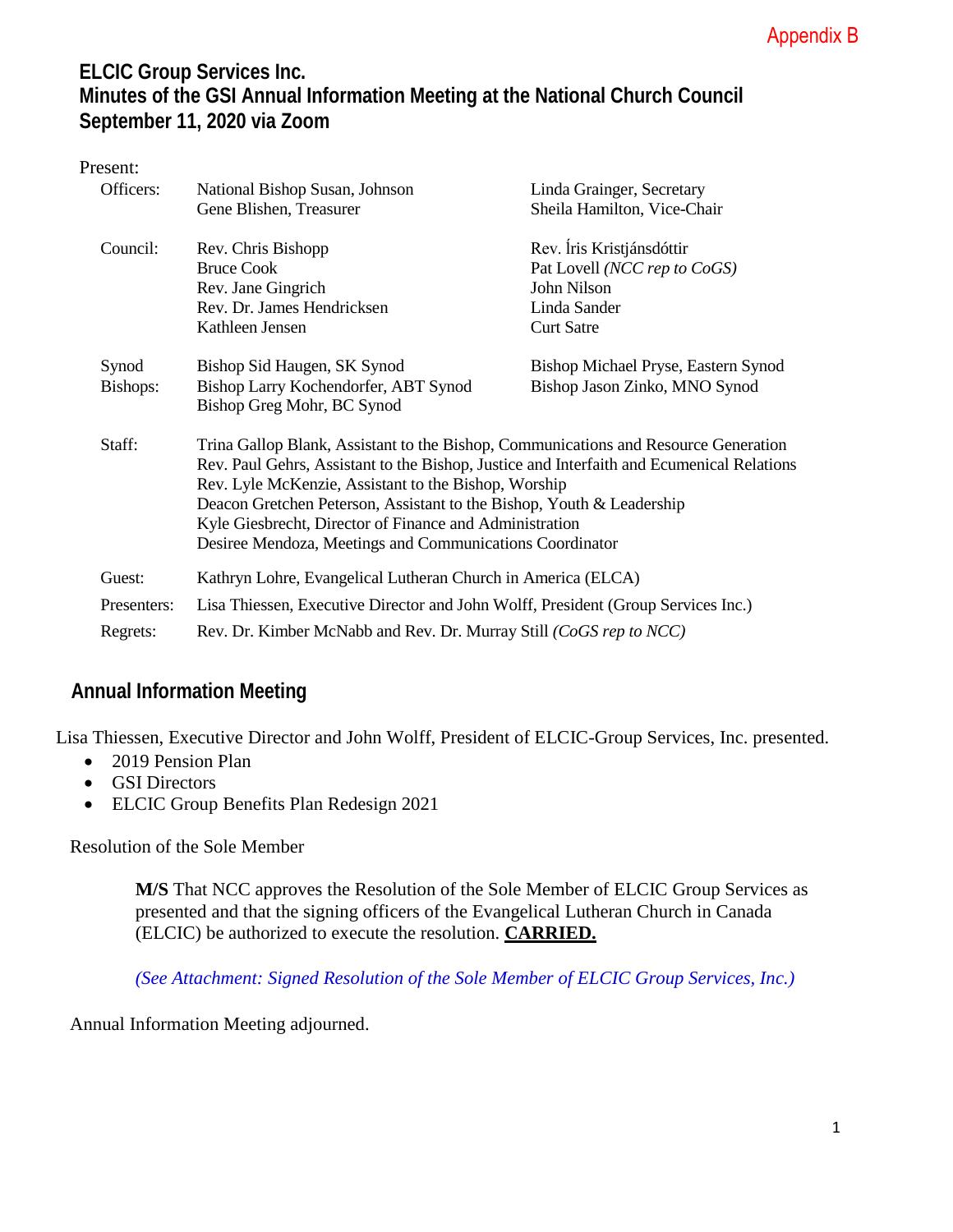#### RESOLUTION OF THE SOLE MEMBER of ELCTC GROUP SERVICES INC. (herein called the "Corporation'')

#### BE IT RESOLVED THAT:

- (1) as recommended by the Board of Directors of ELCTC Group services Inc., that the 2019 financial statements of the Corporation and the ELCTC Pension Plan together with the report or comments of the auditors are hereby received; and
- (2) as recommended by the Board of Directors of ELCTC Group services Inc., that PriceWaterhouseCoopers LLP is hereby appointed auditor of the Corporation to hold office until the next annual meeting of members at such remuneration as may be fixed by the directors, the directors being hereby authorized to fix such remuneration.

The foregoing resolution is hereby signed by the sole member of the Corporation entitled to vote thereon at a meeting of the member.

DATED the  $11<sup>th</sup>$  day of September, 2020

EVANGELICAL LUTHERAN CHURCH IN CANADA

Senday elk Per:  $J\!\!\!\!/\,\,$  $\sum_{\mu}$ ساد بتالها اس<mark>ل</mark> Per: *) '{ (,IV'\.* JD *lvt <;,v\ )/ td:)'(J* iW{ *fs;* � *i�*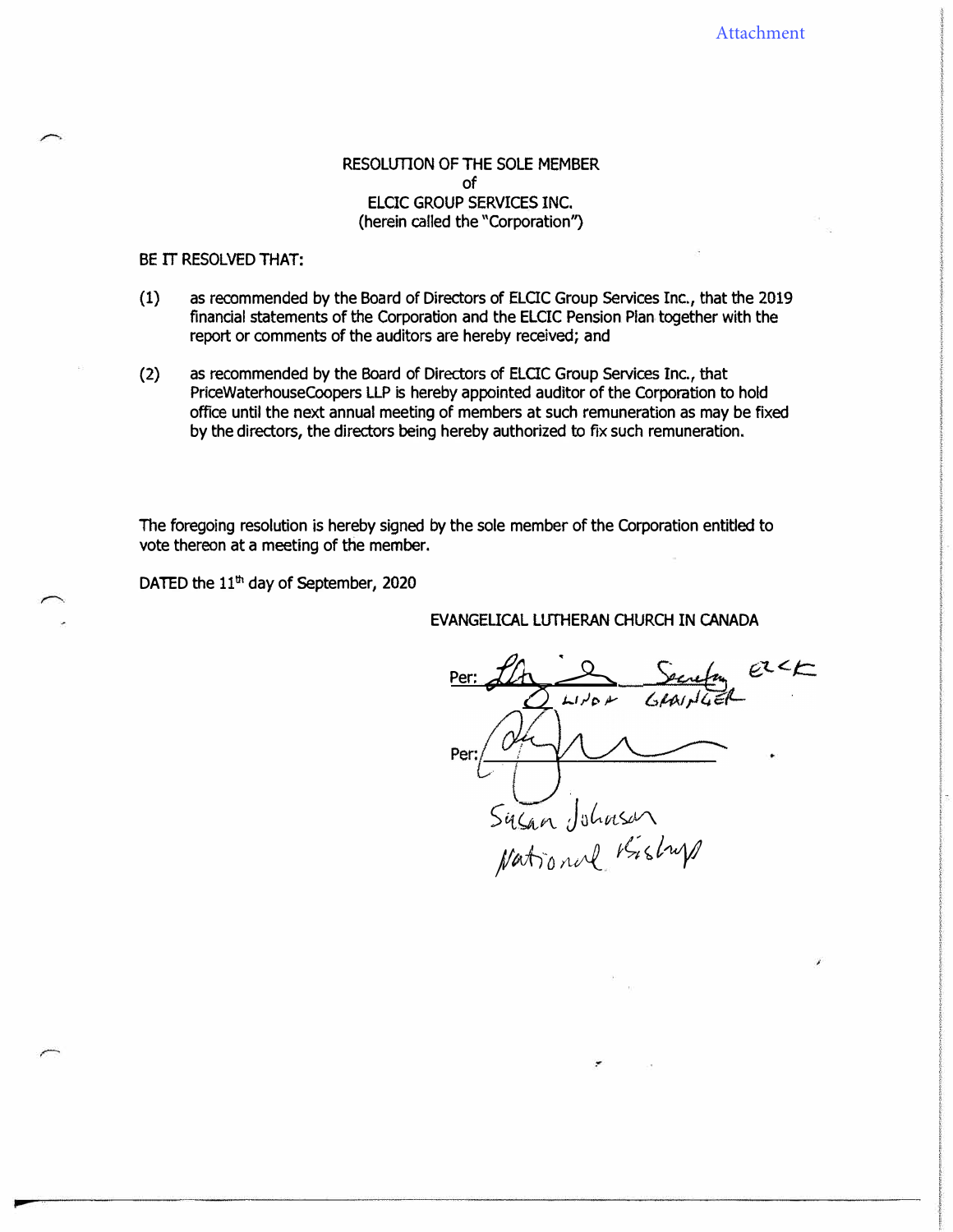

# for Others

# **NATIONAL OFFICE**

# **PERSONNEL POLICY HANDBOOK**

## **Updated September 2020**

| <b>Policy Name</b>        | Personnel Policy Handbook          |
|---------------------------|------------------------------------|
| <b>Responsibility</b>     | <b>NCC Finance Committee</b>       |
| <b>Approval Authority</b> | National Church Council            |
| Date of Original Policy   | 1985                               |
| <b>Last Updated</b>       | September 2020                     |
| Contact                   | Director, Finance & Administration |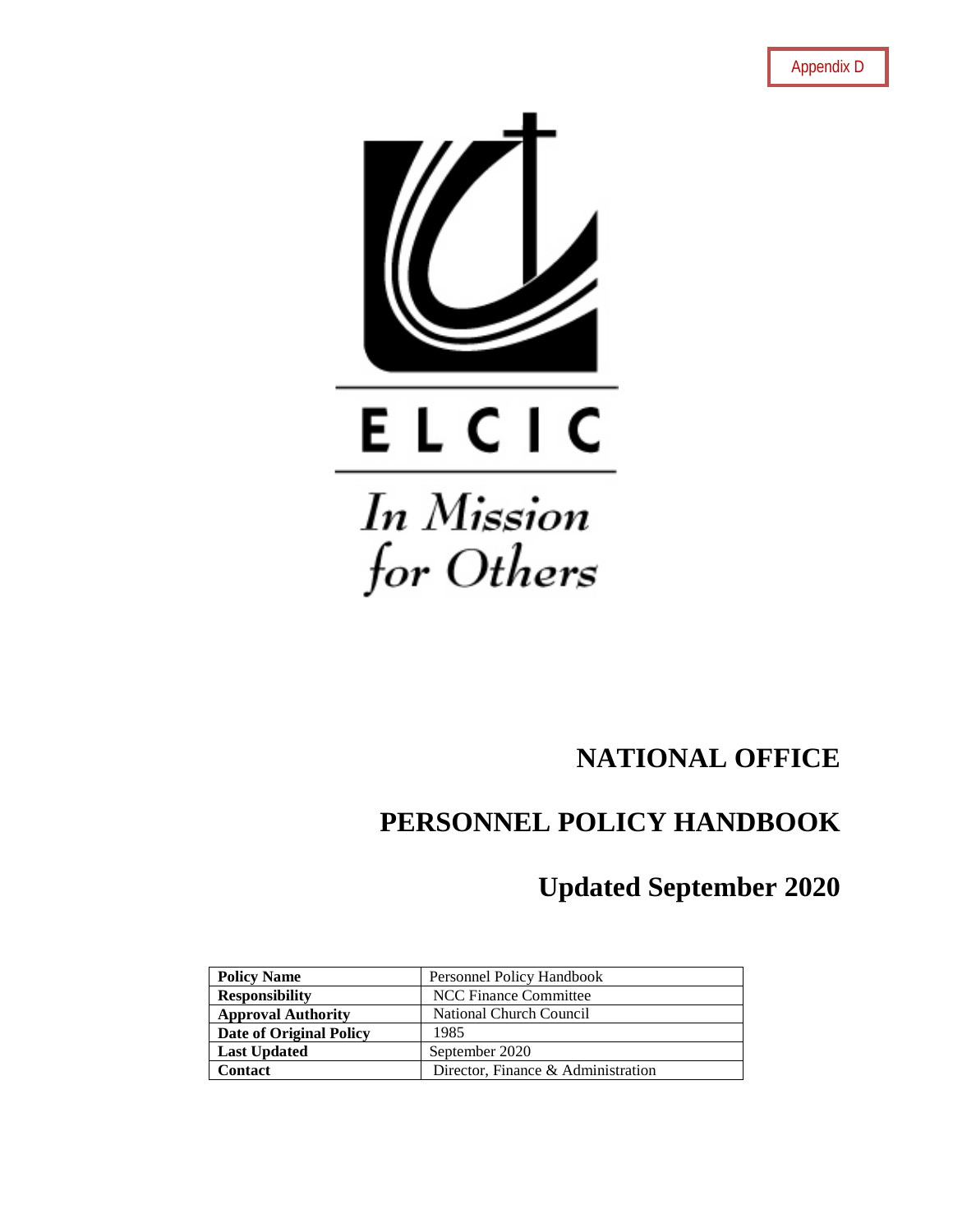#### **Acknowledgement of Receipt of the ELCIC Personnel Policy Handbook**

This is to acknowledge that I have received a copy of the ELCIC Personnel Policy Handbook ("Handbook") and understand that I am responsible to become knowledgeable of its contents. If I have any questions with regard to the content or interpretation of this Handbook, I will bring them to the attention of my supervisor or the Director, Finance & Administration.

I understand that the Handbook is a general guide to the National Office's regulations, policies and benefits and is not intended to be exhaustive. I also understand that it does not constitute an employment agreement, or other legal contract, nor does it confer any special rights or guarantee continued employment.

I am aware that the ELCIC can make changes to this Handbook at any time, and to apply the procedures and the terms of the Handbook at its own discretion. I understand that any revisions or updates to the policies, procedures and benefits in the Handbook will be distributed to me for inclusion in my Handbook.

By my signature below, I acknowledge, understand, accept and agree to comply with the information contained in the Handbook.

\_\_\_\_\_\_\_\_\_\_\_\_\_\_\_\_\_\_\_\_\_\_\_\_\_\_\_\_\_ \_\_\_\_\_\_\_\_\_\_\_\_\_\_\_\_\_\_\_\_\_\_\_\_\_\_\_ \_\_\_\_\_\_\_\_\_\_\_\_\_ Employee Name (Print) Employee Signature Date

Return Acknowledgment to Director, Finance  $\&$  Administration by:

**Date**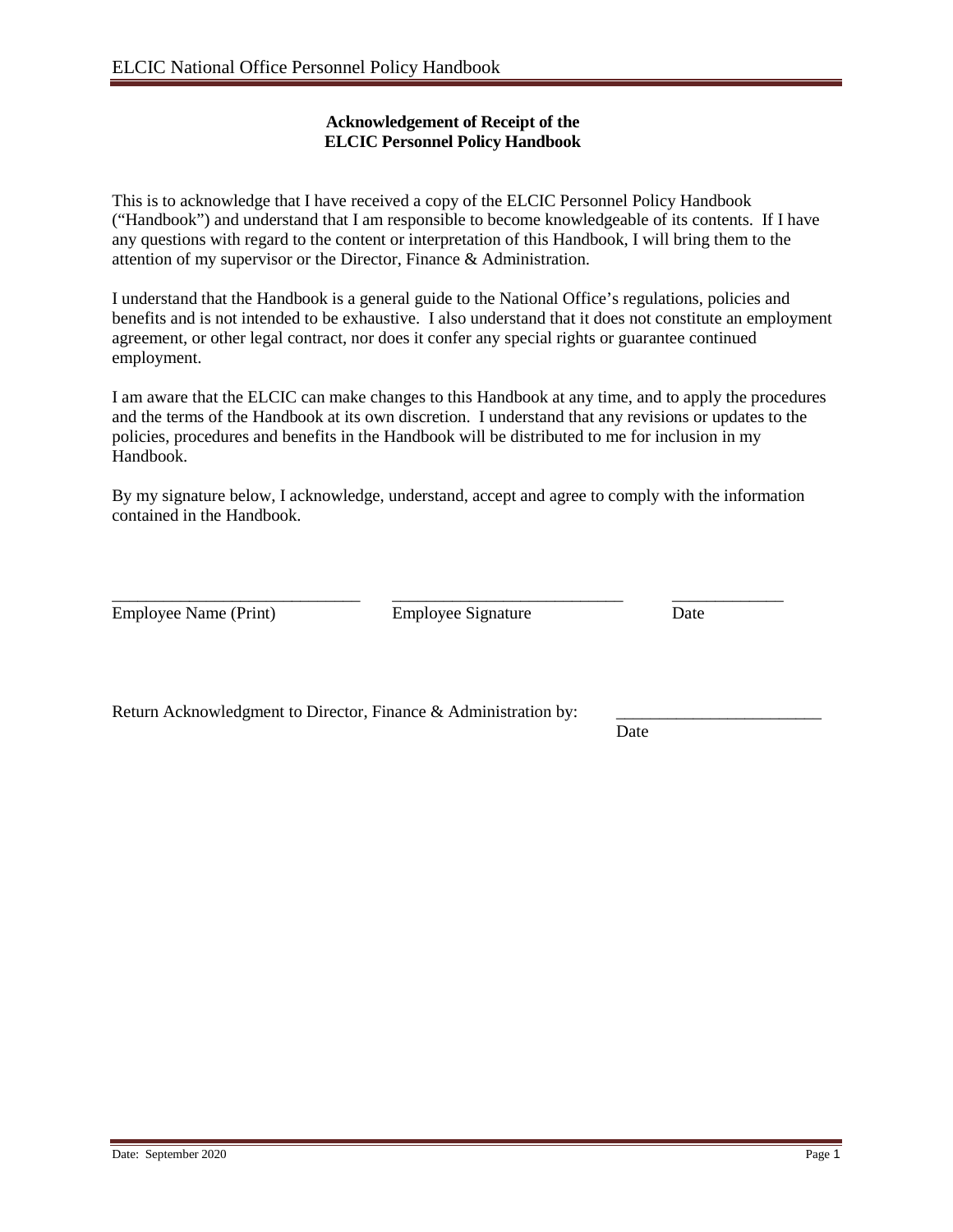## **Table of Contents**

#### **Section I – Our Work Environment**

- 1.01 ELCIC Mission Statement
- 1.02 Overview of Affiliated Groups
- 1.03 Open Communications
- 1.04 Sexual Abuse or Harassment Policy Guidelines
- 1.05 Code of Conduct
- 1.06 Privacy Standards Policy
- 1.07 Health and Safety
- 1.08 No Smoking
- 1.09 Visitors

#### **Section 2 – Recruitment and Selection**

- 2.01 Fair Employment Opportunities
- 2.02 Employment Classifications & Status
- 2.02 Job Descriptions
- 2.04 Job Postings
- 2.05 Employment Applications
- 2.06 Screening and Interviewing
- 2.07 Hiring of Relatives
- 2.08 Letter of Employment
- 2.09 New Employee Orientation<br>2.10 Probationary Period
- Probationary Period

#### **Section 3 – Work Arrangements**

- 3.01 Hours of Work
- 3.02 Coffee and Lunch Breaks
- 3.03 Flexible Hours
- 3.04 Monthly Personnel Reporting
- 3.05 Attendance and Punctuality
- 3.06 Recognized Holidays
- 3.07 Annual Vacation
- 3.08 Emergency Closure

#### **Section 4 – Salary & Benefit Administration**

- 4.01 Salary Scale
- 4.02 Salary Review
- 4.03 Pay Days
- 4.04 Payroll Deductions<br>4.05 Overtime
- Overtime
- 4.06 Honoraria
- Transfers
- 4.08 Sick Benefits<br>4.09 Short Term an
- 4.09 Short Term and Long Term Disability
- 4.10 Medical and Dental Insurance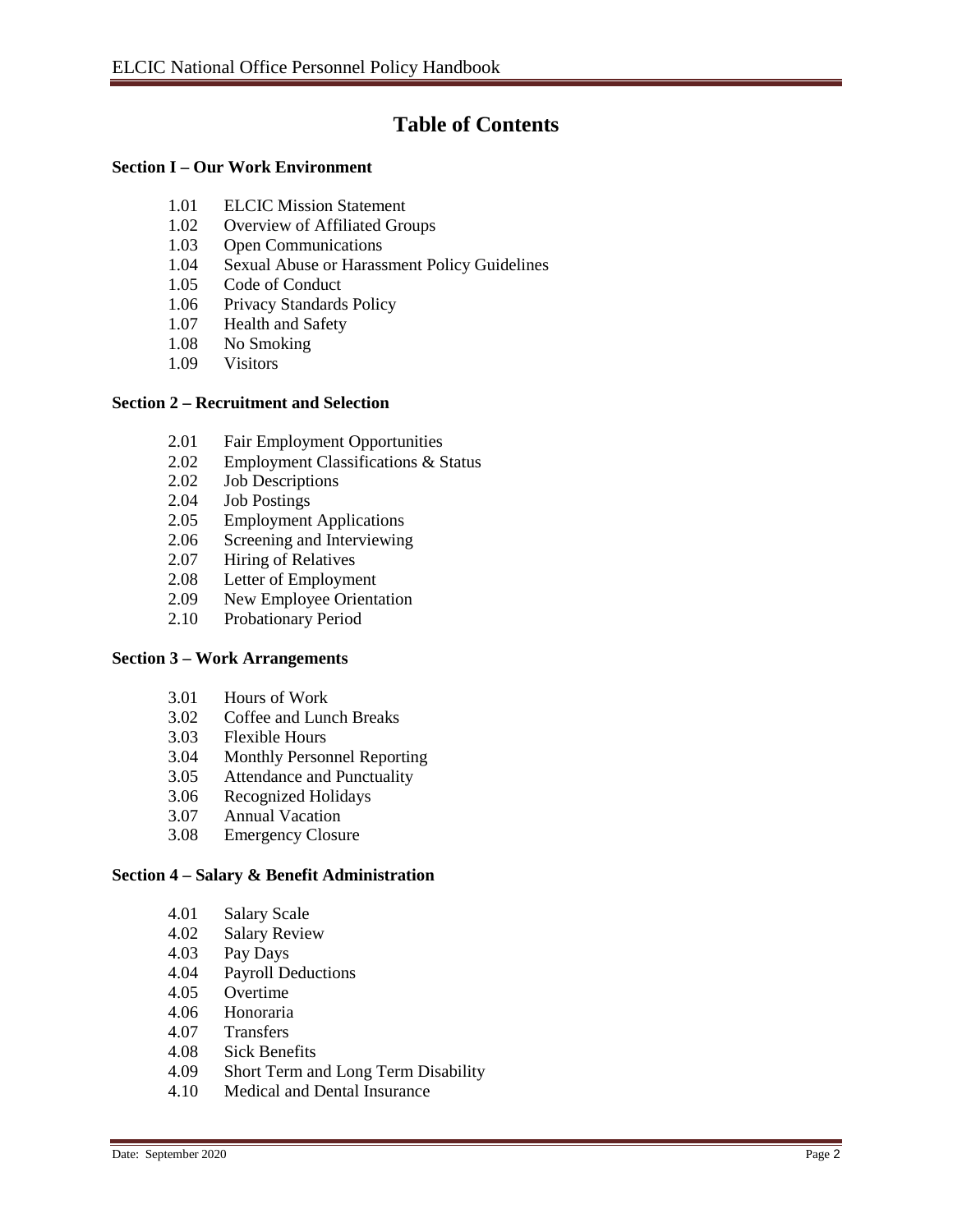- 4.11 Pension and Group Benefits
- 4.12 Employee and Family Assistance Program
- 4.13 Travel Policy
- 4.14 Travel Advances
- 4.15 Credit Cards & Telephone Calling Cards
- 4.16 Moving Allowance

#### **Section 5 – Performance Management**

- 5.01 Annual Appraisal
- 5.02 Work Improvement Plan
- 5.03 Appeals
- 5.04 Discipline/Reprimands

#### **Section 6 – Leaves of Absence**

- 6.01 Bereavement Leave
- 6.02 Attendance at Funerals
- 6.03 Compassionate Leave
- 6.04 Family Leave<br>6.05 Jury Duty
- Jury Duty
- 6.06 Witness Duty
- 6.07 Voting
- 6.08 Citizenship Leave
- 6.09 Requests to Leave Early
- 6.10 Personal Leave
- 6.11 Medical Leave
- 6.12 Medical or Dental Appointments
- 6.13 Maternity and Paternity Leave
- 6.14 Educational Leave
- 6.15 Continuation of Benefits during Leave
- 6.16 Other Leaves of Absences
- 6.17 Sabbatical Leave

#### **Section 7 – Employee Relations**

- 7.01 Personnel Files<br>7.02 Employment Re
- **Employment Reference Inquiries**
- 7.03 Updating Personal Information
- 7.04 Conflict of Interest
- 7.05 All Staff Meetings
- 7.06 Social and Education Activities<br>7.07 Dress Code
- Dress Code
- 7.08 Confidentiality
- 7.09 Copyrights
- 7.10 Media Inquiries and Press Releases<br>7.11 Facilities
- 7.11 Facilities<br>7.12 Office Pre
- Office Procedures & Conduct
- 7.13 Employee Protection Policy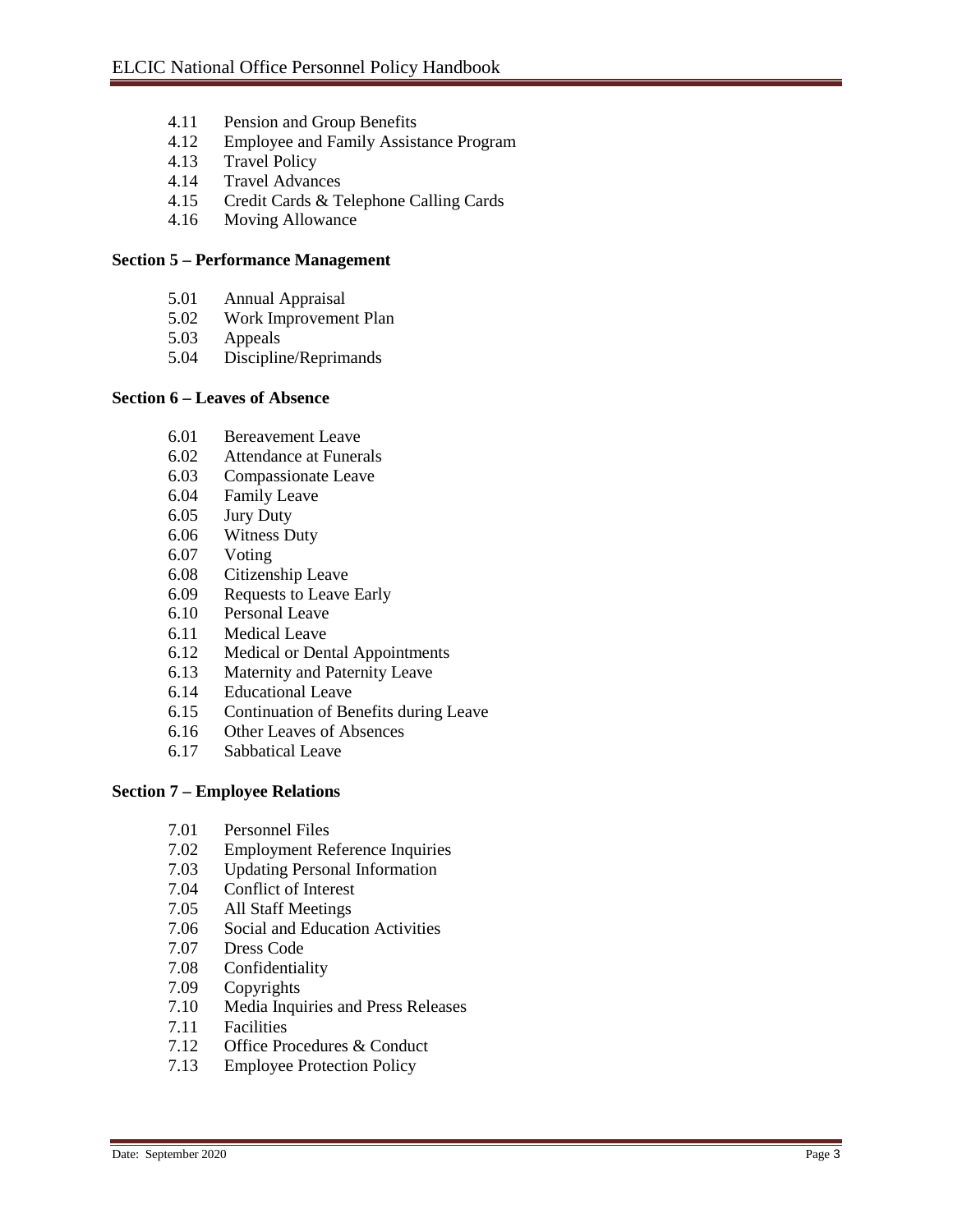#### **Section 8 – Staff Development**

- 8.01 Granting of Leave<br>8.02 Continuing Educat
- Continuing Education Plan
- 8.03 Other Training

#### **Section 9 – Office & Computer Equipment and Telecommunications**

- 9.01 Office Equipment<br>9.02 Computer Equipm
- Computer Equipment
- 9.03 ELCIC's Computer and Internet Acceptable Use Policy
- 9.04 ELCIC's Online Code of Conduct<br>9.05 Cellular Phones
- 9.05 Cellular Phones

#### **Section 10 – Separation of Services**

- 10.01 Voluntary Termination
- 10.02 Involuntary Termination
- 10.03 Lay-Off
- 10.04 Retirement
- 10.05 Exit Interview
- 10.06 Notice of Termination/Severance Pay
- 10.07 Termination of Call to Special Service
- 10.08 Incumbent Bishop Defeated in Bid for Re-election
- 10.09 Employee Assistance Plan
- 10.10 Vacation Pay & CEP Funds
- 10.11 Return of ELCIC Property
- 10.12 References

#### **Appendices**

| Appendix A | National and Synodical Responsibilities (NC95-11)                                    |
|------------|--------------------------------------------------------------------------------------|
| Appendix B | Sexual Abuse or Harassment Policy (March 2006)                                       |
| Appendix C | Policy for Protection of Children, Youth and Other Vulnerable People<br>(Apri1 2007) |
| Appendix D | Policy to Protect Personal Information (November 2003)                               |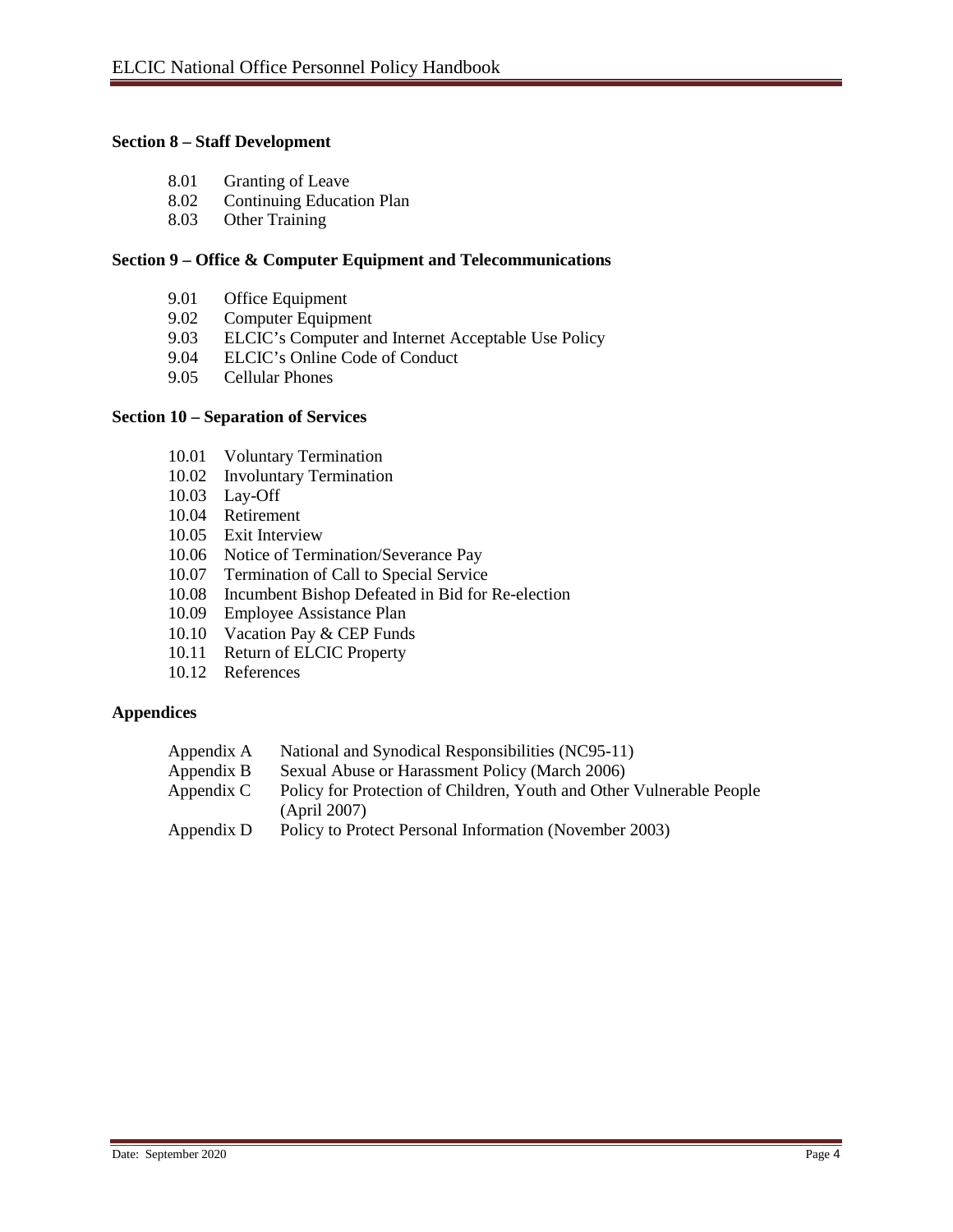## **SECTION 1 – OUR WORK ENVIRONMENT**

The following personnel policies and procedures are intended to facilitate the hiring and development of the staff of the Evangelical Lutheran Church in Canada (ELCIC) National Office. The National Office is covered by the Employment Standards laws in Manitoba.

#### **1.01 ELCIC Mission Statement**

The mission of this church, as an expression of the universal Church and as an instrument of the Holy Spirit, is to bring the Gospel of Jesus Christ to people in Canada and around the world through the proclamation of the Word and the administration of the Sacraments and through service in Christ's name.

#### **1.02 Overview of Affiliated Groups**

Following is a brief overview of the three groups at the national level. It should be noted that the policies of this handbook **apply only to the ELCIC National Office**.

*ELCIC National Office* **-** The ELCIC national office has the responsibility for various program and administrative functions as outlined in the document "National and Synodical Responsibilities" adopted from the 1995 Convention Resolution NC95-11. See Appendix A for a copy of this document.

*ELCIC Group Services Inc. (GSI)* **-** The Evangelical Lutheran Church in Canada through ELCIC Group Services Inc., a separately incorporated body, manages and supervises the administration of pension and benefit plans and their portfolios for ordained ministers and lay employees of this church, its synods, congregations, agencies, institutions and other recognized organizations.

#### **1.03 Open Communications**

Two-way communications are necessary to best achieve the mission of the ELCIC. The ELCIC wants to inform employees about matters affecting their jobs. The ELCIC supports open communication and encourages employees to speak openly to supervisors and management about job related matters. Your ideas and suggestions for improving procedures are welcomed.

#### **1.04 Sexual Abuse or Harassment Policy Guidelines**

Staff are required to follow the Sexual Abuse or Harassment Policy adopted by National Church Council in March 2006 (Appendix B), and the Policy for Protection of Children, Youth and Other Vulnerable People adopted by National Church Council in April 2007 (Appendix C).

#### **1.05 Code of Conduct**

The Code of Conduct should be regarded as a guiding principle that applies to everything that we do and communicates an expectation of ethical conduct to all employees. Every employee has a responsibility for ethical conduct and all will be held accountable for their conduct.

It is the duty of each employee to conduct and perform their responsibilities in line with the letter and spirit of all applicable laws and policies and to observe the standards of respectful and nondiscriminatory conduct. All employees are expected to conduct themselves in a professional manner when in the workplace. The workplace includes the National Office, church-sponsored events, meetings or business travel.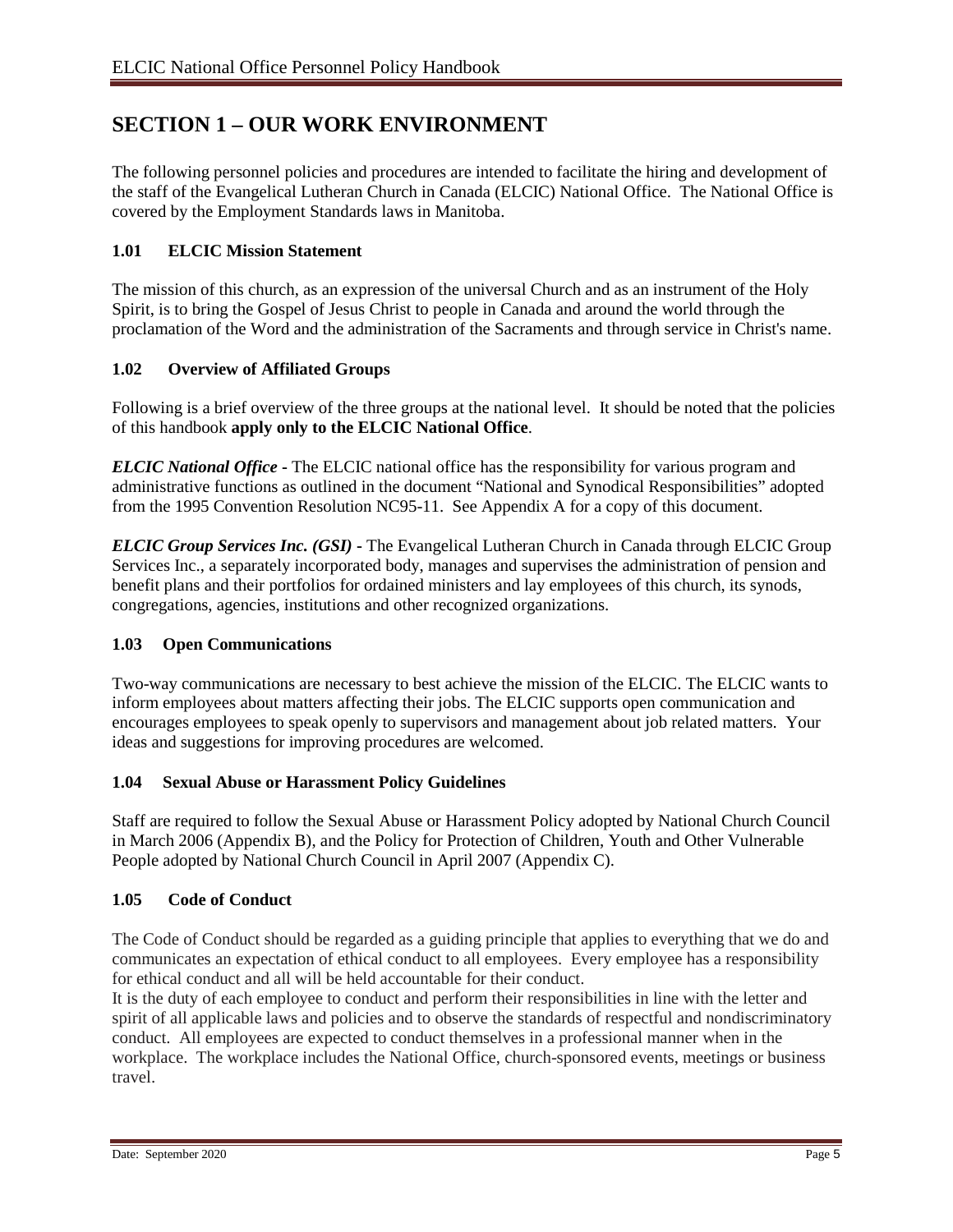This policy provides a framework within which all employees are expected to operate, and although it addresses a number of specific issues, it should not be regarded as a comprehensive listing.

Examples of unacceptable conduct that could lead to disciplinary action include, but are not limited to:

- Theft, dishonesty, unauthorized use or falsification of organizational records;
- Neglect of duties or wasting time during working hours or failure to meet a reasonable and objective measure of efficiency and productivity;
- Violations of health and safety rules or accepted safety practices;
- Unreasonable failure to cooperate with supervisor or co-worker, impairment of function of work unit or disruptive conduct;
- Disorderly conduct, harassment of other employees (including sexual harassment) or use of abusive language on the premises;
- Fighting, encouraging a fight or threatening, attempting or causing injury to another person on the job;
- Destruction of or defacing ELCIC property or that of its associated corporate entities;
- Unreasonable refusal to follow instructions or to perform designated work or refusal to adhere to established rules and regulations;
- Repeated tardiness or absence without proper notification to the supervisor or without satisfactory reason or unavailability for work;
- Engaging in horseplay, alcohol and drug abuse, reporting to work in an intoxicated state, possession of illegal weapons, use of abusive, vulgar, profane, threatening or intimidating language at the workplace, and disrupting other workers' job performance, etc.
- Violation of policies or rules of ELCIC or its associated corporate entities.

**Alcohol/Substance Abuse –** Our goal is to maintain a drug-free workplace. The ELCIC does not want to be involved in an employee's personal lifestyle, but when abuse of chemical substances affects job performance, the ELCIC is also affected.

In the event an employee encounters personal or job problems resulting from use of alcohol or drugs, the employee is encouraged to seek counselling and appropriate medical treatment through the Employee Assistance Plan. If an individual does not seek assistance and is unable to maintain satisfactory performance, the employee will be subject to disciplinary action that could include dismissal.

Unauthorized possession or use of alcohol or any unlawful use of illegal drugs or other controlled substances is prohibited on ELCIC time or premises and is grounds for dismissal.

#### **1.06 Privacy Standards Policy**

The Policy to Protect Personal Information ensures the proper collection, retention and distribution of personal information. See Appendix D for this policy. The ELCIC Privacy Officer is the Director of Communications and Resource Generation, Assistant to the Bishop.

#### **1.07 Health and Safety**

The ELCIC is committed to providing a safe and healthy work environment. The ELCIC will comply with workplace safety legislation. Workplace health and safety requires active participation by all employees. The ELCIC is committed to working together with staff concerning these issues.

• **Fire Plan -** A fire plan with evacuation routes indicated is provided by the landlord. It is posted in the staff room.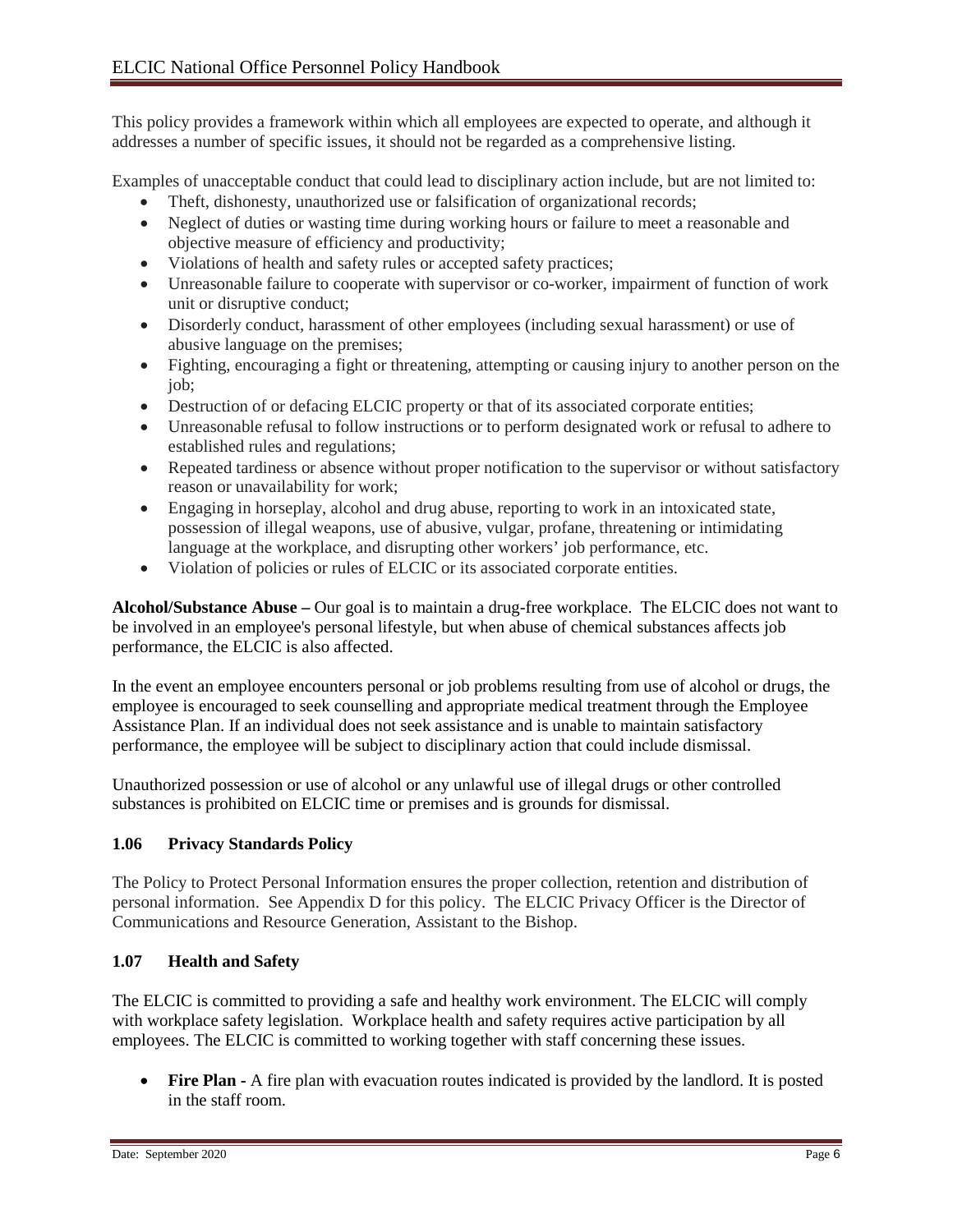- **First Aid -** A first aid kit is available in the mailroom for use by employees.
- **Accident Reporting -** So that proper medical treatment may be secured, all accidents or illnesses occurring during working hours must be reported to the immediate supervisor or the Director, Finance & Administration in the absence of the immediate supervisor as soon as possible but no later than seven days.
- **Emergency Notification** All staff are required to complete the Emergency Contact Notification form and file this with the Director, Finance & Administration.

#### **1.08 No Smoking**

Smoking is not permitted in the ELCIC office.

#### **1.09 Visitors**

For safety and security reasons all visitors must enter through the main entrance and report to the receptionist.

## **SECTION 2 - RECRUITMENT AND SELECTION**

Recognizing the dignity and worth of every individual, this policy is to ensure transparency, fairness and equal treatment, without discrimination, in all aspects of the hiring process. It is the policy of the ELCIC National Office that the hiring of employees be based on a fair and equitable recruitment and selection process, consistent with related policies, procedures, and currently employment legislation, such as the Manitoba Human Rights Code, and the Manitoba Employment Standards Act.

#### **2.01 Fair Employment Opportunities**

It is the policy of the ELCIC to afford equal opportunity for employment. All decisions are to be made without regard to race, colour, age, gender, national origin, ancestry, marital status, religious affiliation or sexual orientation. Persons who are differently abled will be accommodated to the extent possible. All employment decisions shall be based on qualifications, competence and ability to perform essential job functions.

#### **2.02 Employment Classifications & Status**

All staff at the National Office, management and administrative, are employees of the ELCIC.

- Management staff member positions include the National Bishop, the Assistants to the Bishop, the Director, Finance & Administration, and the Director of Communications and Resource Generation, Assistant to the Bishop.
- All other positions are defined as administrative staff members.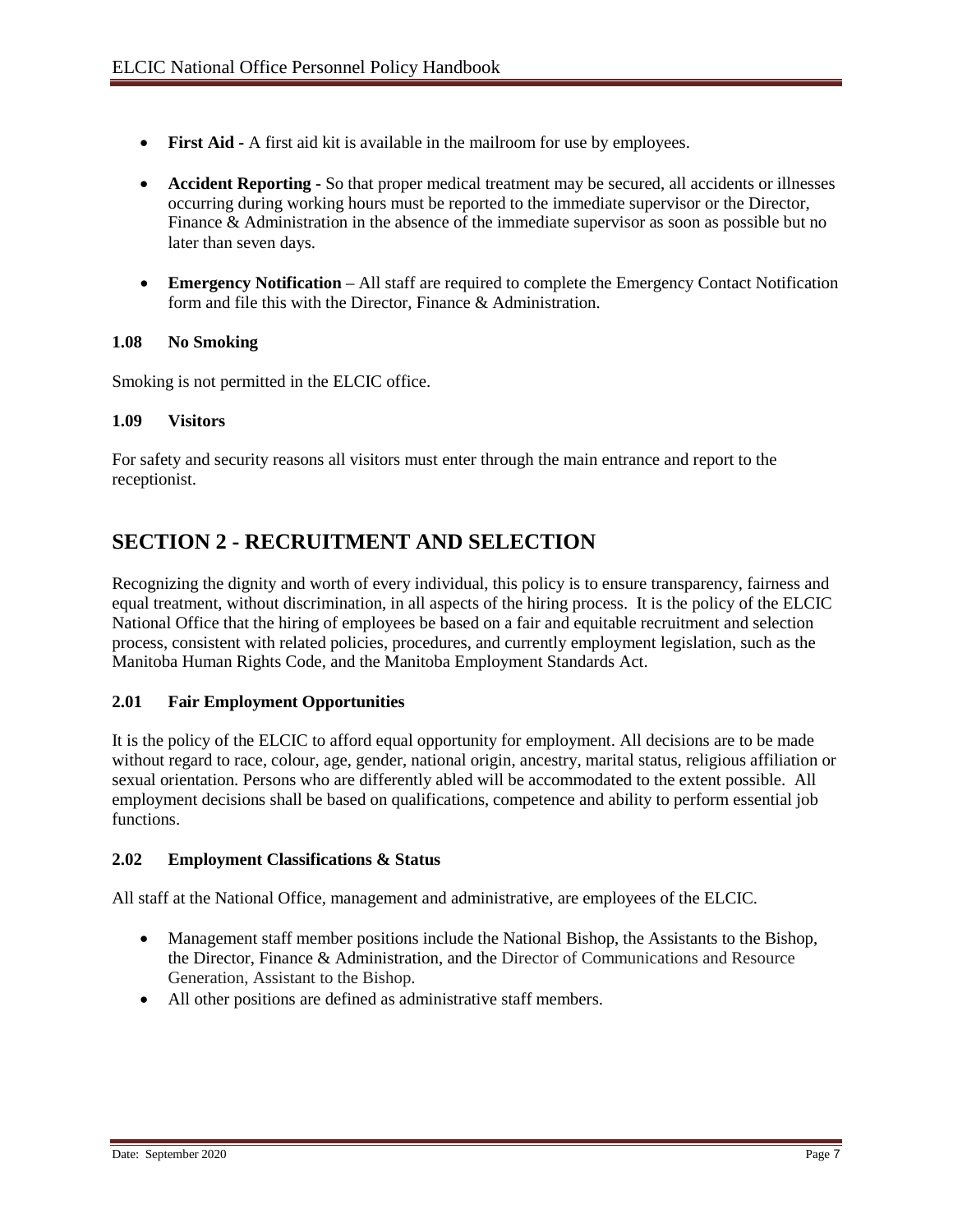Employment status definitions are as follows:

- **Permanent full time employees** are employed for 37.5 hours per week and are eligible for full benefits.
- **Permanent regular part time employees** are employed for regularly scheduled hours but work less than 37.5 hours per week and are eligible for all the benefits outlined in this handbook but these benefits are pro-rated based on the number of hours worked. Eligibility for the pension and group benefits plans of the ELCIC is outlined in material provided by GSI. See the GSI website at www. elcicgsi.ca.
- **Casual employees** are employees who work from time to time for the national office and are paid an hourly wage for all hours worked. These employees are not eligible for ELCIC pension and group benefits.

#### **2.03 Job Descriptions**

All positions of employment are to have a job description outlining the qualifications, duties and responsibilities. The job description shall be reviewed and updated annually by the supervisor in consultation with the employee. A copy of the each job description will be filed with the Director, Finance and Administration.

#### **2.04 Job Postings**

Vacancies for positions will be posted on the ELCIC website, on the bulletin board in the staff lunchroom, through newspaper advertisements and as otherwise appropriate. Any staff applying for these positions will be considered along with applicants from outside the office.

#### **2.05 Employment Applications**

Individuals under consideration for employment are required to provide a resume along with three references.

#### **2.06 Screening and Interviewing**

To ensure that all applicants are treated equally:

- All resumes and applications will be compared to clearly defined job qualifications and skill/knowledge requirements
- Candidates will be selected for interviews based on posted qualifications for the position. Only qualified candidates will be interviewed.
- Any candidate whose application proceeds to the interview stage shall be interviewed by a minimum of two staff persons, one being the immediate supervisor.
- Where the incumbent will be required to work closely with other ELCIC members or partners, the interview committee may also include representation from that group.
- All offers of employment are contingent on obtaining (3) satisfactory reference checks.
- The final selection of the person to be hired shall be approved by the National Bishop.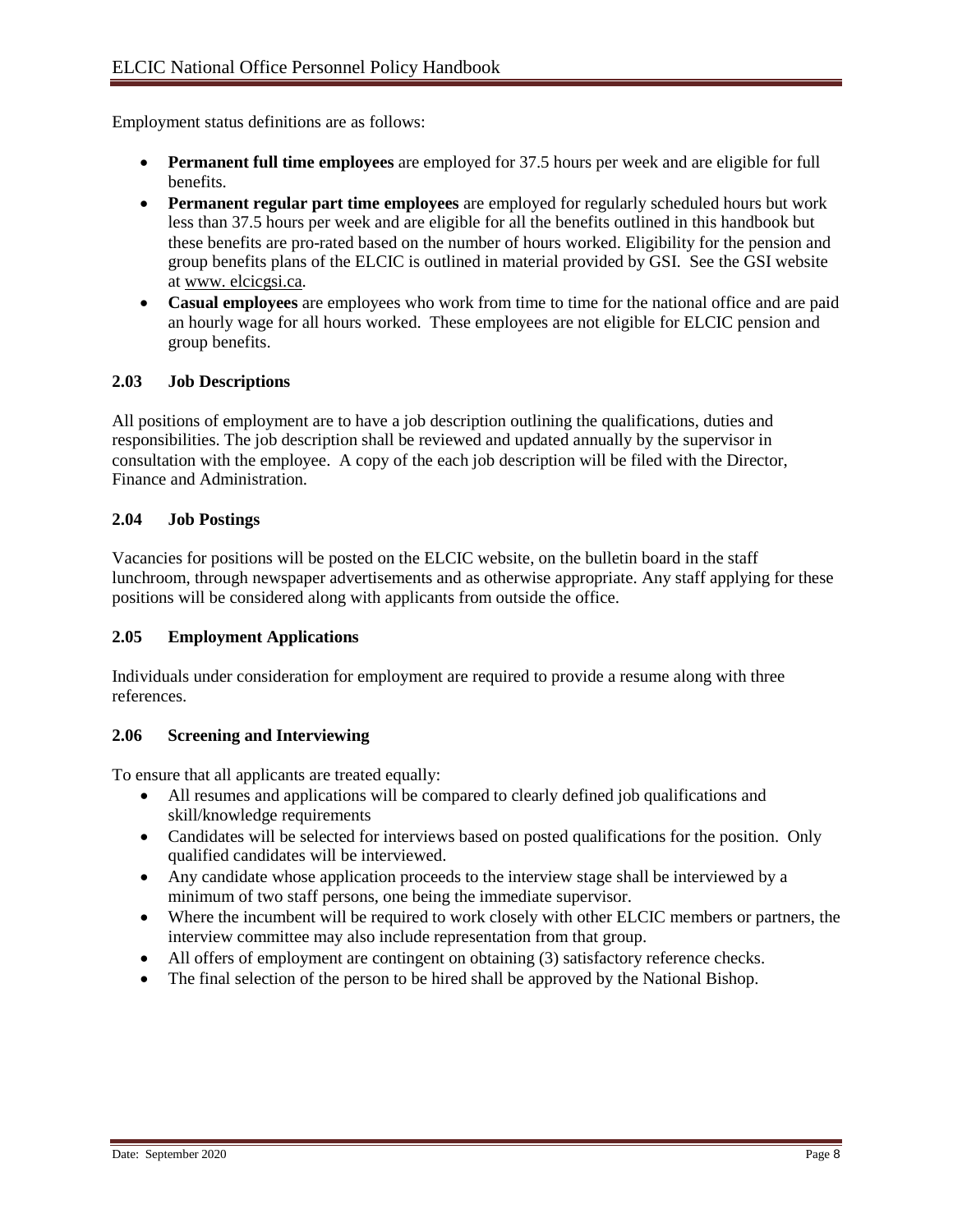#### **2.07 Hiring of Relatives**

The intent of this policy is to avoid creating or continuing an employment situation where there is the potential for favouritism and/or conflict of interest. The ELCIC supports hiring on the basis of merit and does not discourage nor prohibit the employment of more than one member of a family. However, the ELCIC will not knowingly employ relatives in a supervisory relationship in which one relative has direct or indirect influence over another relative's employment through decisions, recommendations or judgments related to such matters as appointment, assessment of performance, salary, career growth and discipline.

This policy applies to all employees of the ELCIC including those persons who are remunerated through contracts.

For the purpose of this policy, relatives are defined as:

- Spouses, including common law spouses and same sex partners;
- Children including step-children;
- Parents including step-parents and legal guardians;
- Siblings and children of siblings including step siblings and step children of siblings;
- Grandparents;
- In-laws (employee's siblings' spouses, employee's children's spouses and the
- employee's spouses' siblings and parents);
- Aunts and Uncles:
- Nieces and Nephews, and
- Any family member who lives with the employee on a permanent basis.

The definition of common law spouse and same sex partner are as defined in the Human Rights Code.

Due to the potential for perceived or actual conflicts of interest, the following restrictions apply:

- No employee shall participate in or influence the outcome of the appointment, hiring, promotion, supervision, discipline or evaluation of a relative.
- No person shall be hired, transferred or promoted to a position under any supervisory responsibility of a relative.

If a situation arises where the restrictions outlined above should occur, the ELCIC will strive to accommodate the employees in question, through transfer or other action, to the point of undue hardship.

As the intent of this policy is to protect both the ELCIC and the individual employee, each employee has a responsibility to inform his/her supervisor, or the Director of Finance & Administration, of any actual or perceived conflict of interest.

An employee who fails to disclose a conflict of interest to his/her supervisor or to the Director of Finance & Administration shall be subject to appropriate disciplinary action that may include suspension or termination.

#### **2.08 Letter of Employment**

Each employee hired shall be given a letter of employment stating the position for which they have been hired and any conditions or terms of employment.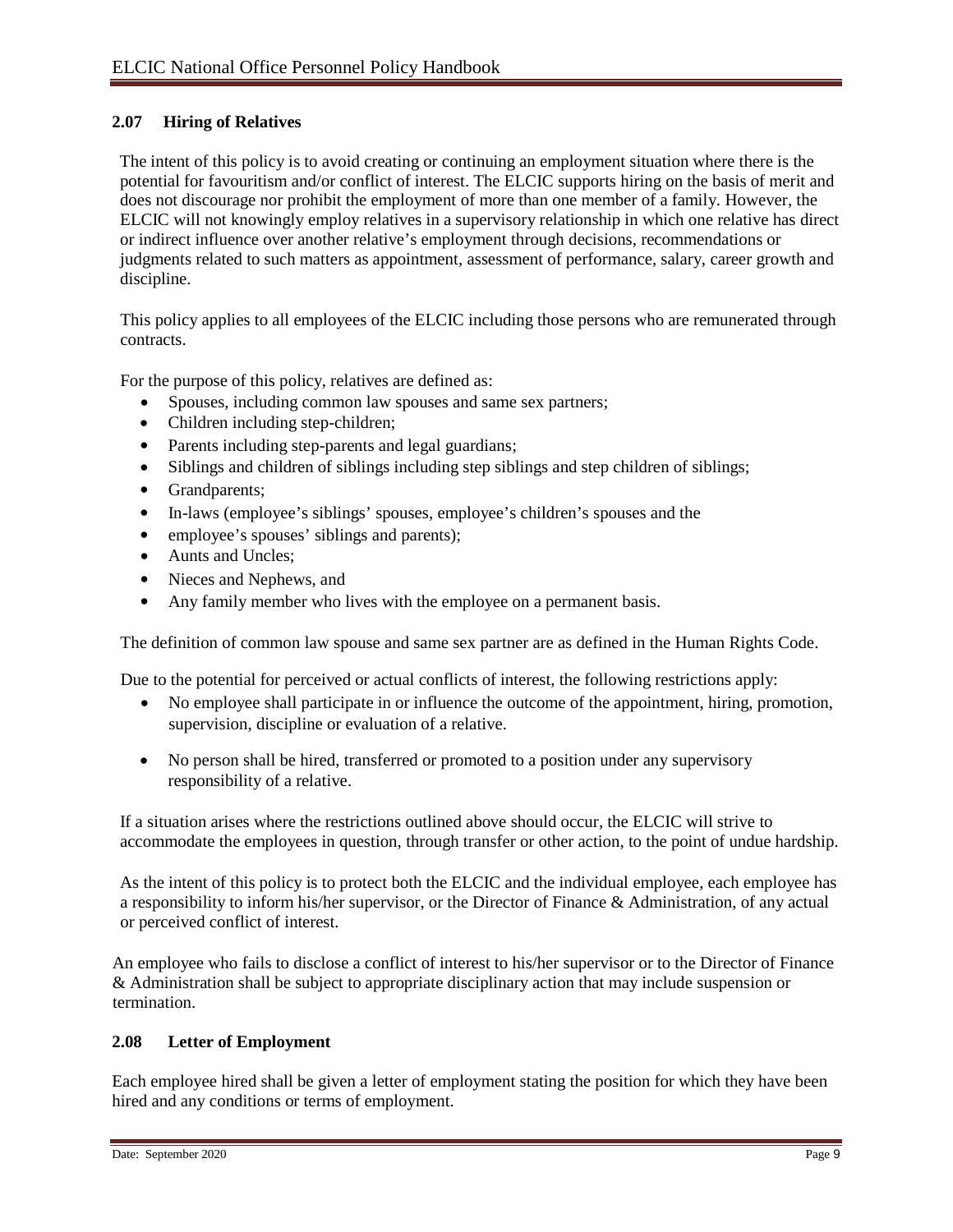#### **2.09 New Employee Orientation**

Each new employee will be given an orientation and a copy of the Personnel Policy Handbook. The purpose of the orientation is to:

- provide new employees with a basic understanding of the ELCIC, organizational policies and procedures and programs;
- assist new employees in understanding and taking an active interest in the work of the ELCIC; and
- enable and encourage strong working partnerships with other employees.

#### **2.10 Probationary Period**

All staff hired or transferred to a position will fulfil an initial probationary period of not less than three months and not more than six months, to ensure that the employment match is mutually satisfactory. The length of the initial period will be determined by the hiring authority and clearly stated in the employment letter. The supervisor will prepare a written performance evaluation at least two weeks before the end of the probationary period. Either the employee or the National Office can terminate the employment agreement during the probationary period with two weeks written notice to the other party.

## **SECTION 3 – WORK ARRANGEMENTS**

#### **3.01 Hours of Work**

The ELCIC operates on a 37.5 hour work week, consisting of five 7.5 hour days. Normal office hours are 8:30 a.m. to 4:30 p.m.

#### **3.02 Coffee and Lunch Breaks**

There will be two 15-minute coffee breaks, one in the morning and one in the afternoon. Lunch breaks are 30 minutes. Employees are encouraged to take these breaks. Breaks are not eligible to be accumulated in lieu of time off or to shorten the work day.

Extension of the employees normal lunch period may be taken upon approval of the immediate supervisor. The two daily coffee breaks may not be combined with the lunch break. Time missed due to an extension of lunch must be made up.

#### **3.03 Flexible Hours**

The ELCIC endorses a program of flexible working hours within a framework of core hours. The framework of each day is 7:00 a.m. through 5:00 p.m. with the core hours of 9:00 a.m. through 3:00 p.m.

The opportunity to work flexible hours will not be unreasonably withheld; however, each position must be considered on an individual basis. Should it be determined that flexible hours for a position are not in the best interest of the ELCIC, then the position would not be eligible to participate in the program.

Flexible hours allow employees to design, in advance with the supervisor, a work schedule within the established guidelines. Once the supervisor and employee have agreed upon a flexible hour's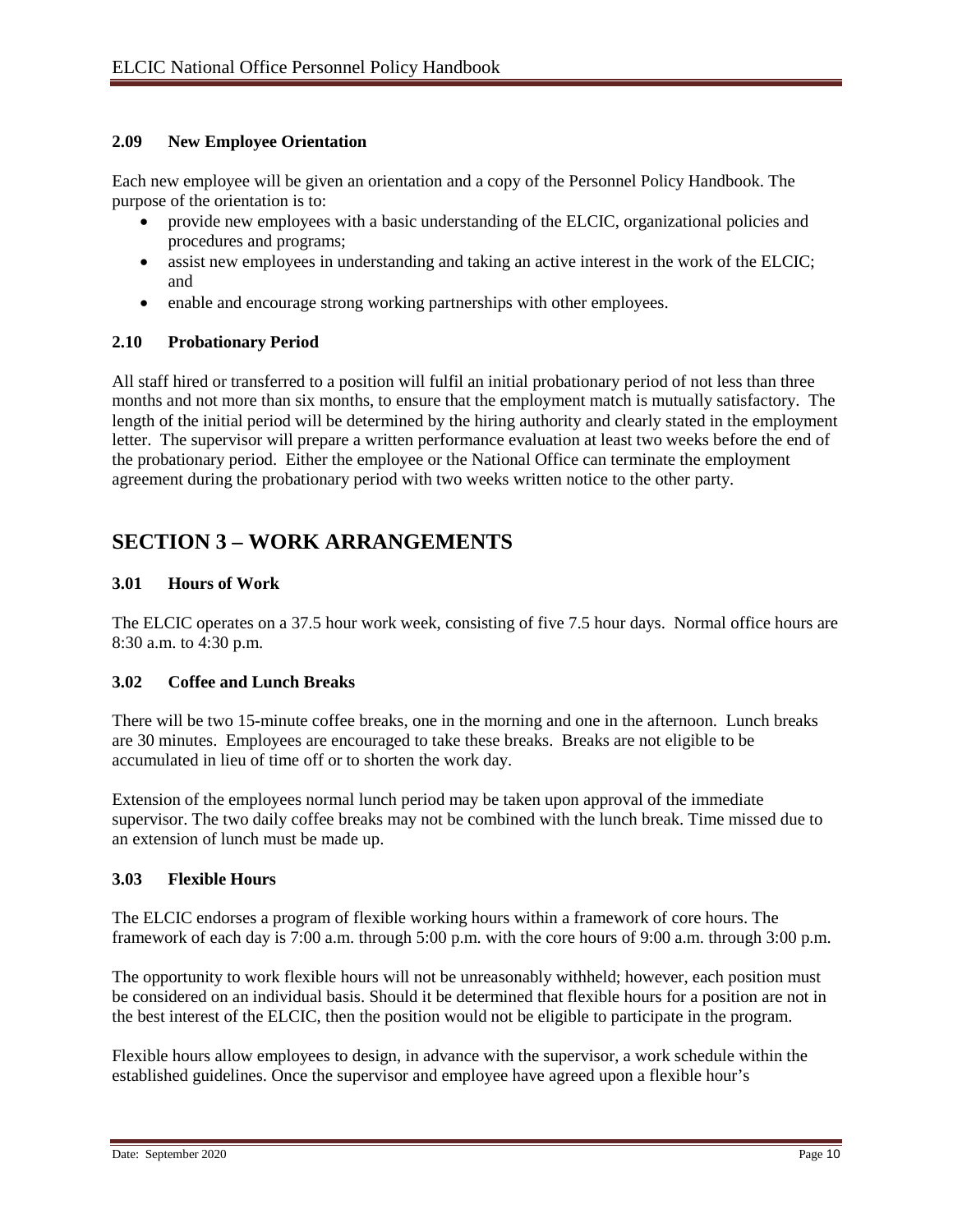arrangement, it will be considered to be the employee's standard hours of work and may not be changed without the supervisor's approval.

In the event of a change to another position in the ELCIC, the flexible hour's arrangement is not transferable to the new position.

The flexible hour's arrangement between the employee and supervisor is to be put in writing, signed by both parties, dated, and a copy given to the Director, Finance and Administration. This arrangement is to be reviewed yearly at the time of the annual performance review.

#### **3.04 Monthly Personnel Reporting**

The ELCIC, in compliance with the Manitoba Employment Standards Act, requires all employees to complete a Monthly Personnel Report Form documenting overtime, vacations, sick leave, continuing education and other leaves.

Personnel Report Forms are to be completed for each month by the end of the first working day of the next month. Completed forms are to be approved by the employee's supervisor, and then forwarded to the Director, Finance and Administration. Quarterly or upon request, staff will receive a copy of the summary of the Monthly Personnel Report form.

#### **3.05 Attendance and Punctuality**

Each employee performs an important job at the ELCIC. Employees are expected to report to work as scheduled, begin at start time, and to work the full scheduled workday.

Employees who will be absent or late for work must telephone their supervisor within one hour of their scheduled start time to report the absence and anticipated date or time of return to work. If the supervisor is not available, a message should be left on voice-mail. If it is known that the supervisor is out of the office, the Director, Finance and Administration should be advised of the absence.

Employees are required to make up time absent from work on an equal time basis for reasons other than vacation, compassionate leave or sick leave.

An unreported absence of three days or more will be viewed as a resignation. Employees are asked to be conscientious about attendance habits. Excessive absenteeism or lateness is subject to disciplinary action that may include dismissal. All unreported absences are to be recorded by the supervisor. The Director, Finance and Administration is to be notified by the supervisor, in writing of all unreported absences.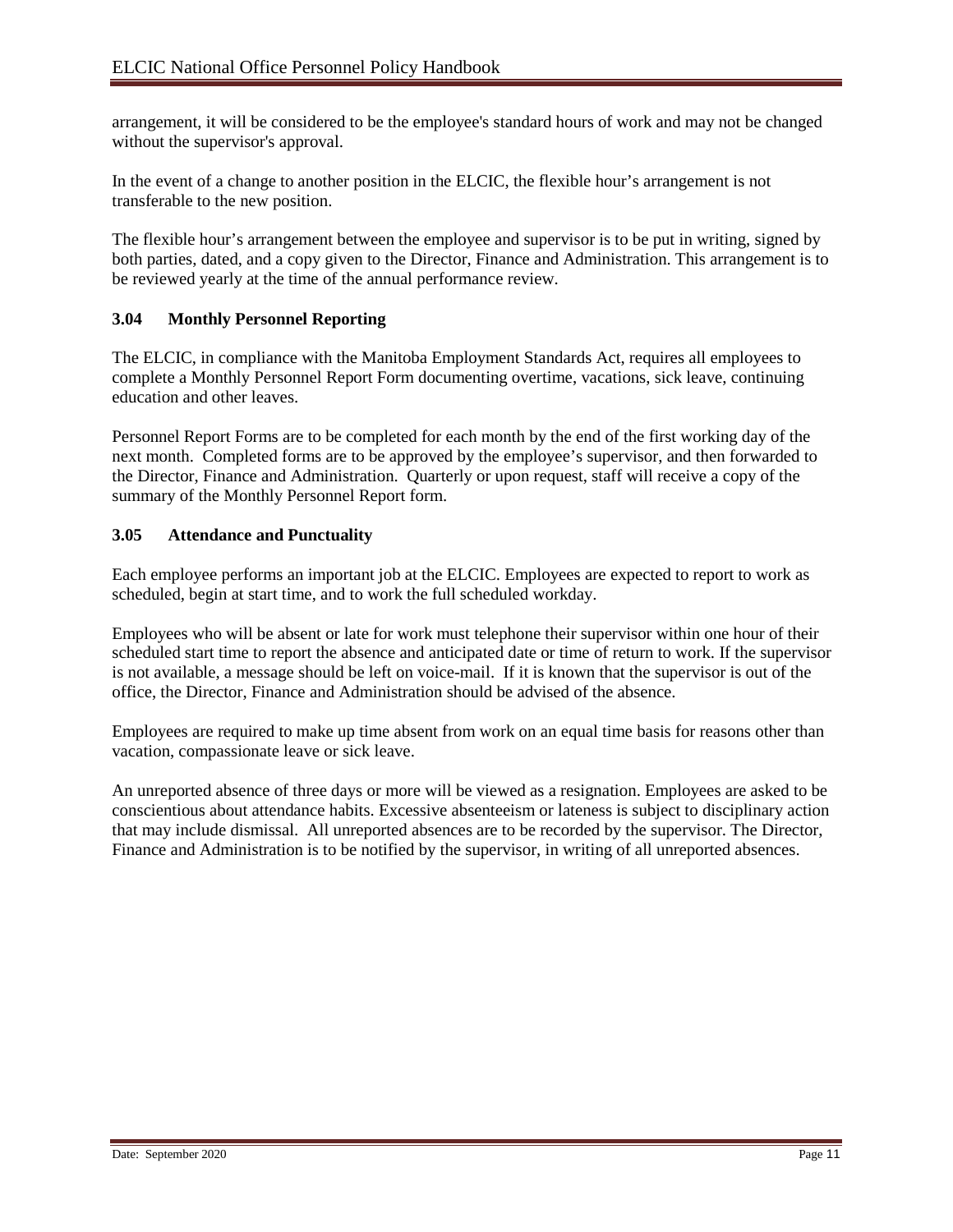#### **3.06 Recognized Holidays**

The ELCIC observes the following general (statutory) holidays:

- New Year's Day
- Louis Riel Day  $(3<sup>rd</sup>$  Monday in February)
- Good Friday
- Victoria Day
- Canada Day
- Labour Day
- Thanksgiving Day
- Christmas Day

In addition, the ELCIC recognizes the following as paid holidays:

- Easter Monday
- August Civic Holiday
- Remembrance Day\*
- Boxing Day

\*Note: Remembrance Day will only be recognized as a paid holiday when it falls on a regular work day.

The National Office is also closed between Christmas and New Years, and the three working days between Boxing Day and New Year's Day are also paid holidays.

Should any of the paid holidays fall on a Saturday or Sunday, the holiday will be observed on the preceding Friday or the following Monday, as advised by the Director, Finance & Administration. The designated lieu day will be communicated at least one month prior to the holiday.

Eligible full time employees who meet the Manitoba Employment Standards guidelines for general holidays will be paid one regular work day's pay for the holidays outlined above.

Part time employees who work consistently greater than 20 hours per week will be paid one regular work day's pay for the holidays outlined above. For employees whose hours of work vary, general holiday pay is calculated at 5% of the gross wages (not including overtime) in the 4 week period immediately before the holiday.

#### **3.07 Annual Vacation**

Vacation time is scheduled, taking into consideration the employee's preference, the department's workload, and the vacation period of other staff members. Approval of vacation requests will be at the discretion of the supervisor or in the supervisor's absence, with the Director, Finance & Administration.

- Vacations shall be provided annually, calculated from January 1 to December 31 for full-time, permanent staff. Vacation for part-time and casual staff is based on the schedule for permanent full time employees and calculated as a prorated amount.
- Vacation time shall be accrued during the year as follows: Management staff
	- a) four weeks per year;
	- b) five weeks per year after the 5th anniversary of employment;
	- c) six weeks per year after the 15th anniversary of employment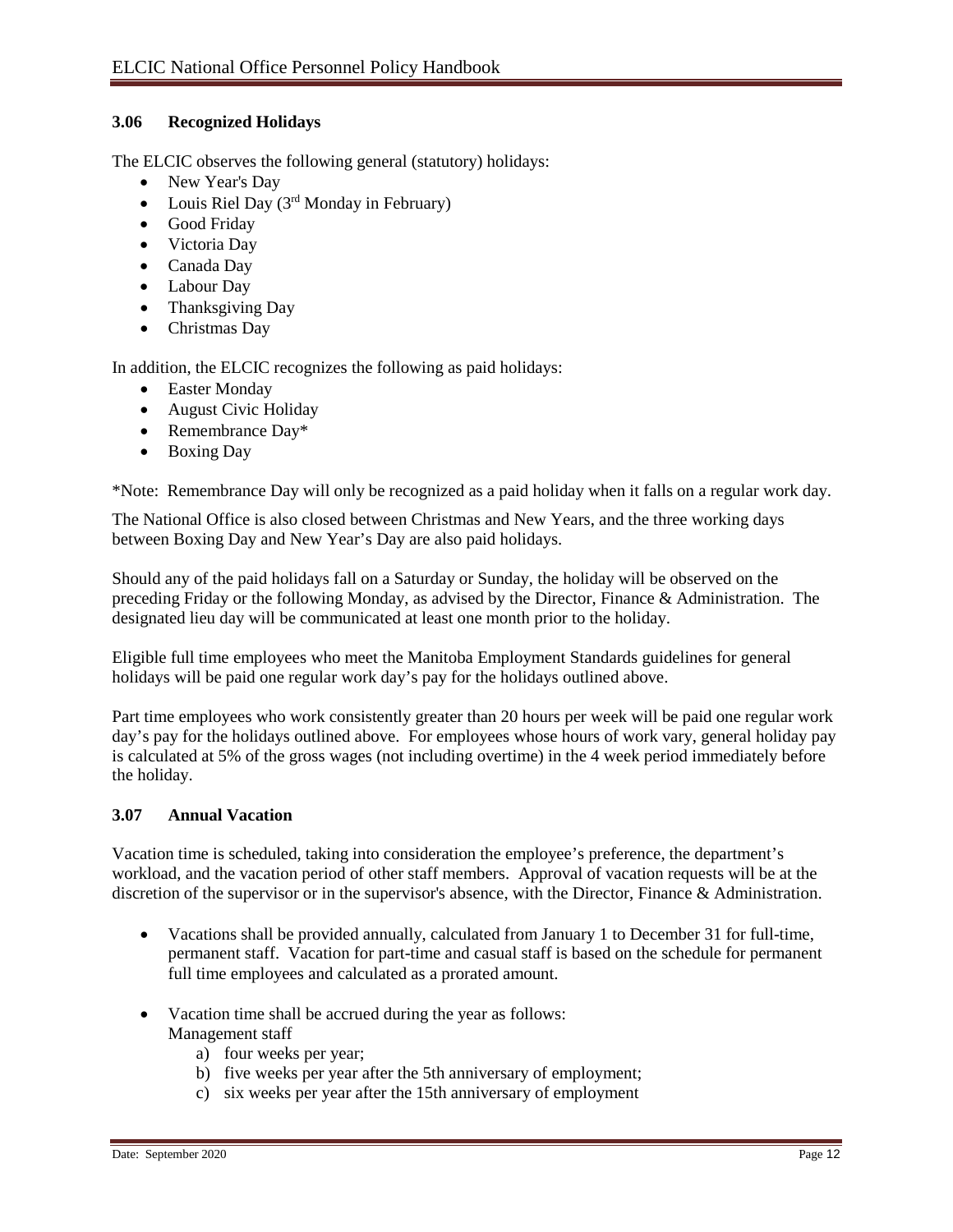Administrative staff

- a) three weeks per year;
- b) four weeks per year after the 5th anniversary of employment
- c) five weeks per year after the 15th anniversary of employment.
- Staff are entitled to use vacation credits prior to accruing them only for the current calendar year. Vacation taken but not earned will be deducted from the final pay cheque of the employee following termination or resignation.
- Any vacation earned and accrued by December  $31<sup>st</sup>$  of any year must be taken by December  $31<sup>st</sup>$  of the following year.
- Up to one week vacation can be carried over to the next year on the approval of the National Bishop, and must be used by the end of March of the next year. Request for vacation carry over must be in writing, and a copy of the approval filed with the Director, Finance and Administration.
- If a holiday occurs during an approved vacation period, the employee will receive an additional day off with pay.
- If an employee becomes seriously ill while on vacation, an illness of three days duration or more may be considered as sick leave and not charged to vacation if a doctor's verification is provided.
- Earned vacation time must be taken. There will be no payment for vacation in lieu of vacation time not taken during an employee's employment with the ELCIC.
- Employees are entitled to be paid out for those vacation days remaining upon termination of employment.

#### **3.08 Emergency Closure**

The office will generally remain open and operational during regular business hours, except when an emergency closure is declared by the National Bishop or the Director, Finance & Administration. In the event of an emergency (e.g. severe weather storms, utility failures, fire or an occurrence beyond management's control), the decision to close will be transmitted through voice-mail and/or e-mail, and/or in-house announcement.

In order that all employees can be contacted in the event of any emergency closure, employees must ensure that their contact information is kept current, both in their employee file and with their supervisor. Unless the office is officially closed due to emergency closure, Section 3.05 applies regarding absence work.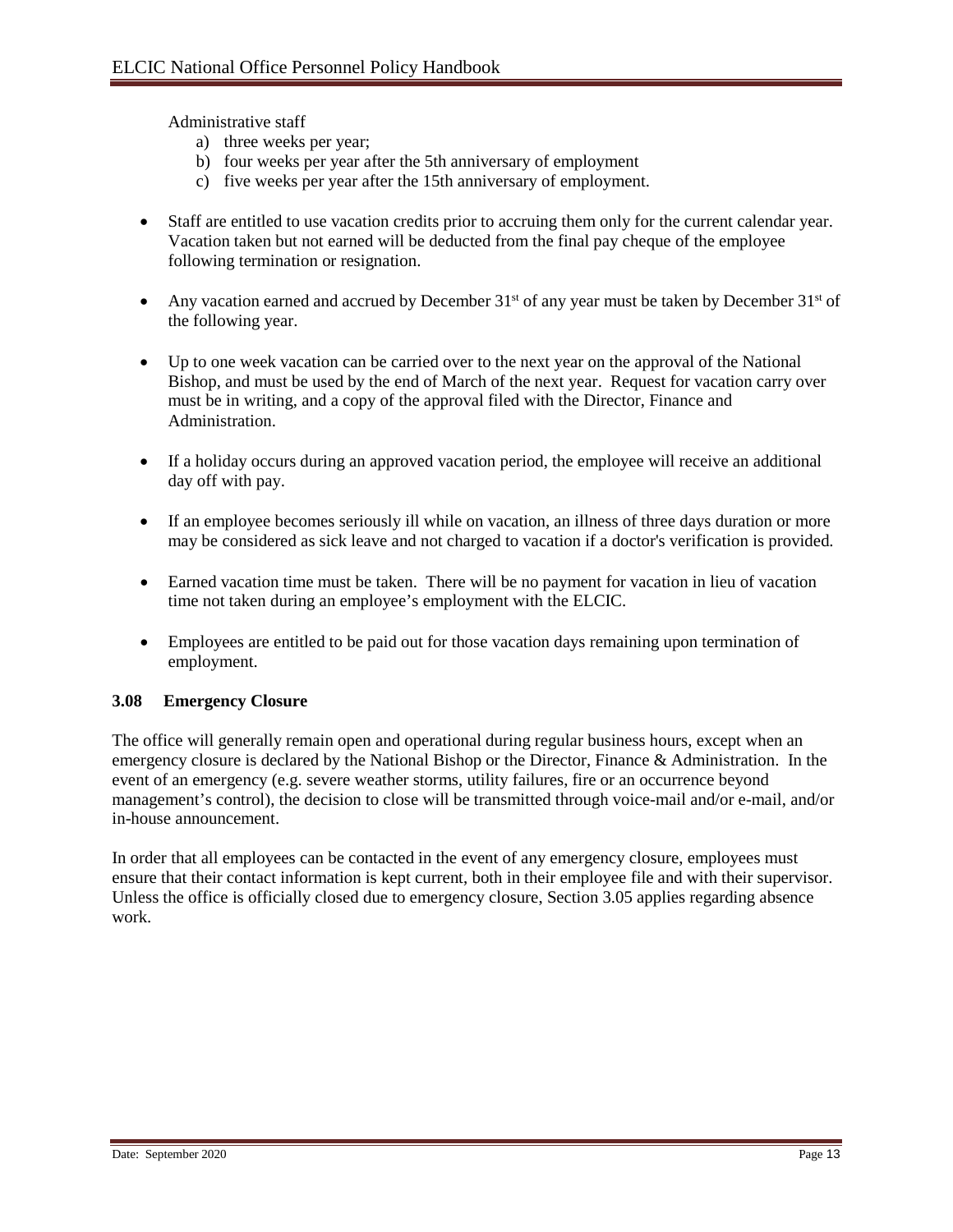## **SECTION 4 – SALARY & BENEFIT ADMINISTRATION**

All persons employed shall receive remuneration according to compensation guidelines adopted by the National Church Council and outlined in the Personnel Policy Handbook.

The ELCIC provides employee benefits designed to make employees' jobs more rewarding and to provide added protection for eligible employees and their dependents. Highlights of current benefits are presented here. Certain benefits are defined by their respective plan document or contract. Such documents, and not this handbook, represent the final authority for eligibility, coverage, etc.

#### **4.01 Salary Scale**

Each position within the ELCIC will be designated a salary range. New staff are hired either at the minimum of the salary range, or at a point not to exceed the mid-point, if prior experience suggests their learning or developmental phase on the job will be reduced. Staff must be competent in all areas of a position before receiving the mid-point of the salary range.

#### **4.02 Salary Review**

Each year, employee's salaries are reviewed and approved by the National Bishop in accordance with the annual budget passed by National Church Council. Changes in salaries are normally effective July 1st. Increases are not automatic and are intended to reflect continuing satisfactory work performance in all aspects of the job. Salaries are determined and administered in a manner that considers job requirements and skills, employee performance, internal equity, market competitiveness and budgetary provisions.

#### **4.03 Pay Days**

All employees shall be paid on the 15th of the month, or the last banking day preceding the 15th, and on the last banking day of each month. Payment is by direct bank deposit. A payslip is issued to each employee detailing earnings and deductions. The ELCIC does not approve salary advances.

#### **4.04 Payroll Deductions**

A number of payroll deductions will be made as mandated by law. These will include Canada Pension Plan, Employment Insurance and required income tax withholdings. ELCIC compulsory deductions include the pension plan.

Other deductions may include the following:

- Group benefits such as health or dental
- Continuing Education Plan
- additional life insurance
- additional voluntary contributions to the pension plan

#### **4.05 Overtime**

Overtime for staff will be compensated in time off and not through financial remuneration. The normal hours of work at the ELCIC are 7.5 hours a day or 37.5 hours a week. As per the Manitoba Employment Standards, hours beyond 8.0 hours a day and 40 hours a week will receive compensating time off at the rate of 1.5 times the hours worked.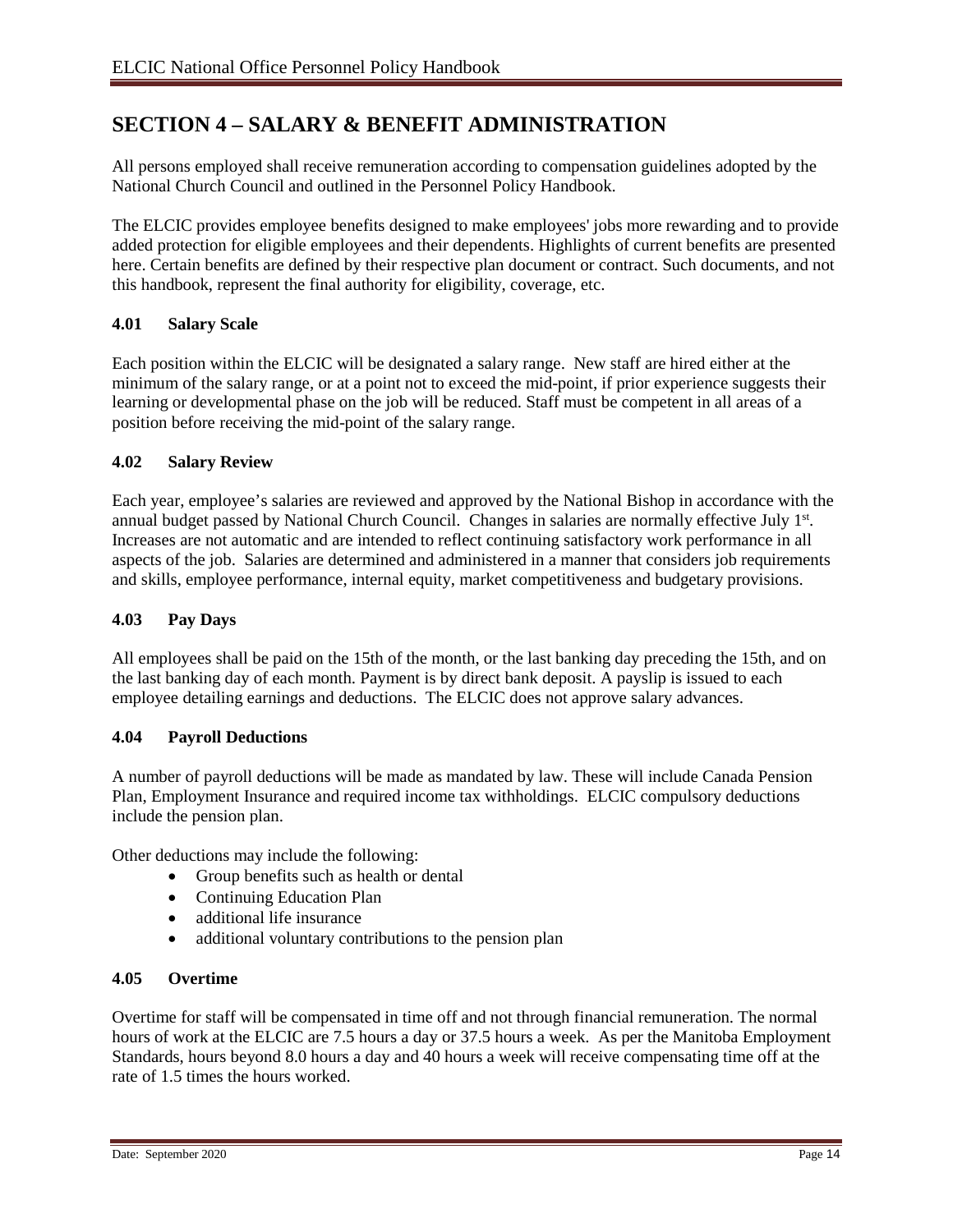Accumulated overtime hours banked must be taken within three months of being earned. A maximum of one week's accumulated overtime may be attached to an employee's vacation schedule.

Approved overtime accumulated or taken is to be recorded on the Monthly Personnel Report form.

Administrative staff are only entitled to overtime for work that is requested, acknowledged or authorized by their supervisor. Therefore, administrative staff must obtain approval from their supervisor or in the supervisor's absence, the Director, Finance & Administration prior to commencing any overtime work.

Management is exempt from overtime as they are employees who perform management functions primarily. Compensating time for management staff is equal time for equal work. Compensating time may be taken with flexibility; however, work demands must be given priority.

#### **4.06 Honoraria**

Honoraria received for performance of one's job are to be submitted to the Department of Finance and Administration. Such payments will be applied to the program or travel involved.

The only exceptions are:

- honoraria that are explicitly stated by the donor as being for the person in addition to salary; and
- honoraria given for work not related to, or resulting from one's work with the National Office.

#### **4.07 Transfers**

Employees will maintain the benefits accumulated when transferring to another position in the National Office. This will include sick leave and vacation. However it may not necessarily include salary level.

#### **4. 08 Sick Benefits**

Sick leave is provided for valid cause due to illness or accident. A full-time, permanent employee is entitled to 18 sick days each year (pro-rated for employees joining part way through the year). Sick leave for part-time, permanent employees will be pro-rated.

Sick days are paid to a maximum of 2 weeks (10 working days) per event at which time a claim would be made to the short term disability plan (see 4.09 below).

Unused sick leave may accumulate to a maximum of 28 working days. A medical certificate may be requested for absence greater than three days. Casual employees will not be eligible for sick leave.

Employees who have used fewer than 10 sick days in the previous fiscal year are entitled to 2 personal days in the current fiscal year (which will count as sick days in the current fiscal year).

Upon termination of employment accumulated sick leave is not paid.

#### **4.09 Short Term and Long Term Disability**

Periods of short-term disability are covered through the ELCIC short term disability plan through Group Services. Once an employee uses 10 days of sick time for one event, the employee will be paid through Group Services' Short Term Disability Plan. Please see GSI for further information on the Short Term and Long Term Disability Plan. Note compensation during short term disability is 85% of the full time salary.

The ELCIC does not provide Workers' Compensation.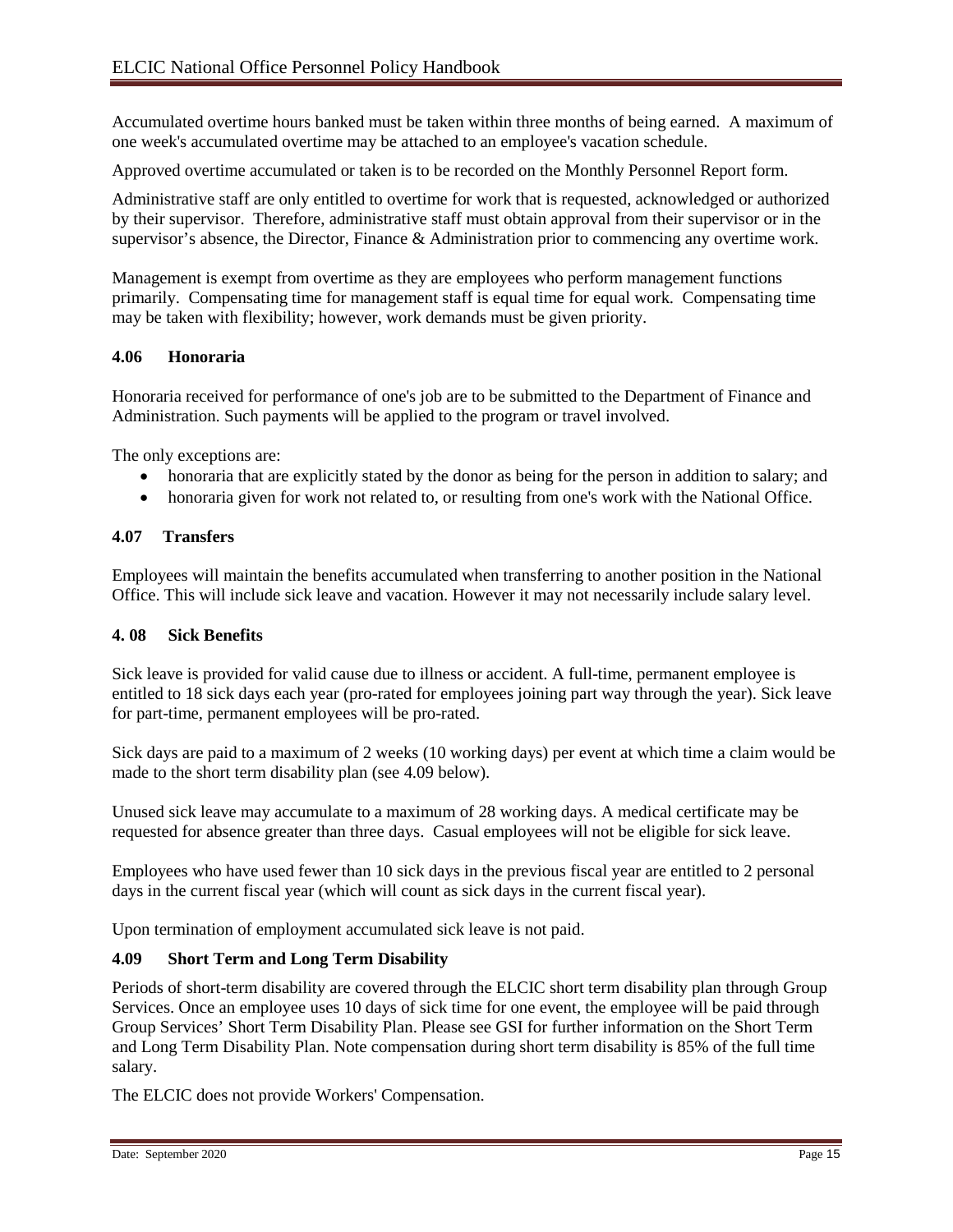#### **4.10 Medical and Dental Insurance**

Medical and dental benefits are provided to staff through the ELCIC Health and Dental Benefit Plan which is administered by ELCIC Group Services Inc. Membership in the benefit plan is compulsory for all staff not covered by a spousal plan. Premiums for medical and dental benefits are paid for by the employer.

#### **4.11 Pension and Group Benefit Plan**

The Pension and Group Benefit Plans are administered by ELCIC Group Services. Details of the pension plan and contribution rates will be provided on hiring.

The Group Benefit Plan coverage includes group life insurance, dependent insurance, accidental death and dismemberment and long term disability. The cost of the Group Benefit Plan is paid by the Employer.

Membership in the Pension Plan and the Group Benefit Plan is mandatory for all full time employees, and is mandatory for all part time employees when eligibility requirements are met.

#### **4.12 Employee and Family Assistance Program**

The ELCIC recognizes that stress in and out of the workplace may interfere with an employee's productivity. Employees who find themselves in this position should seek the appropriate assistance. The Employee and Family Assistance Plan provided as part of the employee benefit package may be accessed for assistance.

#### **4.13 Travel Policy**

Staff required to travel as part of their work will be reimbursed for travel, meals and housing. If required cash travel advance will be provided.

Employees will be reimbursed at a per kilometre rate as determined by the vehicle policy of the ELCIC when required to use a personal vehicle.

To claim reimbursement of travel expenses, the employee is responsible for preparing a detailed expense claim form and attaching supporting receipts.

Airline frequent flyer benefits accumulated from work related activities may be used at the discretion of the employee for either work or personal purposes. If used for personal purposes, it is the responsibility of the employee to recognize the value of this benefit on tax returns.

Employees who travel on business are covered by a group accident insurance policy. The premium is paid by the National Office.

#### **4.14 Travel Advances**

If requested by an employee, and approved by their supervisor, temporary cash advances for a reasonable amount will be issued to cover cash expenses for a business trip, or to make an approved purchase.

A temporary cash advance must be reconciled and vouchers and cash returned to the ELCIC immediately after the business trip or within 15 days. Employees are not permitted to reconcile the advance over a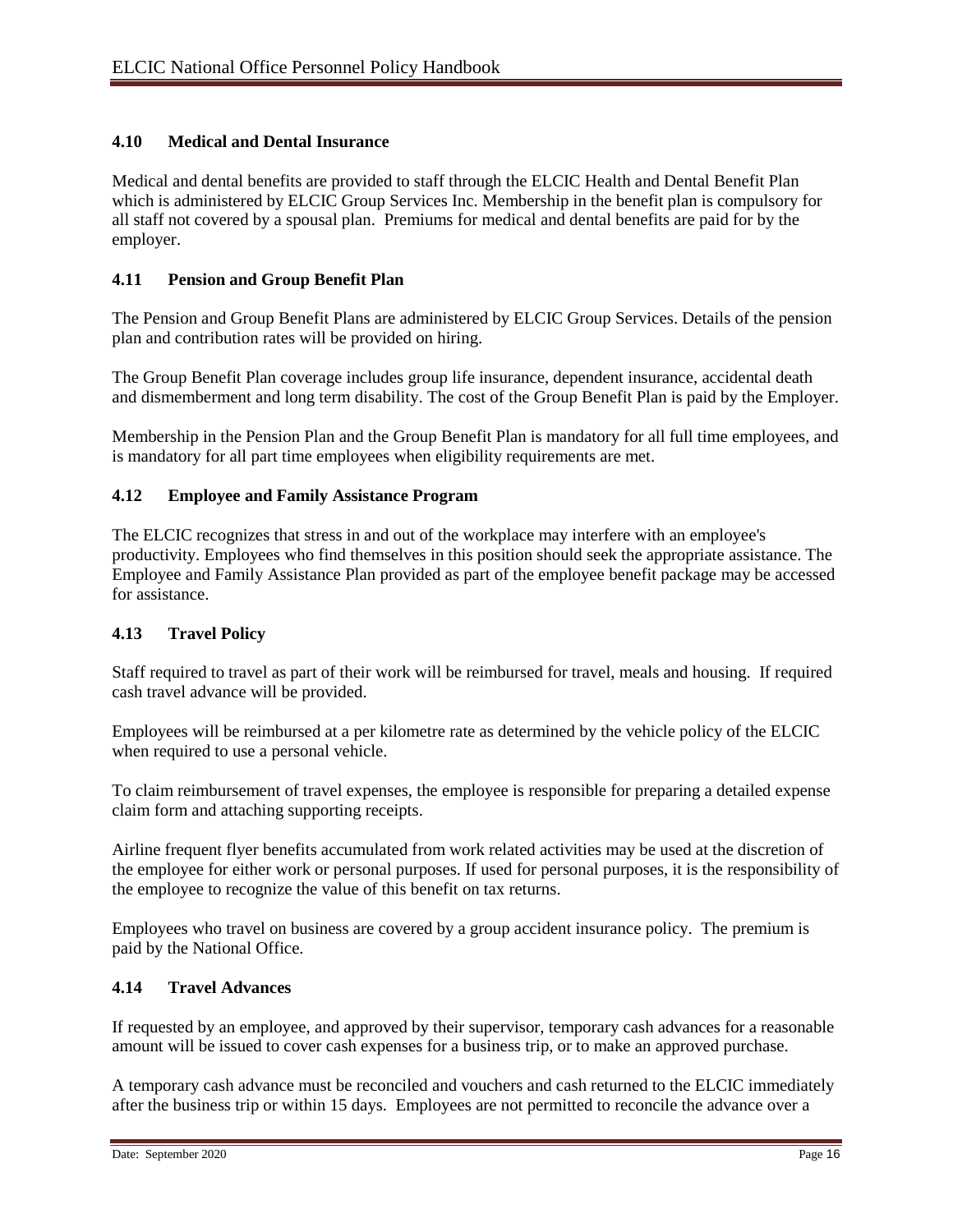period of months and multiple expense claims. Employees must reconcile the advance after a trip. Employees must reconcile and pay back a temporary advance before requesting another temporary advance.

Any outstanding temporary cash advances, upon termination of employment from the national office will be deducted from the employee's final pay cheque.

#### **4.15 Credit Cards & Telephone Calling Card**

Staff that are required to travel will be provided with credit cards for employment related expenses. Staff will be required to reconcile their monthly credit card statement and provide receipts for all expenses charged to the ELCIC credit card.

ELCIC credit cards are to be used for business not personal expenses. In the event that a personal expense is charged to the credit card, ELCIC must be reimbursed for this personal charge.

A telephone calling card will also be provided to staff that require them for the performance of the job.

#### **4.16 Moving Allowance**

A moving allowance may be granted to staff required to relocate because of employment with the ELCIC. Payment will be made based on a maximum 14,000 pounds, and three estimates on moving costs must be secured.

Personal travel will be covered at a per kilometre rate in accordance with the ELCIC vehicle policy and rates. Hotel and meals enroute will be covered. Expenses for an exploratory visit of two days will be granted to the staff person and spouse; however, this must be arranged with the Director, Finance and Administration to ensure economical travel. A "settling-in" allowance may also be paid.

## **SECTION 5 – PERFORMANCE MANAGEMENT**

Performance management provides a framework which will help managers maintain accountability for the organization's results by effectively guiding and developing employees. The three important intentions in conducting performance appraisals are:

- Opportunity to promote open discussion and information sharing between the employee and their supervisor.
- Opportunity for the employee to give and receive honest and constructive feedback about their job performance and work-related behaviours.
- Opportunity for the employee and their supervisor to set both short-term and long-term goals and objectives.

#### **5.01 Annual Appraisal**

Each staff member will receive an annual performance appraisal in May/June of each year. Performance based on the standards established for the position and goals established for the individual will be the primary areas of appraisal.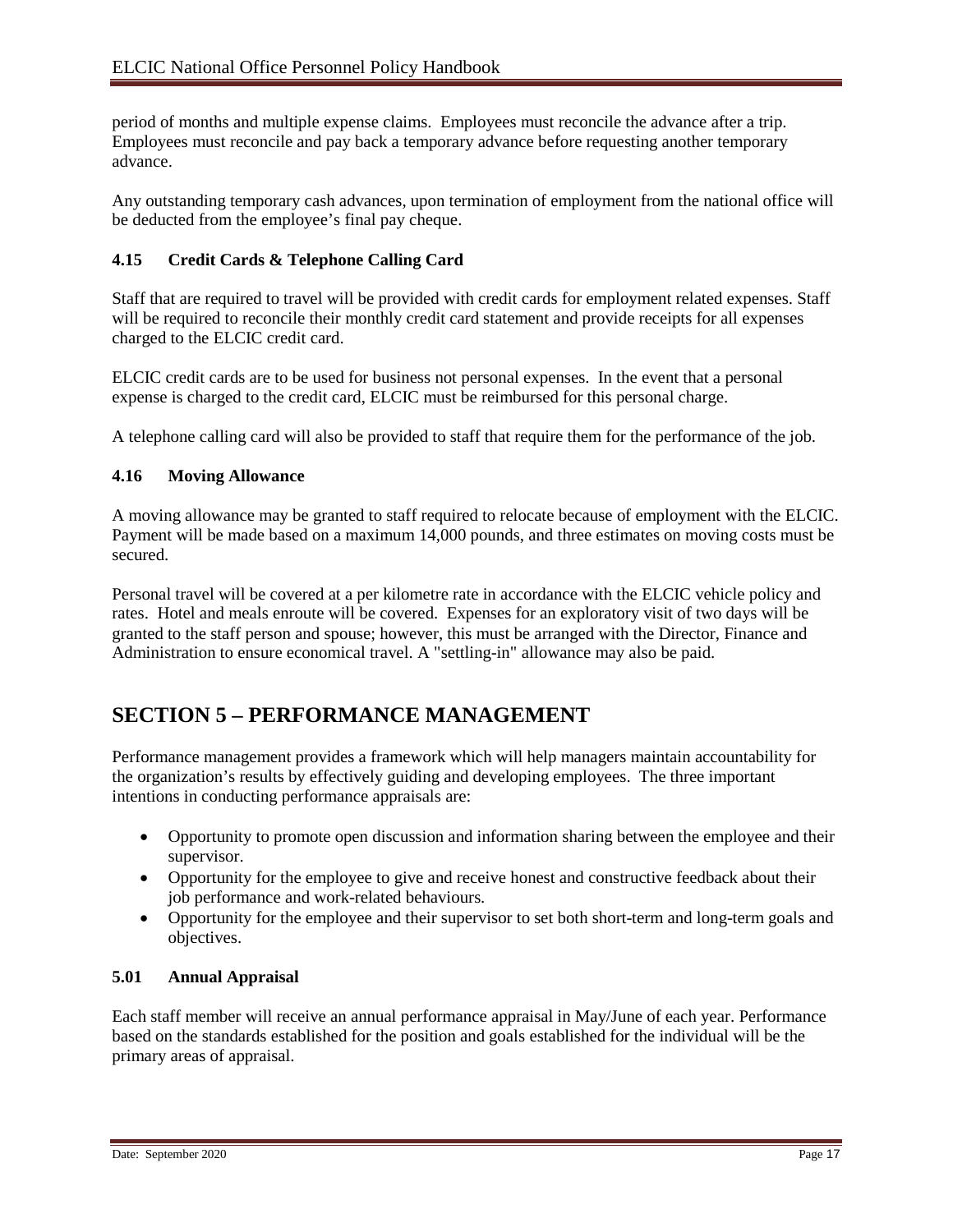The annual appraisal is to be an interactive process between the employee and the supervisor. The appraisal shall be recorded in writing, signed by both the supervisor and the employee and filed in the employee's personnel file. The employee shall receive a copy. The employee is entitled to comment on the evaluation and such comments may be included in the written record at the employee's request.

#### **5.02 Work Improvement Plan**

Each employee whose performance is found less than competent will be given an opportunity to improve performance. When the result of the annual appraisal indicates that an employee's overall performance is less than competent, a work improvement plan including the time period to accomplish it will be established by the supervisor and shared with the employee.

The work improvement plan is to assist the employee to improve performance to an acceptable level within a specific time period. Should the employee not be successful in improving performance within the established time, a decision may be made to terminate employment.

#### **5.03 Appeals**

An employee is entitled to appeal a performance appraisal. The area being appealed is to be identified in writing and is to be addressed by the employee with the supervisor. If a consensus is not reached between these two parties, a final appeal may be made to the National Bishop, except when the National Bishop has conducted the initial performance appraisal. In this case, the final appeal may be made to Director, Finance and Administration who will seek counsel from the Officers of National Church Council.

#### **5.04 Discipline/Reprimands**

All disciplinary actions or reprimands will be in writing and filed in the employee's personnel file.

## **SECTION 6 – LEAVES OF ABSENCE**

There are times when it may be necessary for an employee to take a leave of absence from employment. Leaves of absences may be paid, partially paid or unpaid, depending on the specific circumstances. The following will provide some guidelines for maintaining consistency in granting a leave of absence.

#### **6.01 Bereavement Leave**

A minimum of three days bereavement leave with pay will be granted to permanent employees on the death of a member of the immediate family – spouse, child, parents, spouse's parents, brother, sister, grandparent, and grandchild.

Employees are to notify the immediate supervisor, or if the supervisor is unavailable, the Director, Finance and Administration of the need for such leave.

#### **6.02 Attendance at Funerals**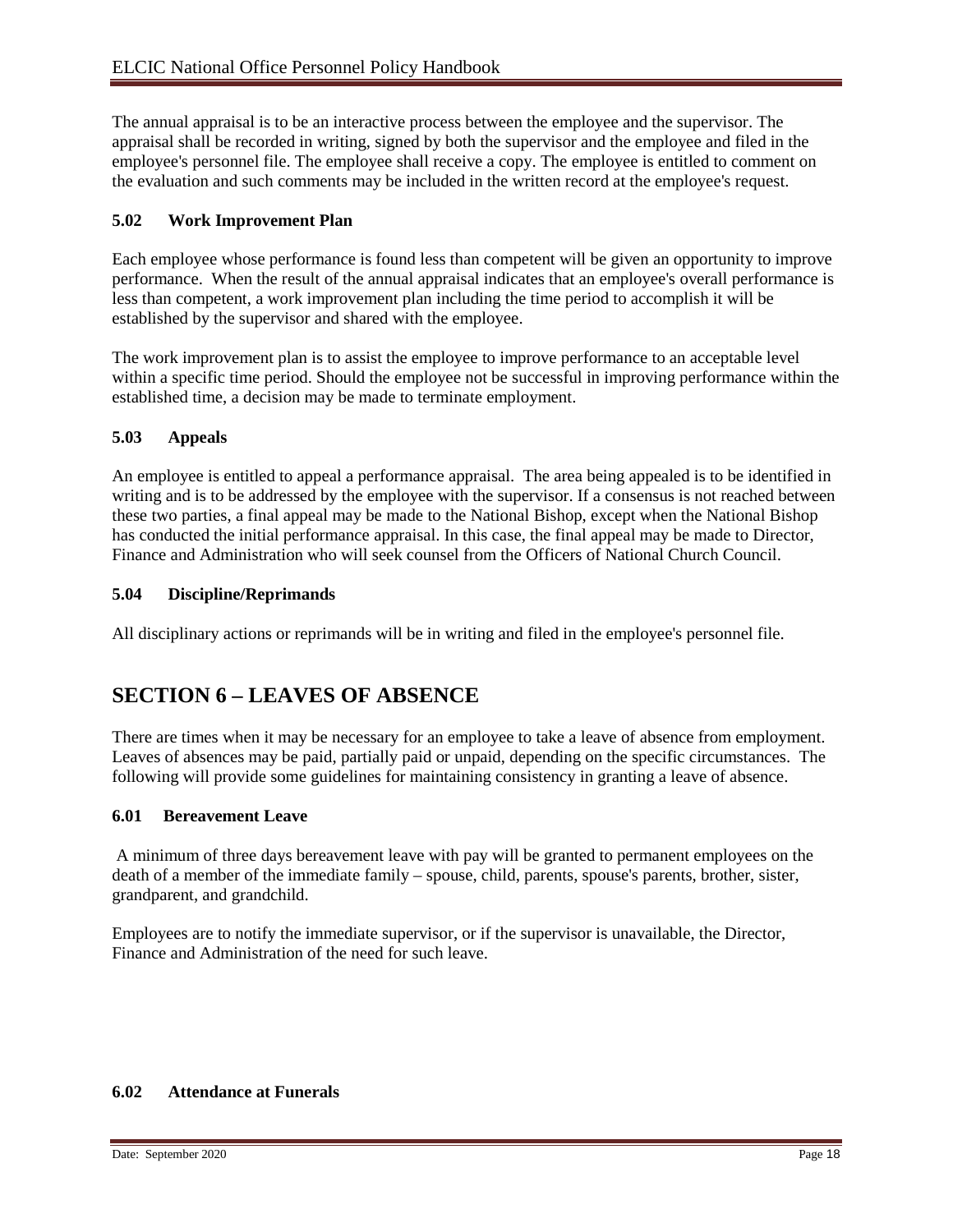Employees are allowed to attend funerals of friends or family not covered in 6.01, under following conditions:

- permission is received from the immediate supervisor or in the supervisor's absence from the Director, Finance and Administration, and
- the work time missed will be made up or charged against accumulated overtime or vacation time.

#### **6.03 Compassionate Leave**

Compassionate care leave provides employees the opportunity to assist a family member who is critically ill and requires care and support for several weeks. Employees who have worked with the ELCIC for at least 30 days qualify for this leave. Employees must provide a certificate from a doctor indicating that a family member has a serious medical condition, has a significant risk of death in the next 26 weeks and needs care and support.

The leave is up to eight weeks. Employees can take the leave to care for and support a family member without the fear of job loss. Employees can take the leave in one or two periods. Each period must be at least one week long. Family is defined very broadly for Employment Standards purposes. Children, stepchildren, parents, grandparents, spouses, common law spouses, brothers, sisters, step-brothers, stepsisters, aunts, uncles, nieces and nephews are all considered family. The definition also includes those who are not related, but are considered a family member.

Compassionate leave is unpaid leave and the legislation only requires employers to provide time off and allow employees to return to their job when the leave has ended. The federal government provides programs through Employment Insurance (EI) to cover this type of leave. Please check with your local EI office.

#### **6.04 Family Leave**

Family leave is a short leave to take care of the needs of the employees' family. Employees can use up to three days of sick leave per year to deal with illness or medical needs of their families.

#### **6.05 Jury Duty**

The ELCIC supports an employee's civic responsibility for serving as a juror. Full-time employees who are summoned to, and participate in jury duty will receive pay for the difference between their regular pay and the daily jury pay for a period of up to three weeks.

The immediate supervisor and the Director, Finance and Administration must be notified in writing and shall be provided a copy of the juror summons. On returning to work, a copy of the juror pay warrant is to be given to the Director, Finance and Administration.

#### **6.06 Witness Duty**

Summons for witness duty will be dealt with on an individual basis by the Director, Finance and Administration. Advice in writing of summons for witness duty will be required. The work time missed will be made up or charged against accumulated overtime or vacation time.

#### **6.07 Voting**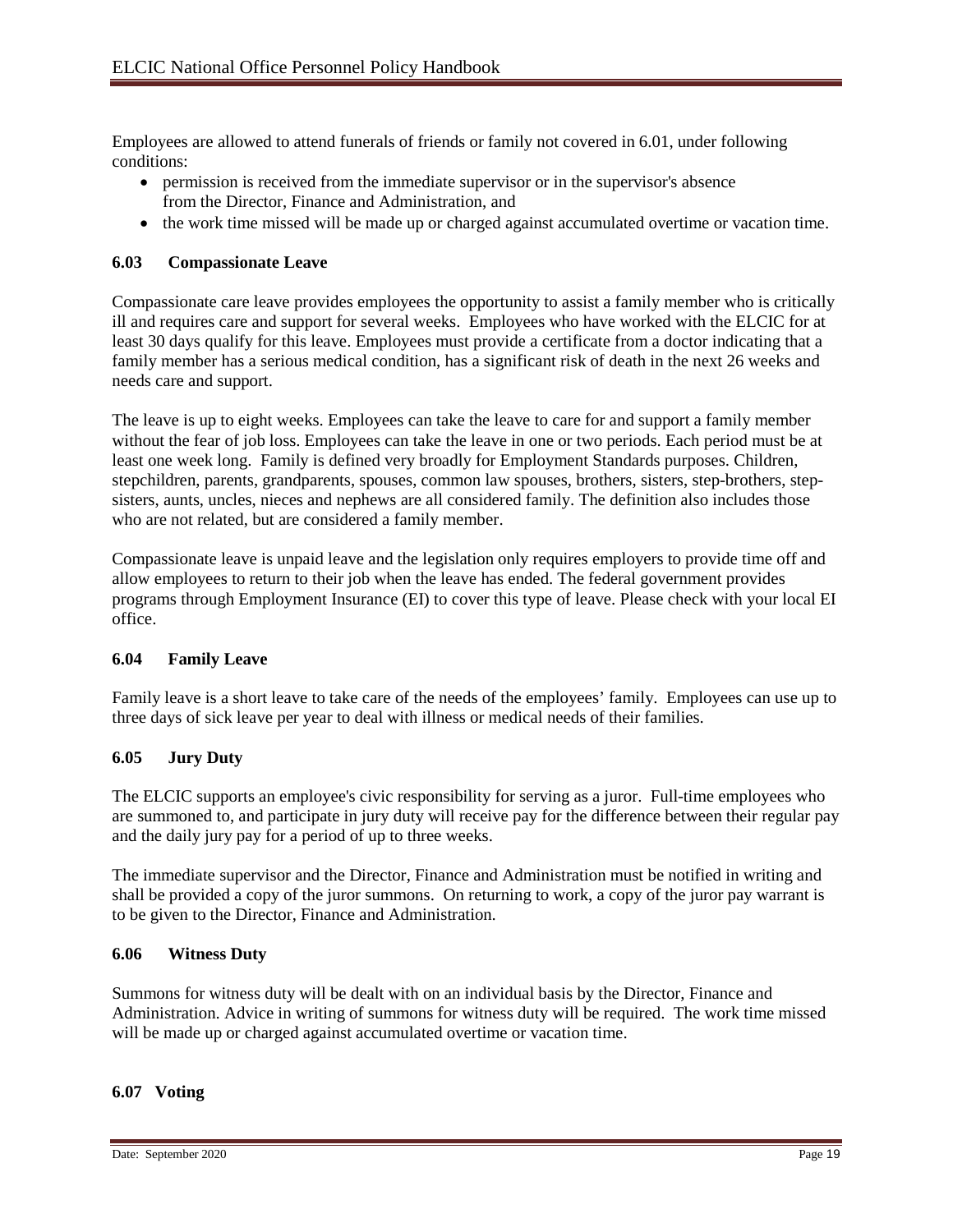Time off for voting will be given in compliance with federal and provincial statutes. Three consecutive hours must be available to staff to vote in federal and provincial elections. There is no time requirement for municipal elections. For example, assuming polls close at 8:00 p.m. in a federal election, staff would be able to leave work at 5:00 p.m. for voting purposes.

Employees shall notify their supervisor as to the time they will be absent from the workplace due to voting.

#### **6.08 Citizenship Leave**

The ELCIC supports an employee becoming a Canadian citizen. Staff shall be given time off for matters required to obtain citizenship and shall be allowed the time required to appear in citizenship court.

Notify your immediate supervisor in writing with a copy to the Director, Finance and Administration of time off needed.

#### **6.09 Requests to Leave Early**

All requests to leave early will be handled on an individual basis by the immediate supervisor or in the supervisor's absence, the Director, Finance and Administration. Staff will be required to make up the time or use accumulated overtime or vacation.

#### **6.10 Personal Leave**

From time to time staff may require time away in order to conduct personal business that cannot be accomplished after work hours.

The ELCIC will attempt to accommodate the need for reasonable personal leave. Such absences must be approved by the supervisor in advance of the leave, and arrangements made with the supervisor as to how this time will be made up.

#### **6.11 Medical Leave**

Medical leave will be granted according to sick leave policy outlined in section 4. Decisions regarding the holding of a position for an employee on extended leave due to medical reasons will be dealt with on an individual basis by the Director, Finance and Administration in consultation with the National Bishop.

#### **6.12 Medical or Dental Appointments**

Whenever possible, employees are requested to schedule medical or dentist appointments at times that will cause as little interference as possible with regular work schedules.

Employees are expected to make up time missed for medical or dental appointments. This may be done through accumulated overtime or through unused sick days. The approval of the supervisor is required prior to attending a medical or dental appointment.

#### **6.13 Maternity and Parental Leaves**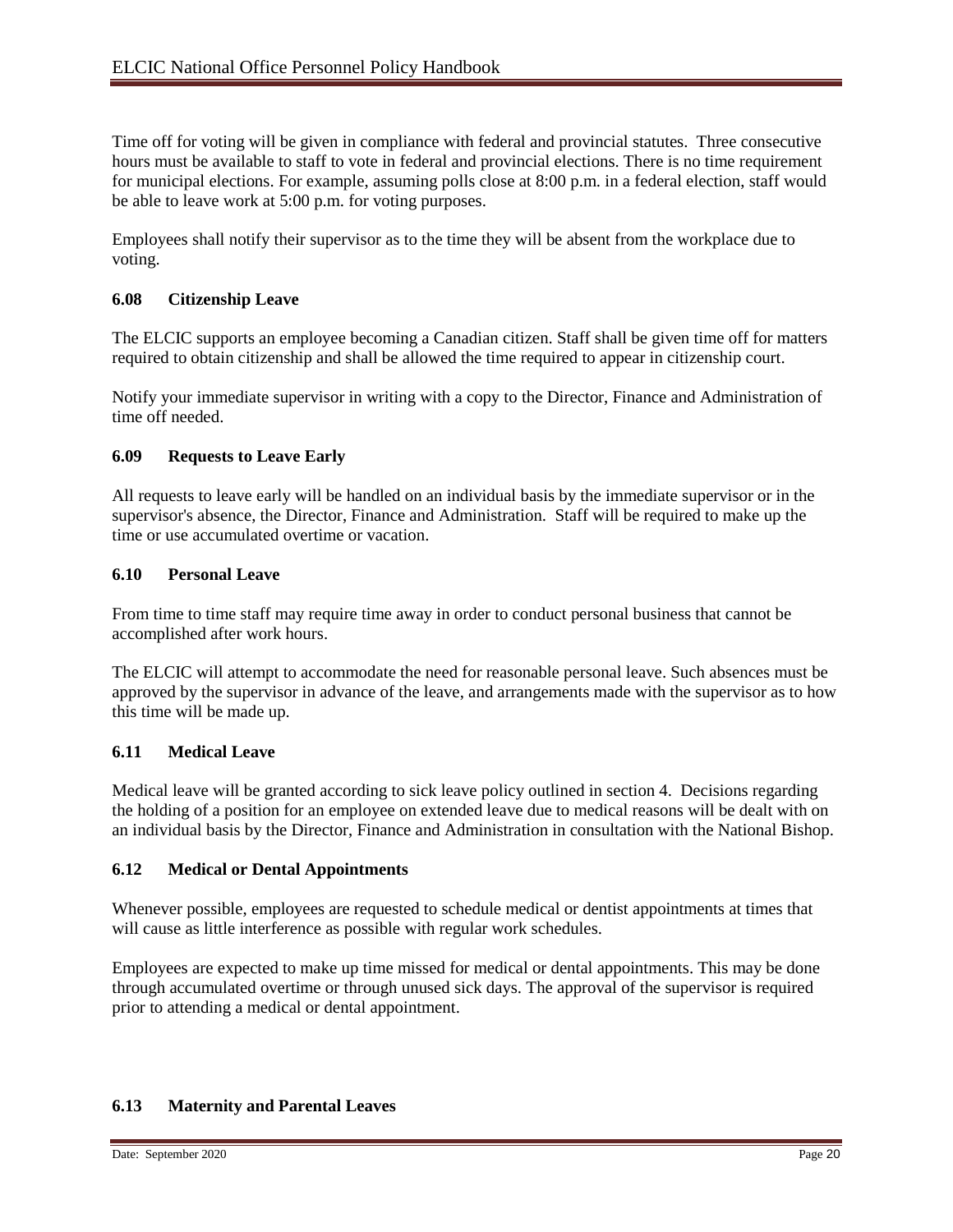The ELCIC will comply with federal and provincial legislation as enacted in the Employment Insurance Act and the Employment Standards Act regarding provision of leave to staff for the purposes of pregnancy and parental leave.

Eligible members of the ELCIC Group Benefits plan are entitled to a benefit of 30% of pre-leave salary. During the pre-leave waiting period the salary replacement will be 85% of the pre-leave salary. (See the ELCIC Parental Leave Policy for the plan specifics).

#### **6.14 Educational Leave**

Employees eligible for educational leave will be granted in accordance with the provisions of the Continuing Education Plan program. See Appendix E.

#### **6.15 Continuation of Benefits during Leave**

Details on the continuation of pension and group benefits during leave can be obtained from GSI.

#### **6.16 Other Leaves of Absence**

Marriage Leave - Employees will be granted two days paid leave at the time of their marriage.

Granting of a leave of absence from work for any reasons other than previously listed will be at the discretion of Director, Finance and Administration or National Bishop in consultation with the immediate supervisor.

#### **6.17 Sabbatical Leave**

A sabbatical is normally for the purposes of one or any combination of the following:

- rest, rejuvenation and self-improvement;
- prayer, meditation, formal study, writing and/or art;
- travel, with the view to gaining a greater appreciation of God's gifts, God's peoples and religious history

Sabbaticals are available for the management staff (clergy or lay), in accordance with the following criteria:

- Sabbaticals will be a maximum of three months.
- Full salary and benefits shall continue to be provided to an individual on sabbatical. Additional expenses associated with the sabbatical are the responsibility of the individual.
- A proposal for the Bishop's sabbatical must be approved by National Church Council, such approval to be given at least twelve calendar months prior to the month the sabbatical begins and must be communicated to all synods at least twelve calendar months prior to the month the sabbatical begins.
- Proposals for the sabbatical should include:
	- o when the sabbatical will be taken;
	- o what will be the focus for the sabbatical;
	- o what is planned for the sabbatical;
	- o what is the expected outcome for the sabbatical.
- A proposal for sabbaticals for Assistants to the Bishop or lay Directors will be approved by National Church Council in consultation with the Bishop; such approval to be given at least six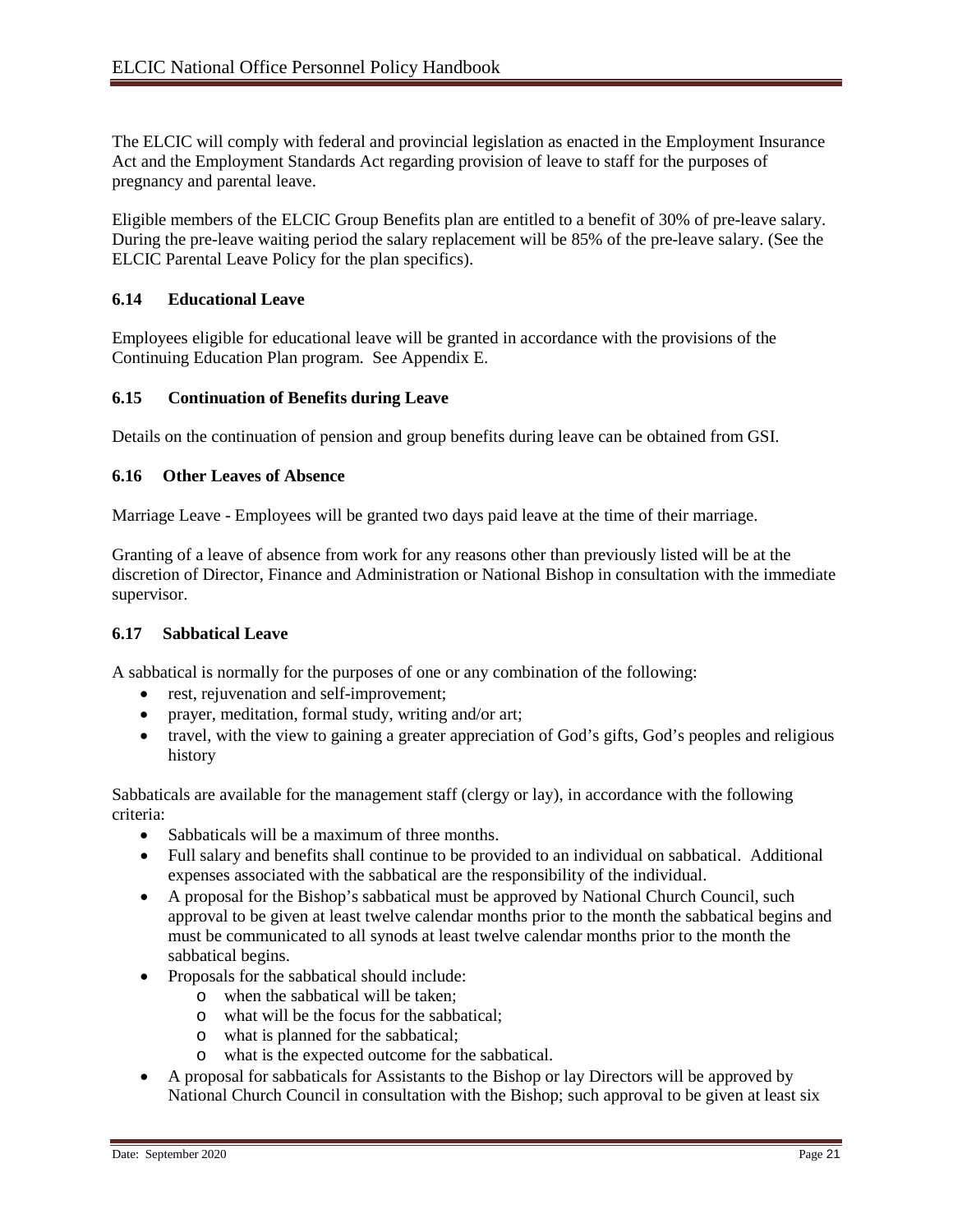calendar months prior to the month the sabbatical begins and must be communicated to all synods at least six calendar months prior to the month the sabbatical begins.

- A sabbatical may be taken contiguously with one's vacation. A sabbatical (including vacation, if taken together) may carry over a year-end but the sabbatical may not begin prior to the calendar year of eligibility.
- To be eligible for a sabbatical, a minimum of six years of employment must be completed.
- Sabbaticals will be scheduled sometime during the second four year term of office and in every even numbered four year term following, i.e., one sabbatical every eight years. Normally, a sabbatical will not be authorized for the four month period leading up to and including the National Convention. A missed sabbatical may be carried over to the next four years but not into the second four-year period when a new sabbatical is available. In that event the missed sabbatical will be lost.
- No financial compensation will be available in lieu of a sabbatical. The National Office will grant a maximum of one sabbatical in any given calendar year.
- In the event of multiple eligibility in a given year:
	- o The Bishop's sabbatical shall take priority over any of the Assistants' or Director's sabbaticals.
	- o Sabbaticals for the Assistants to the Bishop or Directors shall be determined on a seniority basis, based on years of service as an Assistant or Director.
- This policy is to be reviewed by National Church Council at least every four years as well as when there is a numerical change in the number of assistants or Directors.
- The recipient shall agree to return to the regular duties of the national office for at least one year following the sabbatical leave.
- Within three months of the end of the sabbatical leave, the recipient shall present a written report and reflections on the sabbatical leave.

## **SECTION 7 – EMPLOYEE RELATIONS**

#### **7.01 Personnel Files**

A personnel file will be kept for each employee. The file shall contain information regarding name, address, telephone number, name of next of kin, letter of employment, performance appraisals, monthly employment record and other pertinent information. Access to the employee's file shall be provided to the employee through the Director, Finance and Administration.

#### **7.02 Employment Reference Inquiries**

All inquiries, both oral and written, and responses concerning current or former ELCIC staff are to be directed to the Director, Finance and Administration. Staff who require written confirmation of employment should be referred to the Director, Finance and Administration.

#### **7.03 Updating Personal information**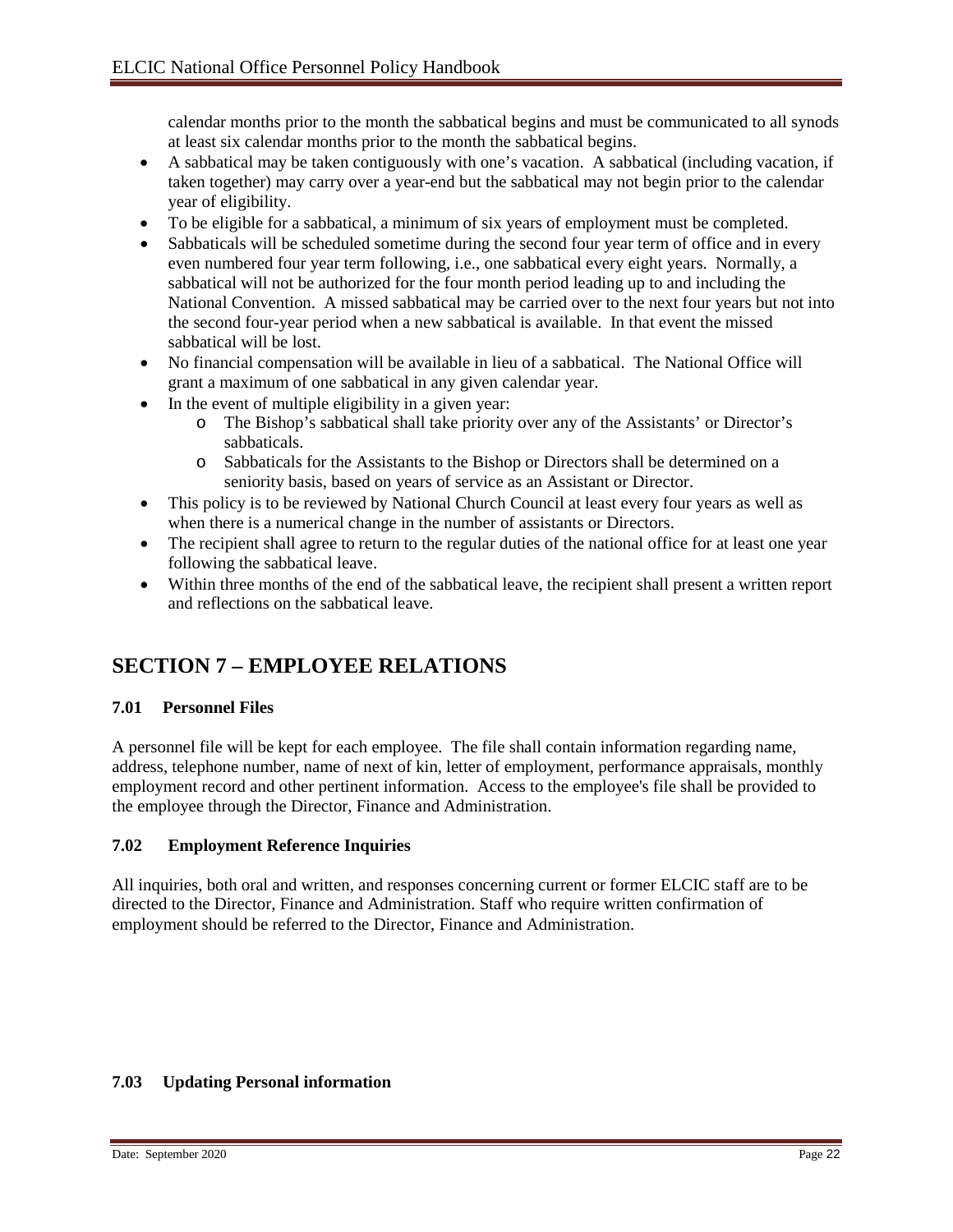Employees shall inform the Director, Finance and Administration of any changes in the following information:

- home address;
- telephone number;
- number of dependents;
- change in legal name.

Employees shall inform ELCIC Group Services Inc. of changes in the following information:

- home address;
- telephone number;
- number of dependents;
- legal name
- beneficiary for life insurance plan or any changes to beneficiary;
- any changes to information pertaining to the ELCIC Pension Plan and/or Benefit Plan;
- dependents for the health and dental plan.

#### **7.04 Conflict of Interest**

A staff person who is a party to, a director or officer of, or who has a financial interest in any person who is a party to a financial contract or proposed financial contract with the ELCIC, shall disclose the nature and extent of that individual's interest.

Any such contract or proposed contract shall be referred to the Director, Finance and Administration for approval even if such contract is one that in the ordinary course of the ELCIC's business would not require approval by Director, Finance and Administration.

#### **7.05 All Staff Meetings**

The National Bishop is responsible for convening all staff meetings. Any items to be included on the agenda shall be directed to the National Bishop.

#### **7.06 Social and Education Activities**

Social and educational activities of the ELCIC contribute positively to the relationship of employees, to the organization and to each other.

An ad hoc staff committee will coordinate plans for events and will request input and support from staff. Attendances at activities that take place during working hours are mandatory. Those that take place outside working hours are voluntary.

- **Christmas Celebrations -**Christmas is celebrated by staff through the annual Christmas Party and the Christmas Worship Service. Each staff and a guest of their choice are invited as guests of the ELCIC to the annual Christmas Party. This event is planned by staff.
- **Staff Day -** A yearly staff retreat day may be held. The purpose and content of the day are determined by staff; however, the day will usually have educational, spiritual and social content.
- **Other Events -** Other events may be planned throughout the year. Staff will be notified of such events through postings on the bulletin board in the lunchroom or through circulation by email.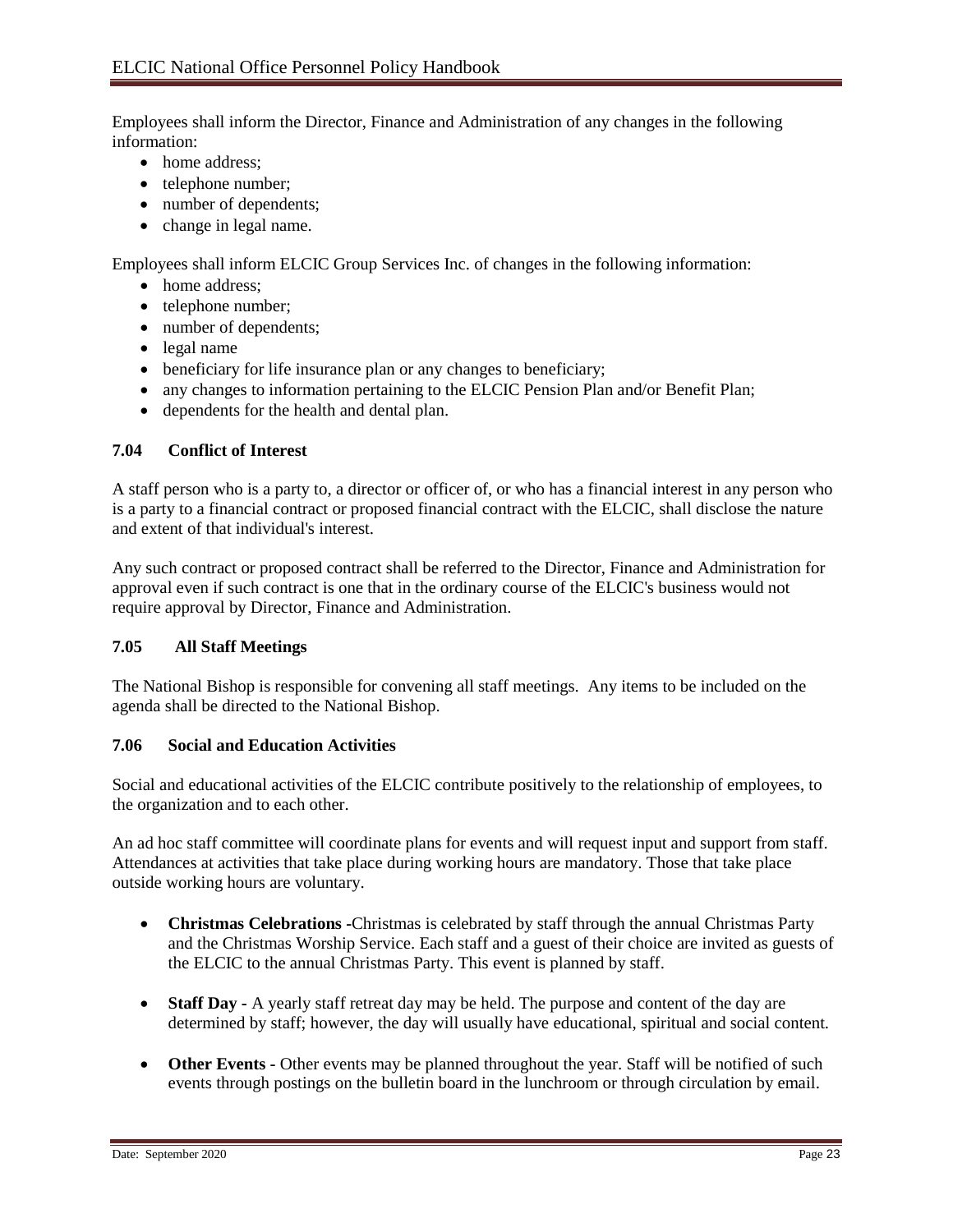#### **7.07 Dress Code**

It is the responsibility of each employee to dress in a professional, businesslike manner. Recognizing that dress is a matter of individual taste, a hard and fast dress code is not established. Common sense should guide.

#### **7.08 Confidentiality**

Employees of the ELCIC may be required to deal with confidential information and are expected to treat confidential information appropriately.

Information that is considered confidential includes:

- Salaries individual salaries are confidential. Requests for salary information should be referred to the Director, Finance and Administration.
- Staff Personnel and Payroll Files access to such files is limited to the National Bishop, the Director, Finance and Administration, and the employee upon request.
- Legal Matters releasing information regarding legal actions could jeopardize the ELCIC. All requests for such information should be directed to the National Bishop.
- Working Papers Working papers, such as National Church Council or committee dockets, are for internal use only.

Staff are expected to use judgment and care when disposing of materials. A paper shredder is available for disposing of printed materials.

#### **7.09 Copyrights**

Employees are expected to honour all copyrights. Failure to do so may result in dismissal. The ELCIC retains ownership and copyrights of all materials written, prepared or produced by an employee during their employment.

#### **7.10 Media Inquiries and Press Releases**

All inquiries from the press or media should be directed to the National Bishop or the Director of Communications and Resource Generation, Assistant to the Bishop.

Official press releases from the ELCIC once approved by the National Bishop shall be distributed by the Director of Communications and Resource Generation, Assistant to the Bishop. Once released, official press releases may be distributed to anyone on request.

All incoming press releases should be copied to the Director of Communications and Resource Generation, Assistant to the Bishop who will be responsible for further distribution

#### **7.11 Facilities**

The following outlines facilities at the National Office: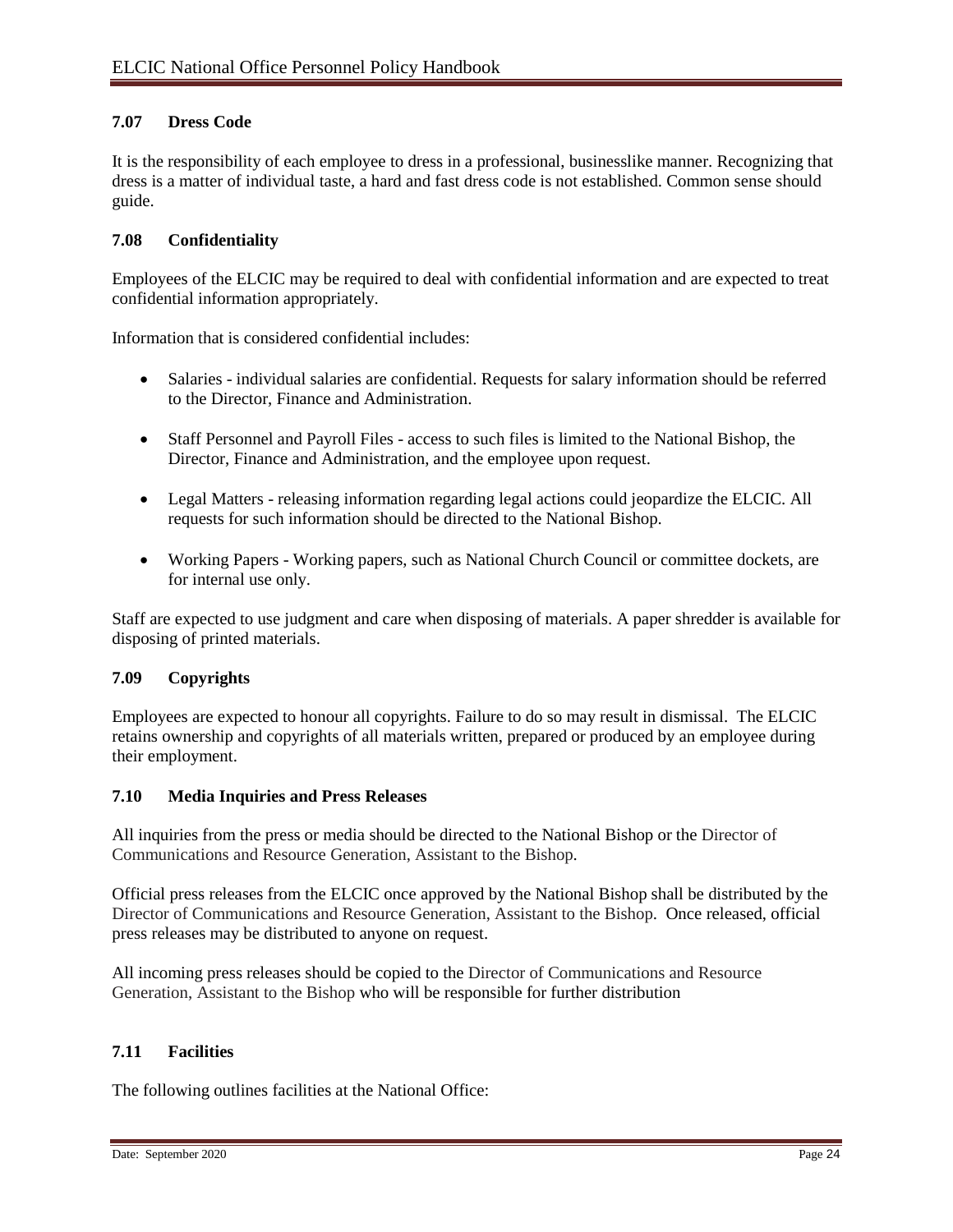- **Staff Lunch Room-** A staff lunch room is provided for the use of all employees in the National Office. It includes a refrigerator, dishwasher and microwave. A limited number of dishes are also provided. All staff are requested to cooperate in keeping this room clean.
- **Library -** The ELCIC maintains a library of current religious periodicals as well as a number of resource books. The library is self-serve. Materials borrowed from the library are to be returned.
- **Meeting Rooms** Reservations for meeting room space are to be booked through the online calendar.
- **Recycling** The ELCIC strives to be "environmentally" friendly. All employees are requested to participate in recycling. Each work station is equipped with containers for recycling paper. There is also a box for recycling aluminium cans in the staff lunch room.
- **Housekeeping -** Employees are responsible for keeping their work areas tidy.
- **Allocation of Workspace -** Space has been assigned for various units of work. Providing and placing of major office furniture shall be negotiated by the supervisor with the Director, Finance and Administration. Any suggestions for major reallocation of space should be directed to the Director, Finance and Administration.

#### **7.12 Office Procedures & Conduct**

The following outlines general office procedures and conduct expected by staff at the National Office:

- **Internal Communications** Each employee is expected to be responsible for enabling communications within the office by ensuring that all staff are aware of announcements and information pertaining to their work.
- **Bulletin Board/Circulating Memos -** A bulletin board for employee use is found in the lunchroom. Effective communications will be enhanced by forwarding announcements and information by email.
- **E-Mail -** All staff are responsible for their own e-mail and ensuring timely responses to all inquiries.
- **Voice Mail -** All staff have their own private voice mail. Staff are responsible for keeping their voice mail greetings current and for responding promptly to voice mail messages.
- **Handling of Cash or Cheques -** Upon opening the day's mail, all funds received, whether cheque or cash, are to be receipted by the administrative staff responsible. A bank deposit is prepared and funds deposited once a week.
- **Telephones -** In order that telephone lines remain clear for business use, employees are to keep personal calls to a minimum. The toll-free line is intended for business use only.
- **Privacy -** Privacy of employees is to be respected and guarded at all times, especially for those required to work in open areas. Sensitivity, cooperation and courtesy should be maintained where there is an overlap of space, equipment, conversation, etc.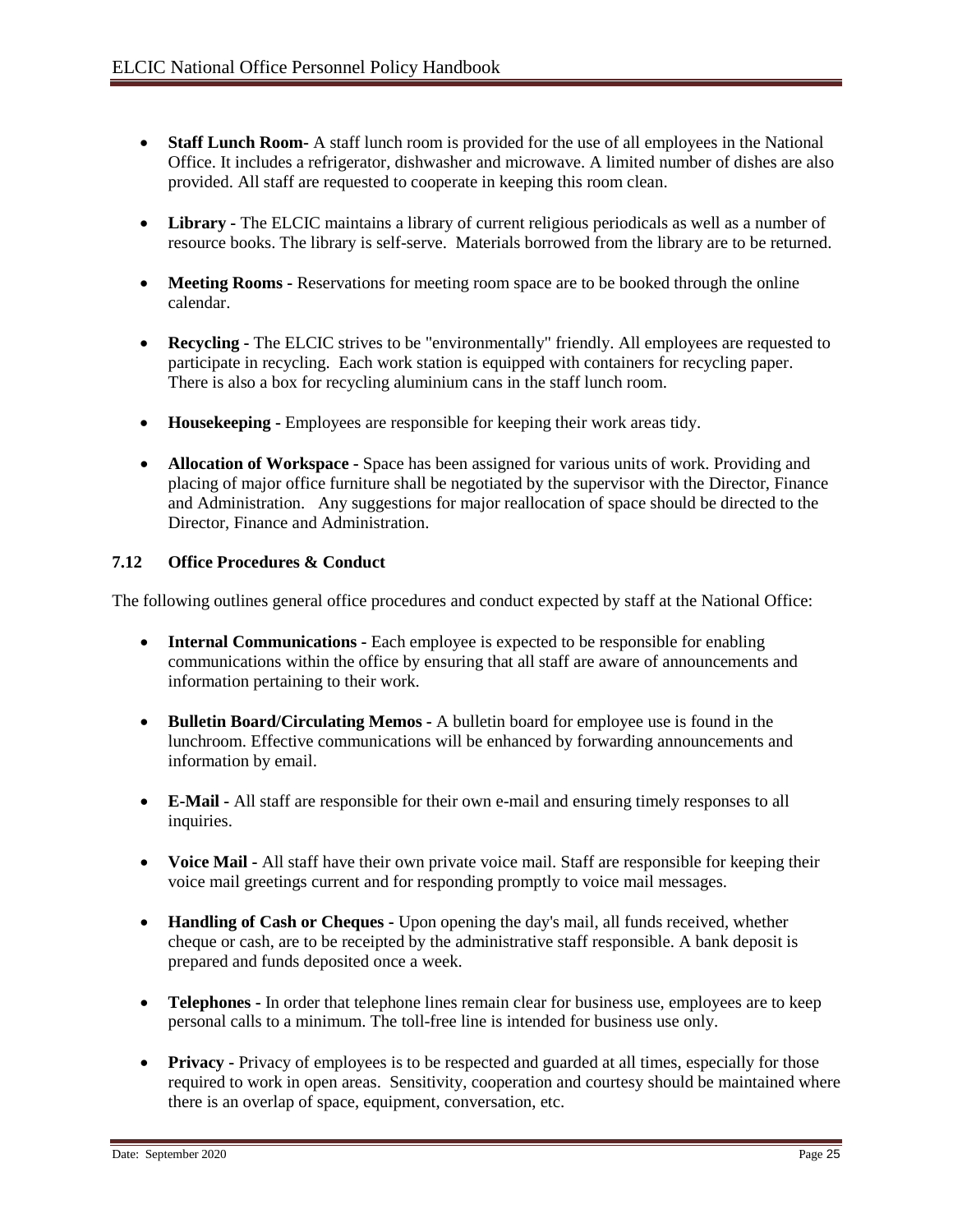- **Music at Work -** Employees are to refrain from playing music at work except when all within hearing range agree to the choice of music, or when the music is played in such a manner that only the employee hears it.
- **Personal Sales-** On-site sales of items that reflect a personal or organizational profit motive are permitted only in the staff lunchroom. This is to be done by posting on the bulletin board or through display, and not through direct solicitation of individuals.
- **Children in the Office** With permission from their supervisor, when employees bring children into the office, the children should normally be in that staff person's work space unless invited by another employee to another area. This situation applies during and after regular hours. Care should be taken to ensure that children avoid disrupting the work of other office staff.
- **Personal Property -** Employees are responsible for their personal property brought into the office. This includes loss or damage

#### **7.13 Employee Protection Policy**

The ELCIC requires employees to observe high standards of business and personal ethics in the conduct of their duties and responsibilities. As representatives and employees of the ELCIC, we must practice honesty and integrity in fulfilling our responsibilities and comply with all applicable laws and regulations.

- **Reporting Responsibility -** It is the responsibility of all directors, officers and employees to report ethics violations or suspected violations in accordance with this Employee Protection Policy.
- **No Retaliation -**No employee who in good faith reports an ethics violation shall suffer harassment, retaliation or adverse employment consequence. An employee who retaliates against someone who has reported a violation in good faith is subject to discipline up to and including termination of employment. This policy is intended to encourage and enable employees and others to raise serious concerns within the ELCIC prior to seeking resolution outside the ELCIC.
- **Reporting Violations -** ELCIC has an open door policy and suggests that employees share their questions, concerns, suggestions or complaints with someone who can address them properly. In most cases, an employee's supervisor is in the best position to address an area of concern. However, if you are not comfortable speaking with your supervisor or you are not satisfied with your supervisor's response, you are encouraged to speak with someone in management (see section 2.02) whom you are comfortable in approaching.

Supervisors and managers are required to report suspected ethics violations to the ELCIC's Compliance Officer, who has specific and exclusive responsibility to investigate all reported violations. For suspected fraud, or when you are not satisfied or uncomfortable with following ELCIC's open door policy, individuals should contact the ELCIC's Compliance Officer directly.

• **Compliance Officer -** The ELCIC's Compliance Officer is the Chairperson of the Audit Committee of National Church Council. The ELCIC's Compliance Officer is responsible for investigating and resolving all reported complaints and allegations concerning violations and, at his/her discretion, shall advise the National Bishop and/or the Audit Committee. The Compliance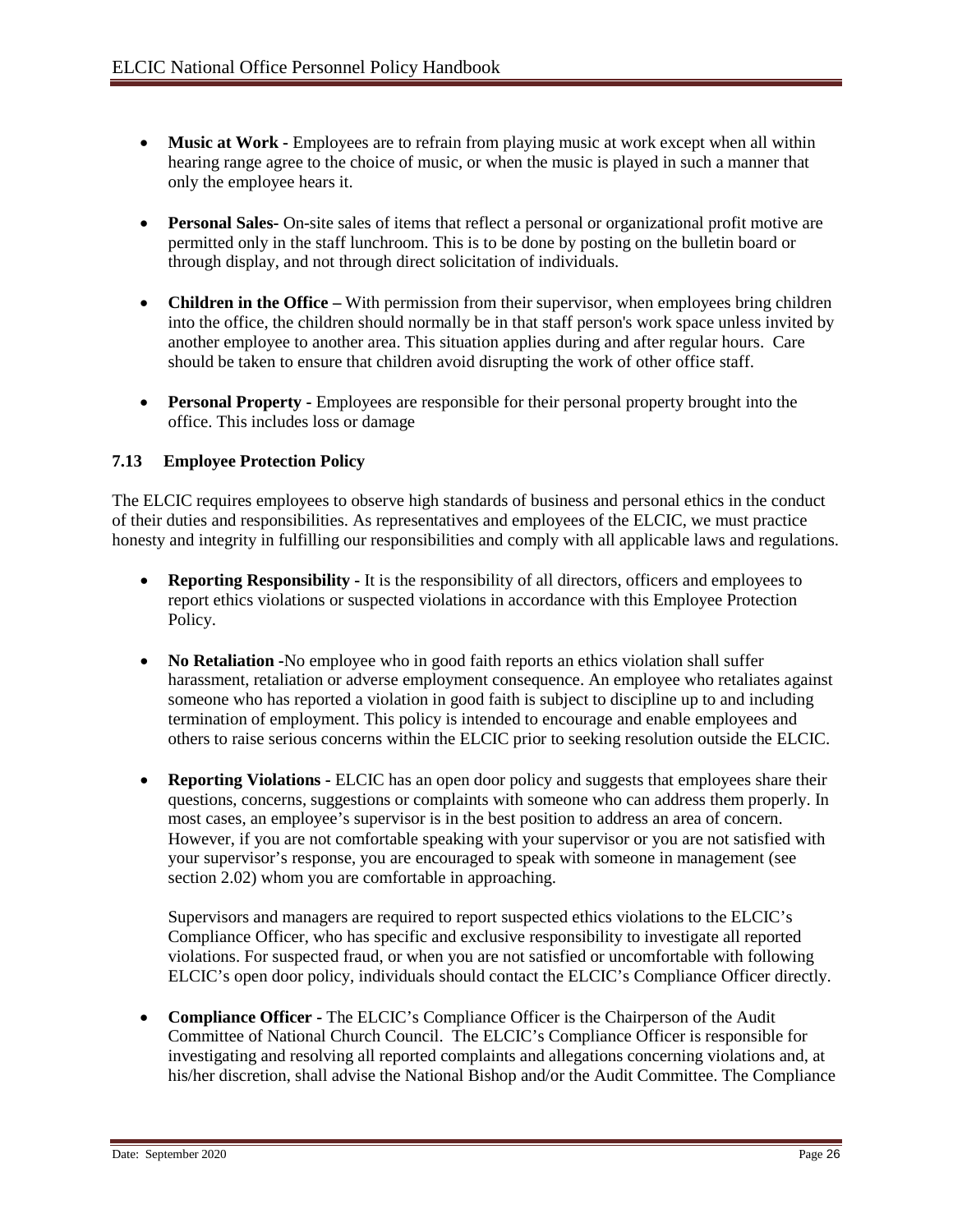Officer has direct access to the Audit Committee of National Church Council and is required to report to the Audit Committee at least annually on compliance activity.

- **Accounting and Auditing Matters -** The Audit Committee of National Church Council shall address all reported concerns or complaints regarding corporate accounting practices, internal controls or auditing. The Compliance Officer shall immediately notify the Audit Committee of any such complaint and work with the committee until the matter is resolved.
- **Acting in Good Faith -** Anyone filing a complaint concerning a violation or suspected violation must be acting in good faith and have reasonable grounds for believing the information disclosed indicates a violation. Any allegations that prove not to be substantiated and which prove to have been made maliciously or knowingly to be false will be viewed as a serious disciplinary offense.
- **Confidentiality –** Reports of violations or suspected violations will be kept confidential, consistent with the need to conduct an adequate investigation.
- **Handling of Reported Violations -** The Compliance Officer will notify the sender and acknowledge receipt of the reported violation or suspected violation within five business days. All reports will be promptly investigated and appropriate corrective action will be taken if warranted by the investigation.

## **SECTION 8 – STAFF DEVELOPMENT**

The ELCIC encourages continual growth in competence and personal development for its employees. All permanent employees are eligible to participate in a continuing education plan.

#### **8.01 Granting of Leave**

Leave for educational purposes may be granted to permanent employees according to either the Continuing Education Policy for Administrative Staff outlined in 8.02 or the Continuing Education Plan for Professional Leaders in the ELCIC if the employee is enrolled in this plan.

#### **8.02 Continuing Education Plan**

Permanent staff is eligible to enrol in the Continuing Education Plan for Professional Leaders in the Evangelical Lutheran Church in Canada. The ELCIC encourages continual growth in competence and personal development for all staff and provides assistance toward the following objectives, consistent with their job requirements:

- develop present knowledge and skills;
- acquire new knowledge and skills;
- experience growth for more effective service and personal development.

Continuing education can be done through workshops, classes, retreats and guided groups. The annual performance evaluation can be an appropriate time for this planning and goal setting.

Participation in the CEP is voluntary and the employer's contribution towards approved continuing education is based on the GSI policy and best practices [\(https://www.elcicgsi.ca/?page\\_id=660\)](https://www.elcicgsi.ca/?page_id=660). Note that all contributions for staff will be based on the rate for rostered staff.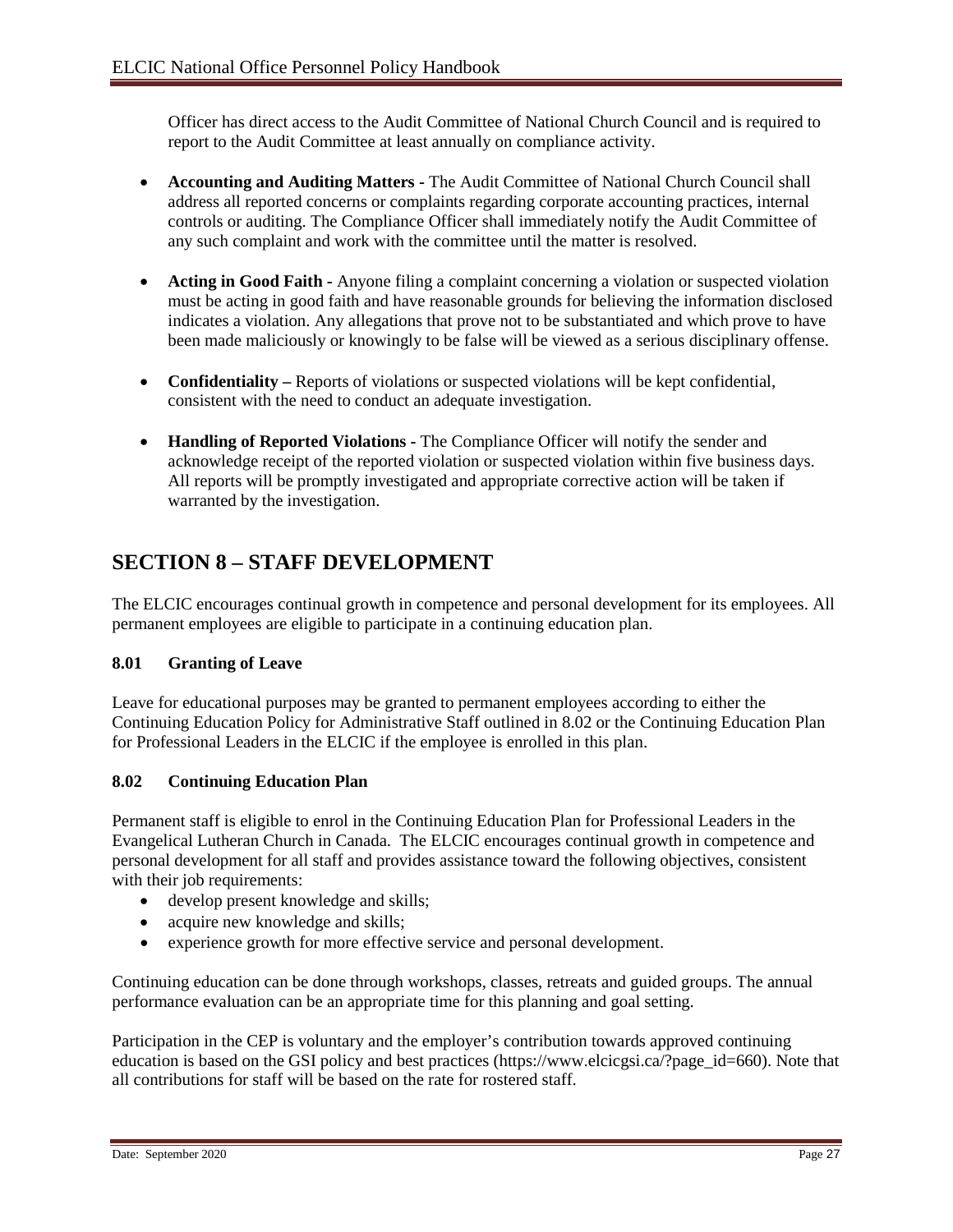In addition to CEP contributions, an amount of \$500 per year shall be provided for learning resources such as book purchases, on line subscriptions, webinars or other materials.

For permanent part time staff the amount and time is to be prorated based on hours worked in relation to regular hours.

For administrative staff participating in the CEP program, up to five working days per year release time from work for approved job-related continuing education may be provided. This is noncumulative. The program and the time taken are to be mutually agreed upon by the administrative staff and supervisor. Management staff release time is covered by the CEP guidelines.

The policy shall normally be considered exclusive of on-the-job training events and in-house workshops.

For more information on the CEP program, see Appendix E. Application forms are available from the Director, Finance & Administration.

#### **8.03 Other Training**

From time to time employees will be required to participate in training activities to assist them in doing their job. Normally such training will be offered during working hours. In the event such training is to take place outside working hours, the employee will be given compensating time off.

## **SECTION 9 – OFFICE & COMPUTER EQUIPMENT & TELECOMMUNICATIONS**

#### **9.01 Office Equipment**

All equipment is owned by the ELCIC for use by employees. Users are responsible for care and maintenance. Service contracts will be arranged as deemed necessary or appropriate. All staff are to respect the proprietorship of others' equipment and supplies. Employees may borrow equipment from each other after receiving permission for its use. Non-staff are not to use the office, equipment or supplies.

Personal use of ELCIC office equipment is permitted according to the following guidelines:

- Use is occasional and limited in volume;
- All costs must be reimbursed to the ELCIC by the employee (this would include such things as long distance charges for faxes or telephone calls; photocopying and postage)
- All established office procedures must be followed.
- Office equipment is not to leave the building without the consent of the Director, Finance and Administration.

Employees are to refrain from using the toll free number to receive personal calls.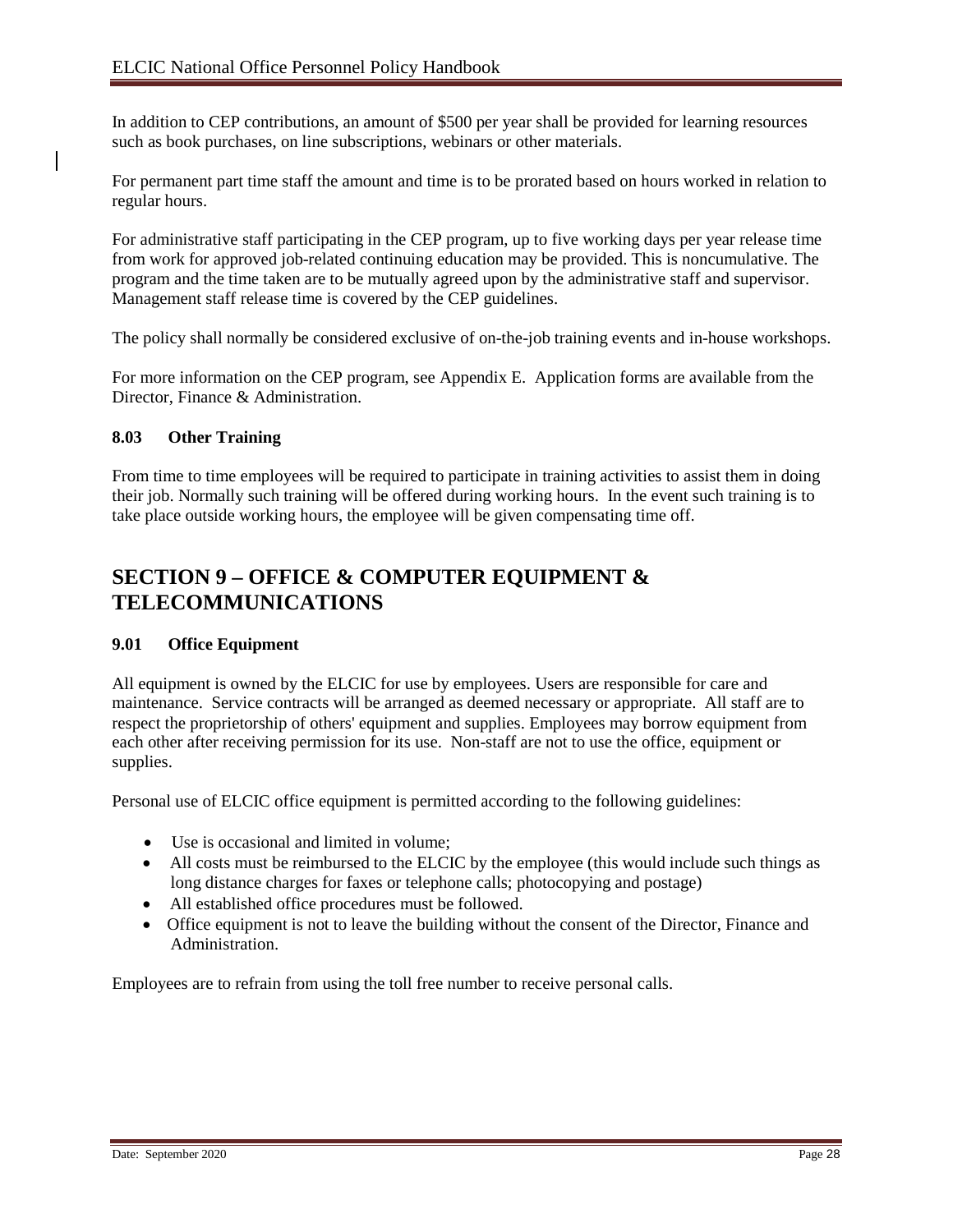#### **9.02 Computer Equipment**

Both desktop and laptop computers are the property of the ELCIC and are to be used for business purposes only. Staff should not store personal documents, pictures or music on laptops or desktop computers.

All copyrights on computer software must be honoured by employees. Failure to do so may result in termination of employment.

#### **9.03 ELCIC's Computer and Internet Acceptable Use Policy**

#### **A. Scope**

The *ELCIC's Computer and Internet Acceptable Use Policy* applies to all ELCIC staff, volunteers and to anyone with access to ELCIC computer resources.

#### **B. Overview**

The ELCIC provides and maintains a computer system that is used by staff and volunteers (including committee members) to further the work of our church. Use of the internet by ELCIC staff is encouraged in the execution of day-to-day business as it supports ELCIC goals.

Employees and volunteers are to use the internet in a professional, ethical and lawful manner. Security and confidentiality of corporate information is to be everyone's first concern. This policy outlines the acceptable use of this computer system in order to protect the security of this system and the reputation of all users.

All users are responsible for seeing that these computing resources are used in a manner consistent with denominational standards.

#### **C. General Guidelines**

Internet use is prohibited for any unlawful or illegal purpose or activity that violates any federal, provincial or municipal law or regulation or that could give rise to a civil cause of action against the employee and/or the ELCIC. This includes any activity that could constitute a criminal or quasicriminal offence and/or result in civil liability including but not limited to the following:

- 1. Internet
	- Visiting internet sites that contain or possessing, downloading, distributing or displaying obscene or offensive materials.
	- Making or posting indecent remarks, proposals or materials on the internet.

#### 2. Email

- Soliciting emails that are unrelated to ELCIC activities or for personal gain.
- Sending or knowingly receiving any material that is obscene or defamatory, or which is intended to harass, annoy or intimidate another person.
- Representing personal opinions as those of the ELCIC.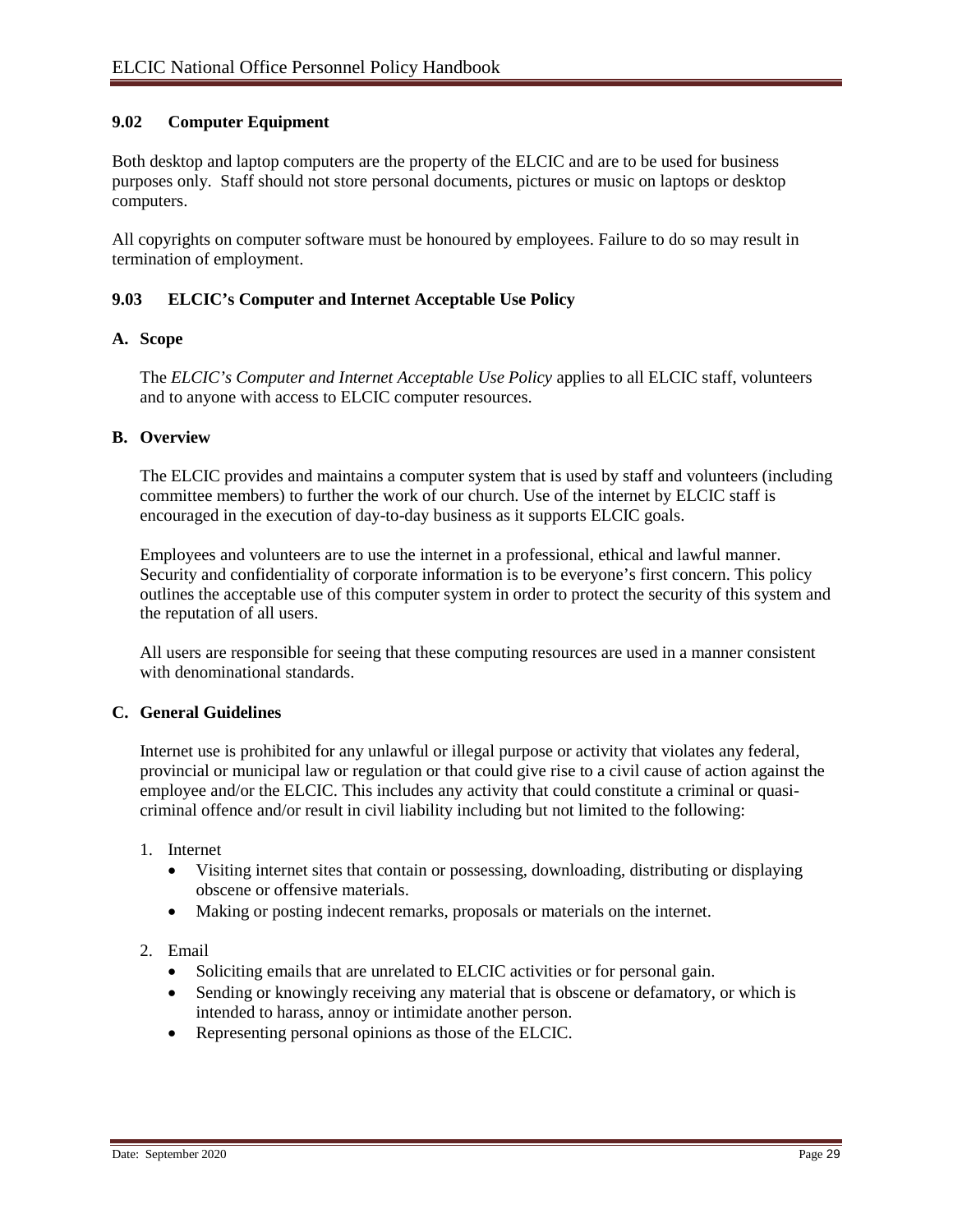- 3. Confidentiality
	- Uploading, downloading or otherwise transmitting commercial software or any copyrighted materials without appropriate permissions.
	- Revealing or publicizing confidential or proprietary information which includes, but is not limited to: financial information, new program ideas, promotional strategies and plans, databases and the information contained therein, customer and donor lists, computer software source codes, computer/network access codes, partnership information and church relationships.
	- Examining, changing or using another person's files, output or user name for which they do not have explicit authorization
- 4. General
	- Performing any other inappropriate uses identified by the network administrator.
	- Wasting time on non-company business.

#### **D. Disciplinary Action**

Failure to comply with this policy many result in disciplinary action ranging from temporary or permanent loss of internet access to dismissal, and/or legal action. The nature and type of discipline will depend upon the severity of the incident.

#### **9.04 ELCIC's Online Code of Conduct**

The internet has become an integral part of many people's lives. The popularity of self-publishing and social networking media (i.e. blogging, podcasting, myspace, Facebook, etc.) is increasing. Employees and volunteers (including committee members) of the Evangelical Lutheran Church in Canada (ELCIC) may choose to take part in these latest media for self-expression and public conversation.

The *ELCIC's Online Code of Conduct* has been created to provide clarification on the ELCIC's position with respect to self-publishing and self-expression on the Internet (i.e. personal blogging, etc.) and is not intended to discourage employees and volunteers from doing so.

#### **Scope of the Guidelines**

These guidelines deal with online activities such as personal blogging, participating in others' blogs and other self-publishing activities such as podcasting or website development and participating in online social networks such as Facebook and myspace.

These guidelines apply when content clearly identifies the originator, or allows an individual to be obviously identified as an ELCIC employee, volunteer or committee member. Generally, self-published content or self-expression that does not identify the originator as an ELCIC employee, does not discuss ELCIC business or policy and is essentially personal in nature falls outside the scope of these guidelines.

#### **Guidelines**

- 1. **Treat everything you write or post online as if it is public and anyone can read it.** Would you like your family members, pastor, employers or others to see what you have written and posted?
- 2. **You are legally liable for your blogs and/or posts.** When you choose to go public with your opinions via a blog or post, you are legally responsible for your commentary. Exercise caution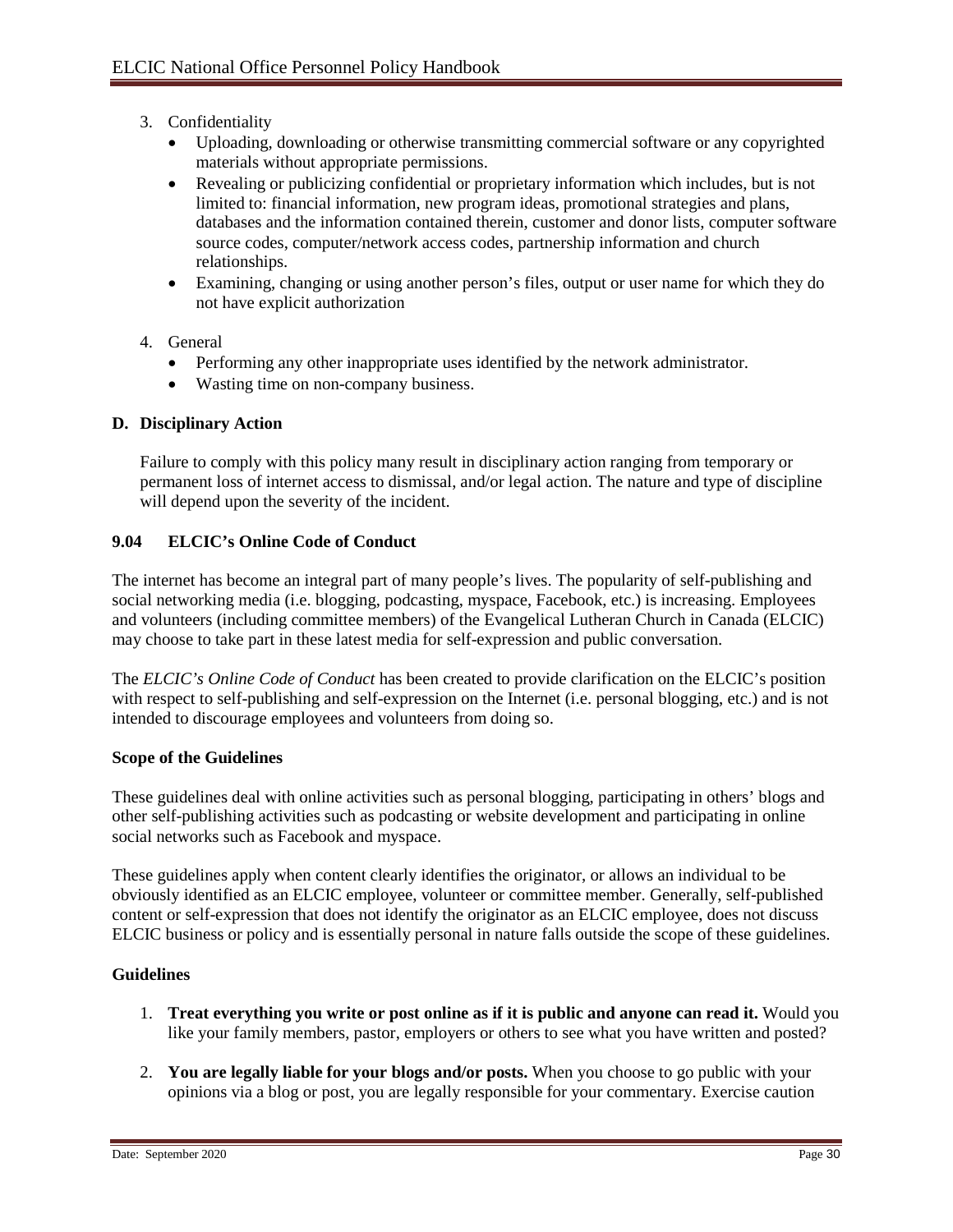with regards to exaggeration, colourful language, guesswork, obscenity, copyrighted materials, legal conclusions and derogatory remarks or characterizations.

- 3. **Understand the longevity of the written record.** If you feel the need to write something negative or angry online or in an email, ask yourself: will this comment or photo promote a selfimage you will be proud of five years down the road? Nothing is ever permanently erasable once it is posted to the internet.
- 4. **Be careful about posting photos.** When posting photos, a good guideline to keep in mind is: if you wouldn't want to see the photo posted on the front page of a local paper, you probably don't want it posted on the internet. Note: copyright laws extend to the web.
- 5. **Company privileged information is off-limits.** Any confidential information or resources such as research, taped events, policy documents, etc… created while doing your job is the property of the ELCIC and cannot be used for personal purposes.
- 6. **Blog posting may generate media coverage.** If a member of the media contacts you about an ELCIC-related blog posting or requests ELCIC information of any kind, please contact the Director of Communications and Resource Generation, Assistant to the Bishop. You should also contact the Director of Communications and Resource Generation, Assistant to the Bishop for clarification on whether specific information has been publicly disclosed before you blog or post about it.

The internet is a wonderful communication tool. Unfortunately, it can create an illusion of personal security that could result in negative consequences in the future.

If you have doubt or uncertainty about any of this, you are encouraged to have a conversation with your supervisor or committee chair to clear it up.

#### **9.05 Cellular Phones**

The National Office will pay monthly operating charges for a cellular phone only for staff whose position contains most or all of these components:

- A requirement to travel frequently to carry out job responsibilities, across a geographic area away from the office, and great amounts of time are spent in a vehicle.
- A need for others to be in communication with the individual while travelling.
- A need for the individual to communicate with others while travelling.
- Personal safety concerns for the individual while travelling.
- Less than 15% of the telephone usage is for personal use.

Cellular phones are for business purposes only. The employee will reimburse the National Office for any personal calls made on the cell phone. Cellular phones should not be used while operating a moving vehicle. Employees are required to take appropriate precautions to prevent theft and vandalism of equipment. Cellular phones should not be used for conference calls.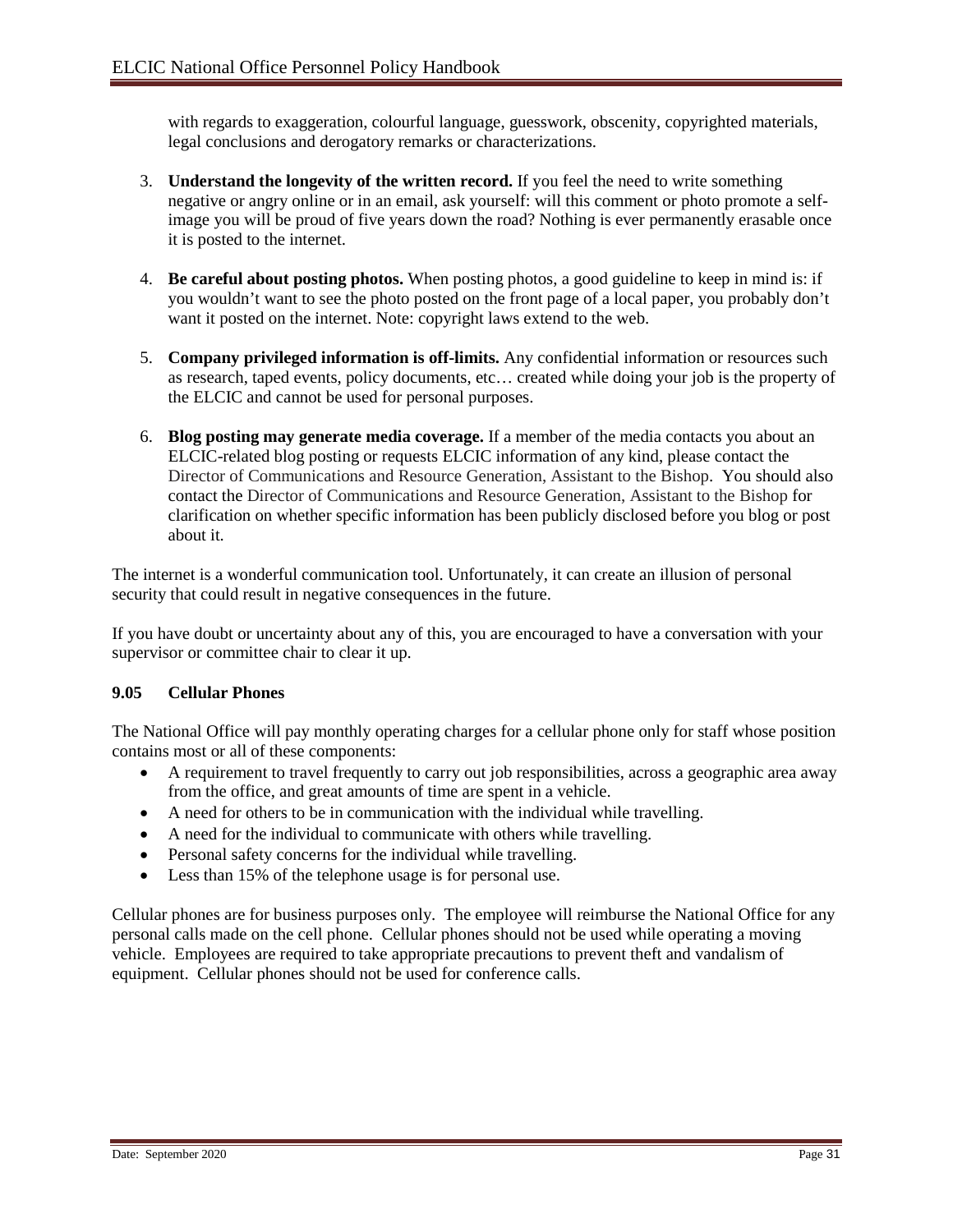## **SECTION 10 – SEPARATION OF SERVICES**

#### **10.01 Voluntary Termination**

Staff members wishing to resign a position are required to provide written notice of resignation. Administrative staff members, who have worked more than 30 days but less than one year, must give at least one week notice before the last day they plan to work. After Administrative staff have completed one full year of employment, at least two weeks notice is required. Management staff members are requested to give one month notice.

#### **10.02 Involuntary Termination**

Employment of a person at the ELCIC may be terminated without notice for cause which includes:

- When employees act in a manner that constitutes wilful misconduct, disobedience or wilful neglect of duty and the behaviour is not condoned by the ELCIC (e.g. theft, damage to ELCIC property, harm to other staff, etc).
- If employees act in a manner that is violent in the workplace or is dishonest in the course of employment; or
- There is unsatisfactory work performance as documented in two consecutive unsatisfactory performance reviews.

#### **10.03 Lay-Off**

Occasionally layoffs may become necessary due to a reduction in workload. If a suitable opening exists within the organization, the ELCIC will consider transferring the displaced employee into another position. However, neither organizational transfer nor a position at a comparable salary level is guaranteed.

#### **10.04 Retirement**

Mandatory retirement constitutes a discriminatory measure for employers under the jurisdiction of the province of Manitoba. The normal retirement age for pension purposes is age 65. A "reasonable" early retirement requirement under the pension plan is considered to be the 10-year period proceeding the normal retirement age.

#### **10.05 Exit Interview**

A staff member who resigns or retires is expected to participate in an exit interview prior to the last day of employment.

#### **10.06 Notice of Termination/Severance Pay**

For employment termination by the ELCIC without cause, the ELCIC will provide termination notice in writing or wages in lieu of notice, or a combination of both, in accordance with the greater of that required under the Manitoba Employment Standards Code, or two weeks notice or wages for every year of employment**:** 

- If an employee resigns, or is discharged for cause, there shall be no severance pay;
- No payment "in kind" shall be made.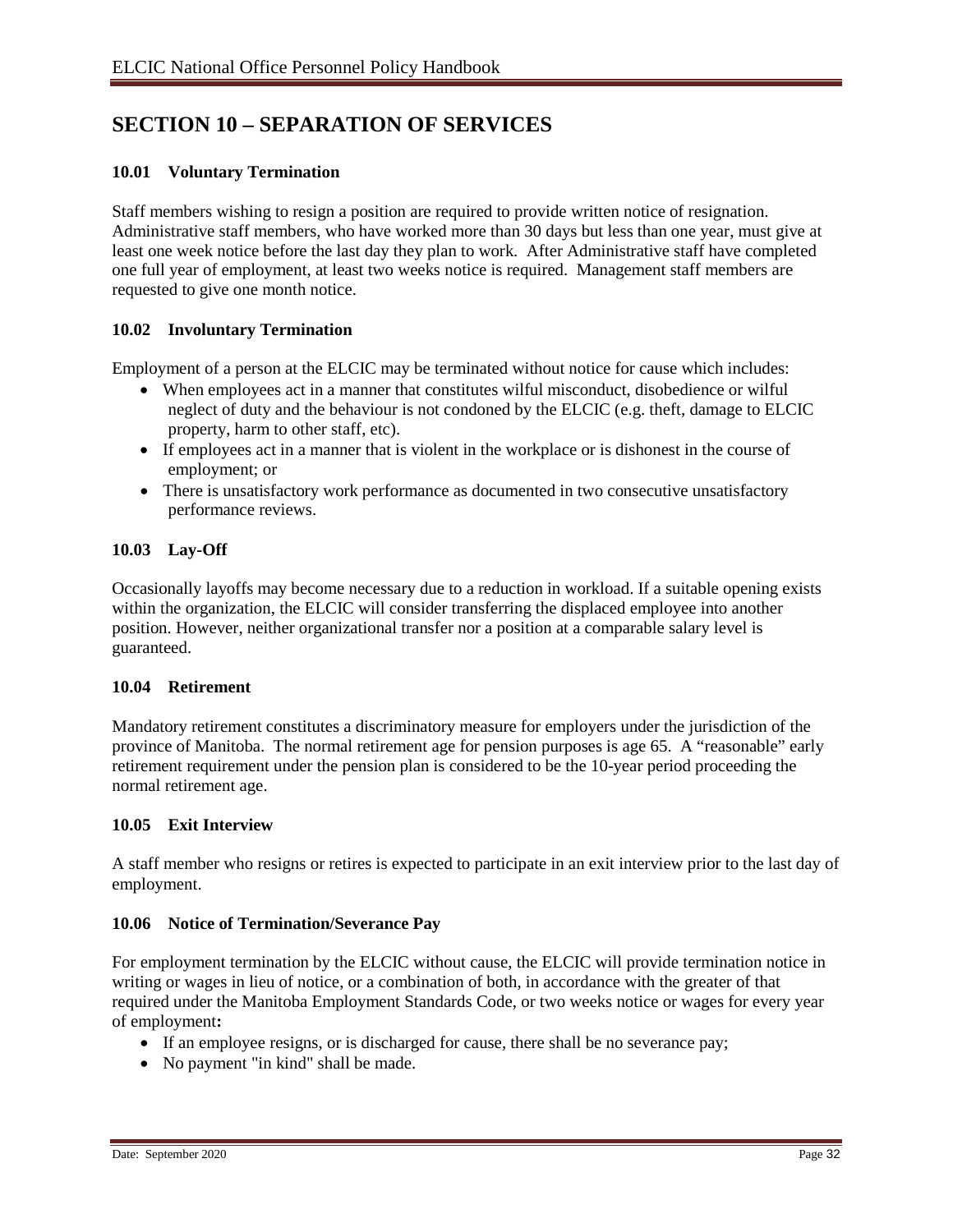#### **10.07 Termination of Call to Special Service**.

Should the National Bishop wish to make changes to the management staff configuration in the National Office, the steps for terminating employment of an Assistant shall be:

- a) A meeting between the National Bishop and the Assistant to acknowledge the desired change;
- b) Providing termination notice in writing or wages in lieu of notice, or a combination thereof based on one month for each year of employment;
- c) Providing public recognition of service and commensurate gift.

#### **10.08 Incumbent Bishop Defeated in Bid for Re-election**

The following policy will apply to an incumbent Bishop who is defeated while standing in a bid for reelection at convention:

A National Bishop who is defeated while standing in a bid for re-election ("Incumbent") will continue as National Bishop until the newly elected Bishop ("New Bishop") takes office ("Commencement Date"), usually about 2 months after the election.

If the Incumbent is defeated in a bid for re-election, he or she:

- (a) shall continue to receive salary and eligible benefits (excluding car allowance and paid parking) until the earlier of:
	- (i) the expiration of 3 months for each 4 year term served by the Incumbent as Bishop, to a maximum of 6 months; or
	- (ii) the Incumbent starts new employment; or
	- (iii) retires from the active roster of the ELCIC; and
- (b) shall be entitled to be reimbursed by ELCIC for career transition services, to a maximum amount of \$5,000, upon receipt by ELCIC of evidence of payment of those expenses by the Incumbent within 6 months of the Commencement Date; and
- (c) shall be entitled to receive a moving allowance, if applicable, as provided for in the Bishop moving policy.

The foregoing represents the entire rights of the Incumbent to payment by ELCIC in respect of the end of his or her term(s) as Bishop.

#### **10.09 Employee Assistance Program**

The services of counselling support are available to terminating employees through the Employee Assistance Program for a period of three months following termination. The employee should contact ELCIC Group Services regarding this service.

#### **10.10 Vacation Pay and CEP Funds**

Upon termination of employment, the employee will receive payment of accumulated vacation and employee portion of CEP funds.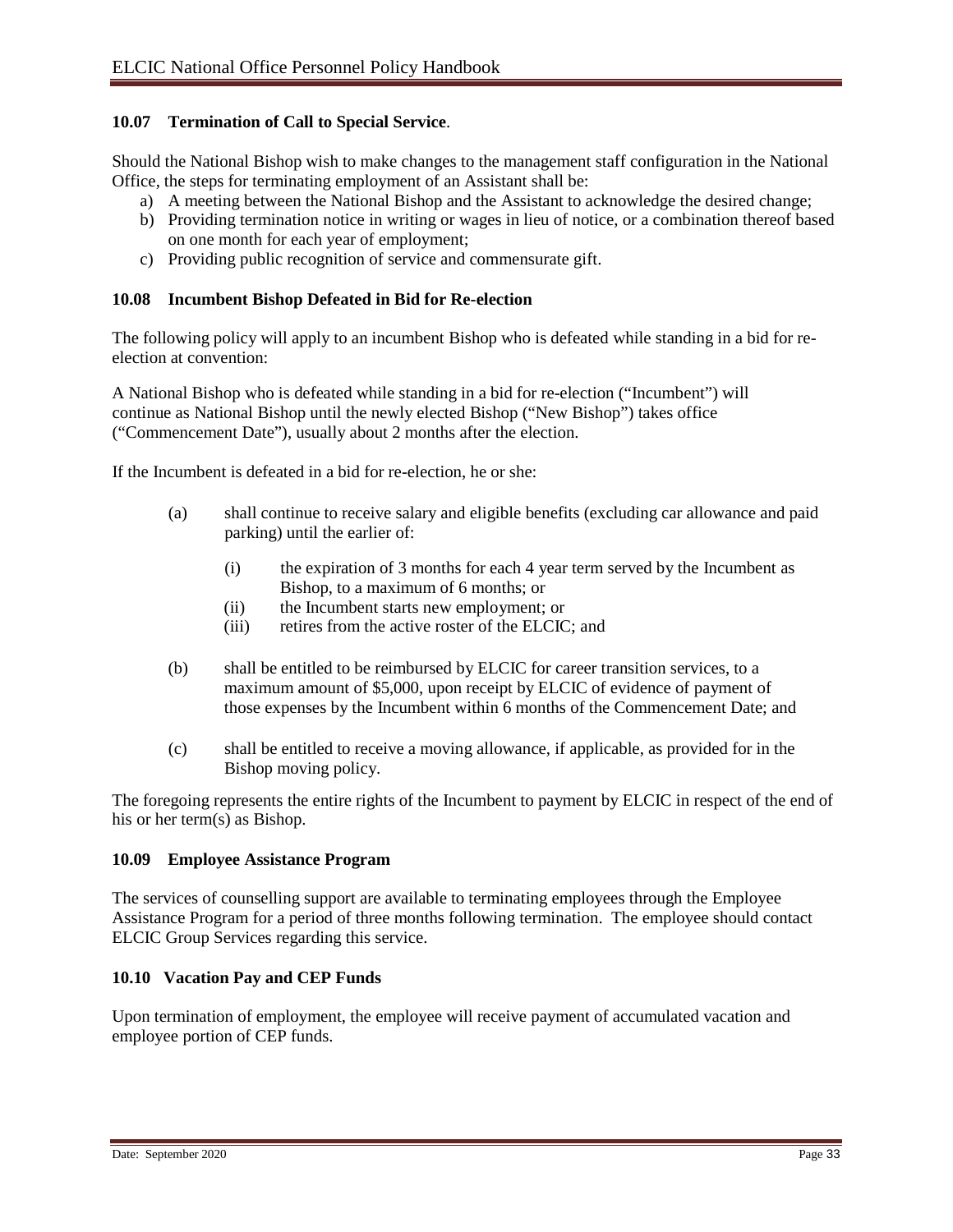#### **10.11 Return of ELCIC Property**

On the employee's last day, the supervisor will request that keys, credit cards, notebook computers and other relevant ELCIC equipment and property be returned. The employee's name will be removed from the voice mail and email systems and computer passwords.

#### **10.12 References**

An employee may request a written reference prior to departure or a telephone reference after departure. Only management staff are authorized to give employment references, written or verbal.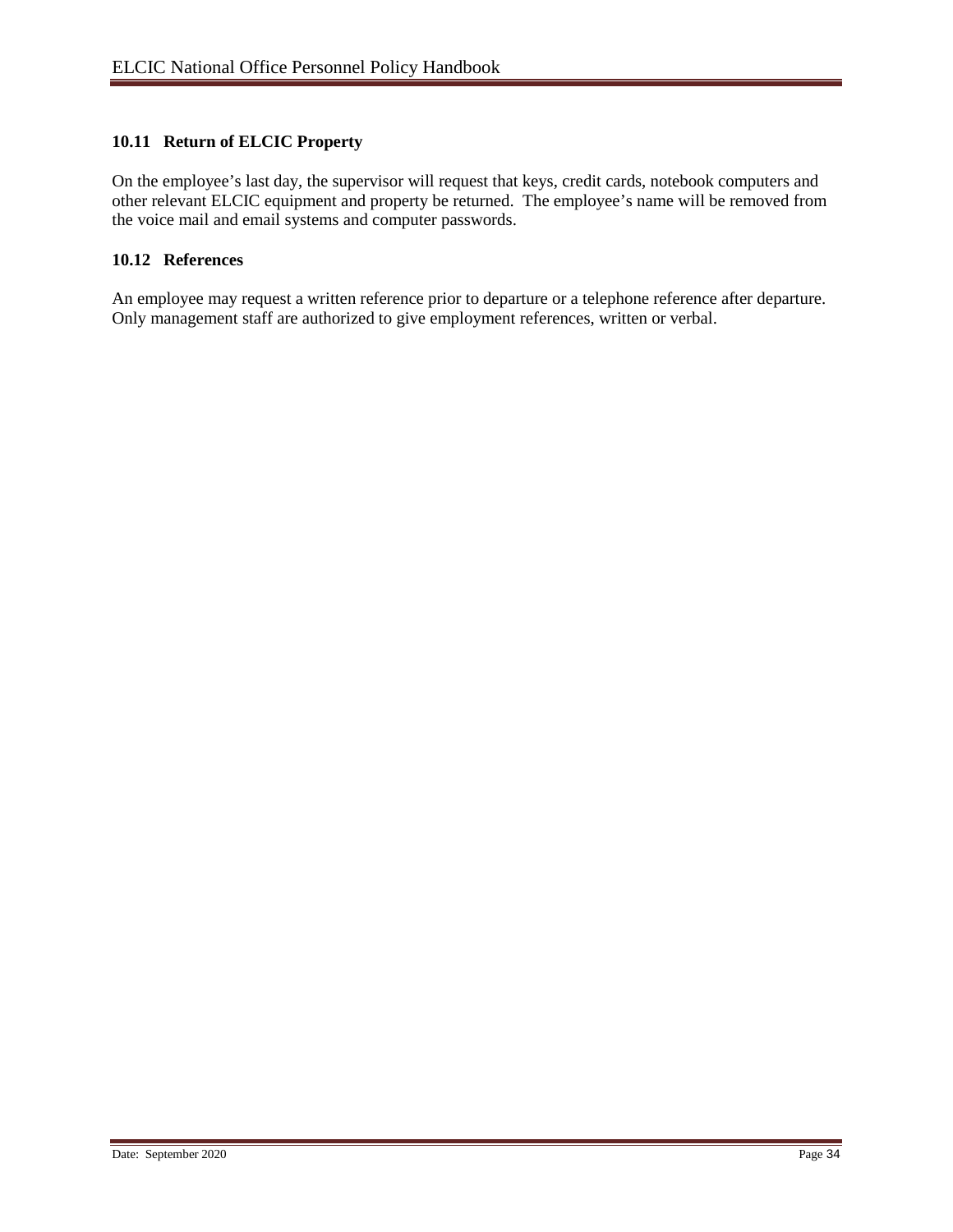

# **September 2020 National Church Council Meeting Highlights**

National Church Council (NCC) met via zoom for its Fall 2020 meeting. NCC Members met in two-hour sessions spread over two days on September 11 and 12. Prayer and Bible study were also included in the meeting time.

The following are just a few of the major highlights from the meeting. For specific wording on motions and additional actions, draft minutes will be posted (once available) on the NCC section of the ELCIC website: https://elcic.ca/National-Church-Council/National-Church-Council-Minutes.cfm

#### **One Body Working Together – Mutual support between synods and National Church**

NCC members heard updates from the National and Synod Bishops and how leadership in the church and congregations are responding in the midst of the COVID-19 pandemic. The Bishops noted how incredibly proud they are of our church leaders. There has been an increased sense of unity among all expressions of the church as we navigate through these extraordinary times. NCC members noted how much they appreciated joint letters from the National and Synod Bishops and the National and Synod Treasurers, as well as the Summer Sermon Series contributions from the Bishops and Assistants to the Bishops.

## **One Body Working Together – National and international relationships**

NCC approved a motion to designate \$100,000 to The Lutheran World Federation (LWF) Rapid Response Fund. Many of the 148 LWF member churches live in a contexts that are particularly vulnerable for emergencies. The COVID-19 pandemic has presented an unprecedented challenge for these churches. The LWF Communion Office has created a space for showing solidarity to these member churches by setting up a COVID-19 Rapid Response Fund. The fund provides short-term grants for the implementation of specific COVID-19 prevention and response work.

NCC members are shown wearing their LWF-branded masks, which are part of the #LWFWearItShareIt #MaskMondays initiative. The masks are produced at The Women's Skills Training Center of Huria Kristen Indonesia (HKI). The women's center seeks to empower women in the community by enhancing their vocational capacities [\(https://bit.ly/3gRtnQG\)](https://bit.ly/3gRtnQG). More information on the LWF Rapid Response Fund can be found here: [https://bit.ly/31JOHSv](https://bit.ly/31JOHSv?fbclid=IwAR2v7OBeXcLvo4x1plKmmOKaf20gT8KvSdAPTByooyJV71abXlkdRp6BSdU).



## **Courageous Innovation – Accompaniment**

As schools around the world are beginning a new academic year in very challenging circumstances, so too are the schools of the Evangelical Lutheran Church in Jordan and the Holy Land (ELCJHL). Earlier on in the COVID-19 pandemic, the schools dealt with closures and lock down periods by embracing digital technology and distance learning. Sadly, the continued lock downs have impacted the families served by the schools in many different ways. COVID-19 restrictions have meant further barricade closures and a significant loss of tourism for the region resulting in job loss and substantial reduction in income to households. Many families are now facing significant difficulties with paying tuition for the 2020–21 school year—which on average is \$1,600/year per student. Seeing the need to support our Global Mission partner, NCC members approved a motion to launch an ELCJHL Appeal to provide financial support for scholarships for students of ELCJHL schools for the 2020–21 school year.